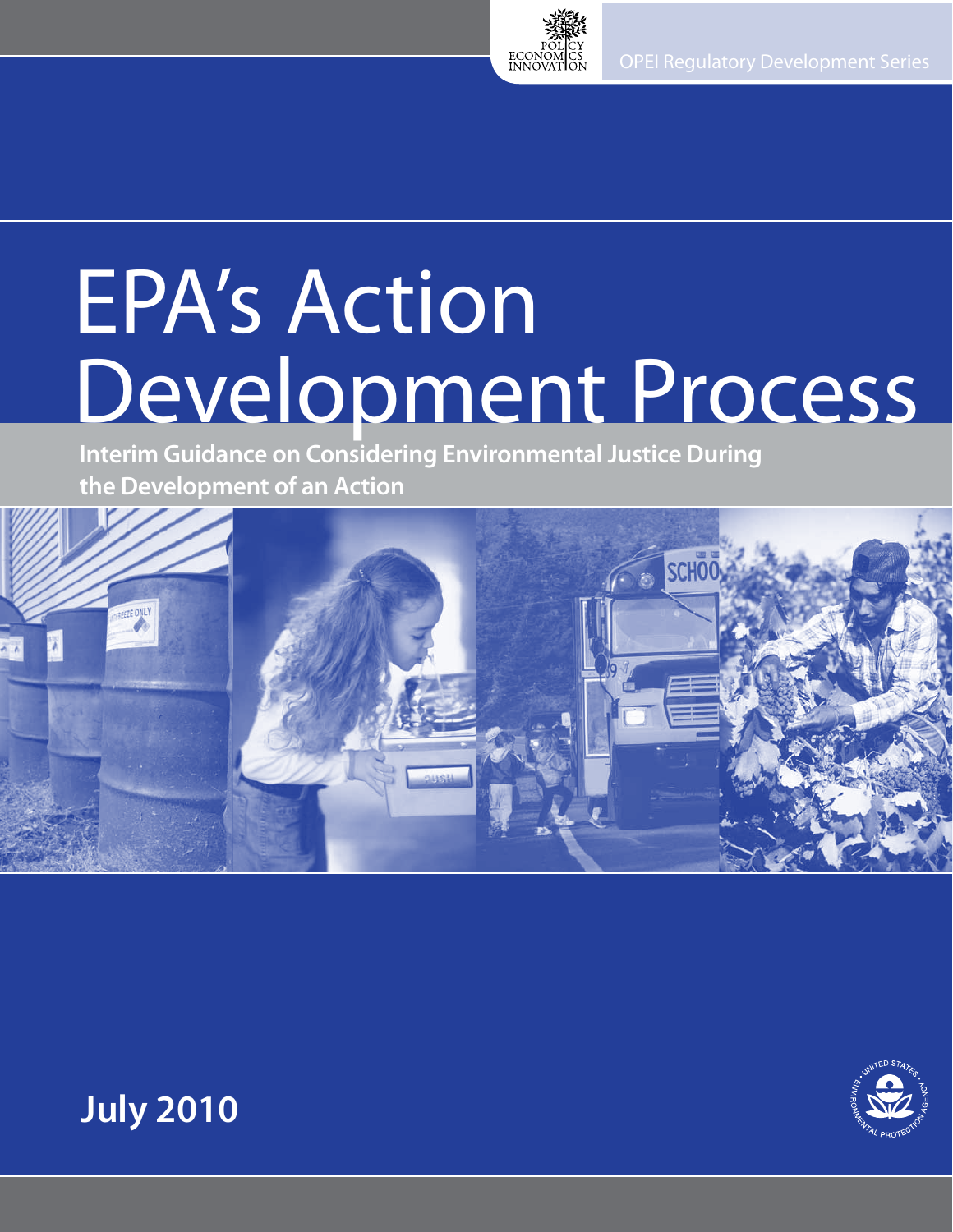## Message from the Administrator



Interim Guidance on Considering Environmental Justice During the Development of an Action

Far too often and for far too long, environmentalism has been viewed as a distant issue for low-income and minority communities. That view has persisted despite the fact that these same communities often carry the greatest environmental burdens. Dirty air, polluted water, and contaminated lands have significant impacts on the health and economic possibilities of the people who live in overburdened communities.

I have called on this U.S. Environmental Protection Agency to change both the perception and the situation on the ground, by broadly expanding our conversation on environmentalism and developing policies that have a measurable effect on environmental justice challenges. This document, the Interim Guidance on Considering Environmental Justice During the Development of an Action, also known as the EJ in Rulemaking Guidance, is an important tool for answering that call.

The EJ in Rulemaking Guidance provides specific strategies for giving environmental justice communities a voice in shaping EPA's rules and regulations. It outlines multiple steps that every program office can take to incorporate the needs of overburdened neighborhoods into our decision-making, scientific analysis, and rule development. I encourage all EPA staff to become familiar with environmental justice concepts and the many ways they should inform our decision-making.

As we begin implementing the EJ in Rulemaking Guidance, we will look to federal and state agencies, academia, community members, and other partners for ideas, innovations, and best practices. Contributions from all stakeholders will help us improve our regulation development process year after year and enhance EPA's work in communities where environmental improvements are needed the most. We are also counting on the input of EPA staff. As the individuals who will translate this guidance into action, I ask that you frequently share your perspectives on where we can strengthen this guidance.

EPA should set the standard for expanding the conversation on environmentalism and working for environmental justice. I'm proud to join you as we strengthen our mission to protect the health and the environment of every American community.

Lisa P. Jackson Administrator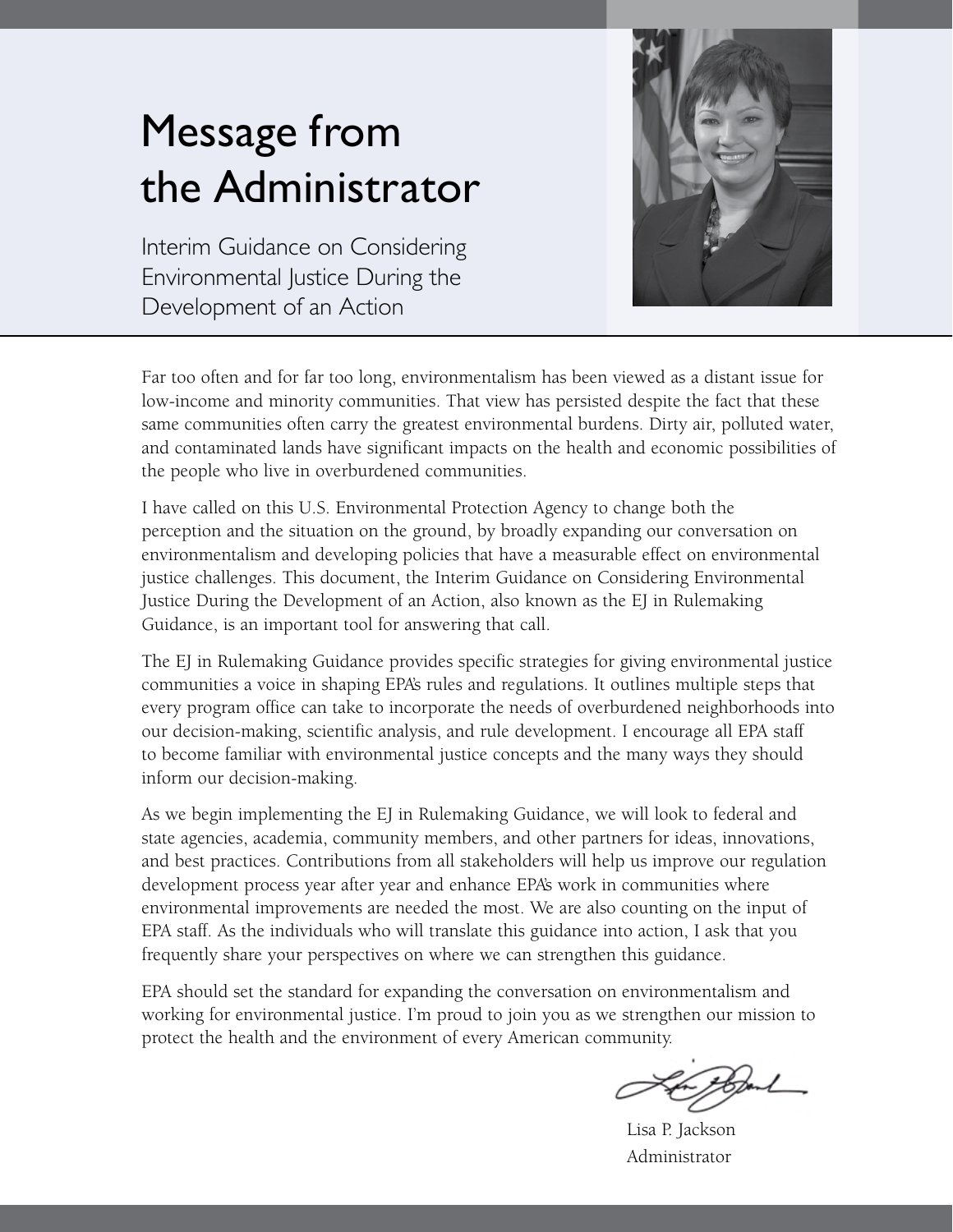## EPA's Action Development Process

Interim Guidance on Considering Environmental Justice During the Development of an Action

#### **Foreword**

 The Environmental Protection Agency (EPA) is authorized by Congress to create and enforce regulations that put our nation's environmental laws into effect. Exercising this authority is one of EPA's most important and powerful tools for protecting our environment and the health of our people. EPA's regulations cover a range of environmental and public health issues, from setting standards for clean water to controlling air pollution from industry and other sources. When EPA identifies the need to develop or revise a regulation, it forms a workgroup that is led by the EPA office that will be writing the regulation. The workgroup may work for months, employing EPA expert scientists, economists, and other analysts, before an appropriate course of action is decided on and a regulation is promulgated and implemented.

 A number of laws, Executive Orders, and policies direct EPA to consider issues of concern to the President, Congress, and the American public when developing regulations. To achieve the goals of Executive Order (E.O.) 12898, *Federal Actions to Address Environmental Justice in Minority Populations and Low-Income Populations*, it is critical that EPA rulemaking workgroups consider environmental justice (EJ) when developing a regulation. This Guide is designed to help EPA staff incorporate EJ into the process followed at EPA for developing regulations [also known as the Action Development Process (ADP)] by: 1) describing the legal and policy framework at EPA that requires workgroups to consider EJ; 2) identifying the information that workgroups should consider when determining if there are EJ concerns involved in their proposed regulations; and 3) highlighting the kinds of questions about EJ that workgroups should ask and address in each step of developing a regulation.

The purpose of this Guide is to explicitly integrate EJ considerations into the fabric of EPA's ADP—from rule inception through all the stages leading to promulgation and implementation—requiring that workgroups meaningfully engage with and consider the impacts on minority, low-income, and indigenous populations, and tribes. The analyses required to implement this Guide may include quantitative and/or qualitative elements. Our ability to quantitatively assess EJ issues is evolving; over time we expect it to become more robust, sophisticated, and capable of ensuring that we are meeting our mission as an agency.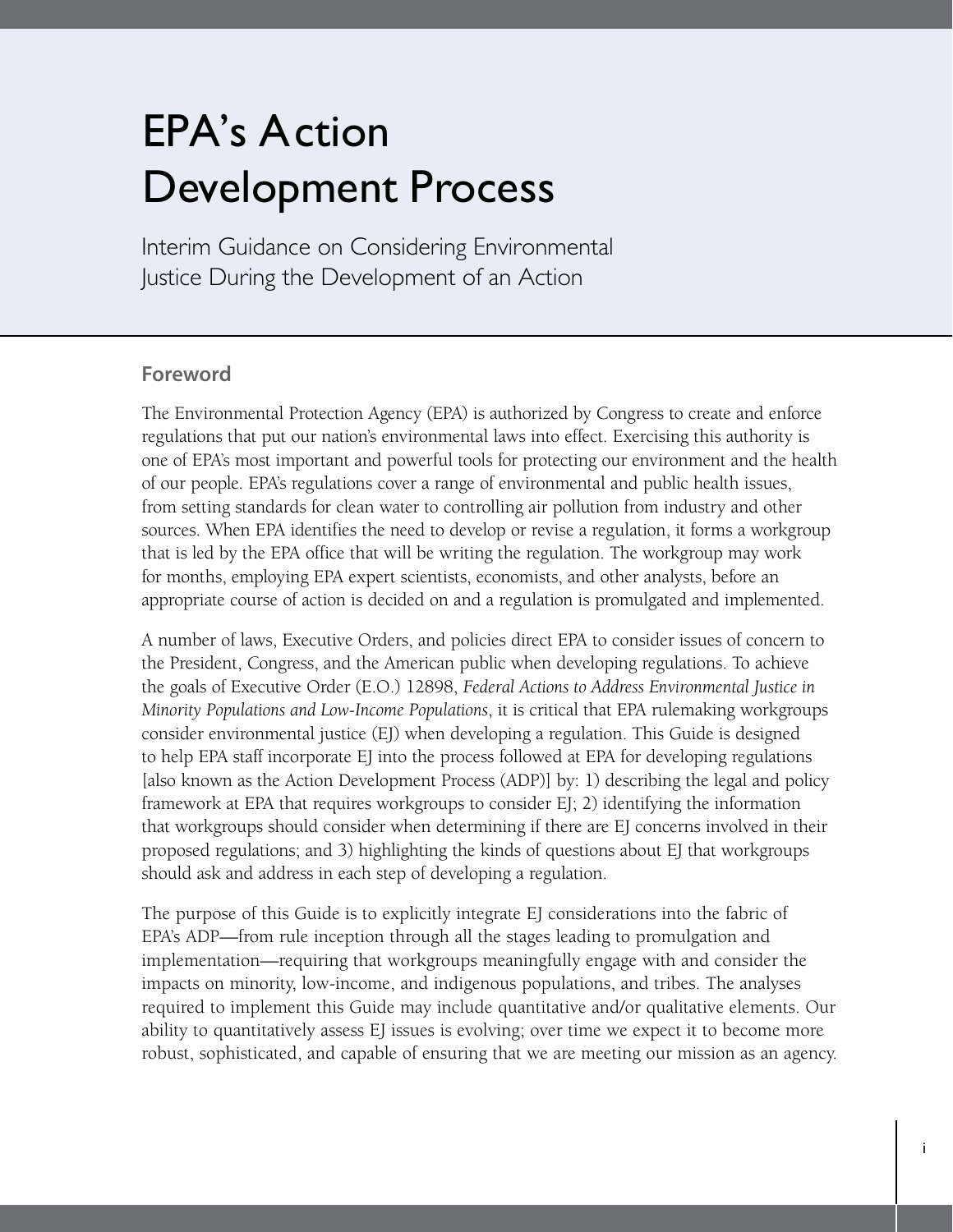Our experience in implementing this Guide will contribute significantly to that evolution, and as our analytical capabilities expand, so will Agency and public expectations for us to exercise them in the development of our rules. The Guide empowers decision-makers responsible for developing rules and regulations to determine early in the process the level of focus and effort necessary and appropriate to achieve the Guide's goals. This decision can and should balance the need to make sure that strong, environmentally protective rules are developed and executed in a timely way, while ensuring that EJ is considered to the maximum extent practicable where it has the potential to impact our regulatory decisions. To achieve these goals, the Guide directs rule writers and decisions-makers to respond to three basic questions throughout the ADP:

- 1. How did your public participation process provide transparency and meaningful participation for minority, low-income, and indigenous populations, and tribes?
- 2. How did you identify and address existing and new disproportionate environmental and public health impacts on minority, low-income, and indigenous populations?
- 3. How did actions taken under #1 and #2 impact the outcome or final decision?

This Guide helps rulewriters understand and identify potential EJ concerns and asks them to analyze the impacts of their rules on these populations. A critical additional step is the development of additional guidance that will help workgroups conduct technical and scientific analyses of EJ issues. As workgroups use this Interim Guide, their experiences and lessons learned will be considered in both the development of the new "technical" guidance and in revising this Interim Guide later this year.

*Disclaimer: This document identifies internal Agency policies and recommended procedures for EPA employees who are participants or managers developing or reviewing an action in the Action Development Process. This document is not a rule or regulation and it may not apply to a particular situation based upon the circumstances. This Guide does not change or substitute for any law, regulation, or any other legally binding requirement and is not legally enforceable. As indicated by the use of non-mandatory language such as "guidance," "recommend," "may," "should," and "can," it identifies policies and provides recommendations and does not impose any legally binding requirements.*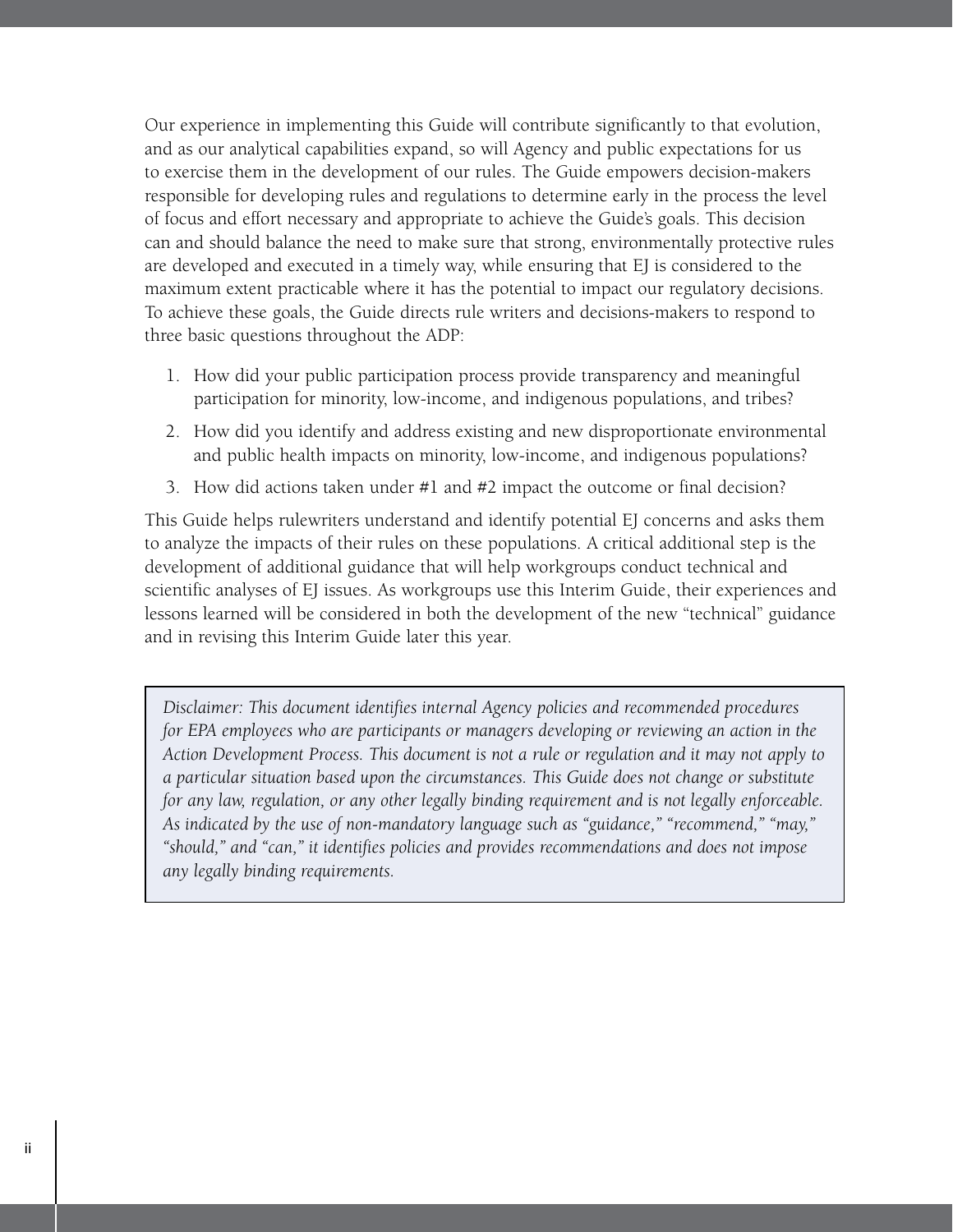### Table of Contents

| PART 1: Key Concepts for Understanding Whether Your Action Involves An                                                                                                                                                                                                    |
|---------------------------------------------------------------------------------------------------------------------------------------------------------------------------------------------------------------------------------------------------------------------------|
| B. What is the Agency's Statutory and Policy Framework for Considering                                                                                                                                                                                                    |
| PART 2: Considering Environmental Justice During the                                                                                                                                                                                                                      |
| A. Who is Responsible for Considering EJ During the Development of<br>B. How Do You Consider Whether You Need to Evaluate EJ Concerns<br>During the Development of Your Action Under the ADP?19<br>C. When Should You Consider EJ Concerns During the Development of Your |
| Appendix A: Executive Order 12898: Federal Actions to Address Environmental                                                                                                                                                                                               |
|                                                                                                                                                                                                                                                                           |
| Incorporating Environmental Justice into Tier 1 and 2 Actions under the ADPB-1<br>Incorporating Environmental Justice into Tier 3 Actions under the ADP B-2                                                                                                               |
| Appendix C: A Quick Reference Guide for EPA Managers: Integrating EJ                                                                                                                                                                                                      |
| Appendix D: A Checklist for EPA Workgroup Chairs: Integrating EJ                                                                                                                                                                                                          |
|                                                                                                                                                                                                                                                                           |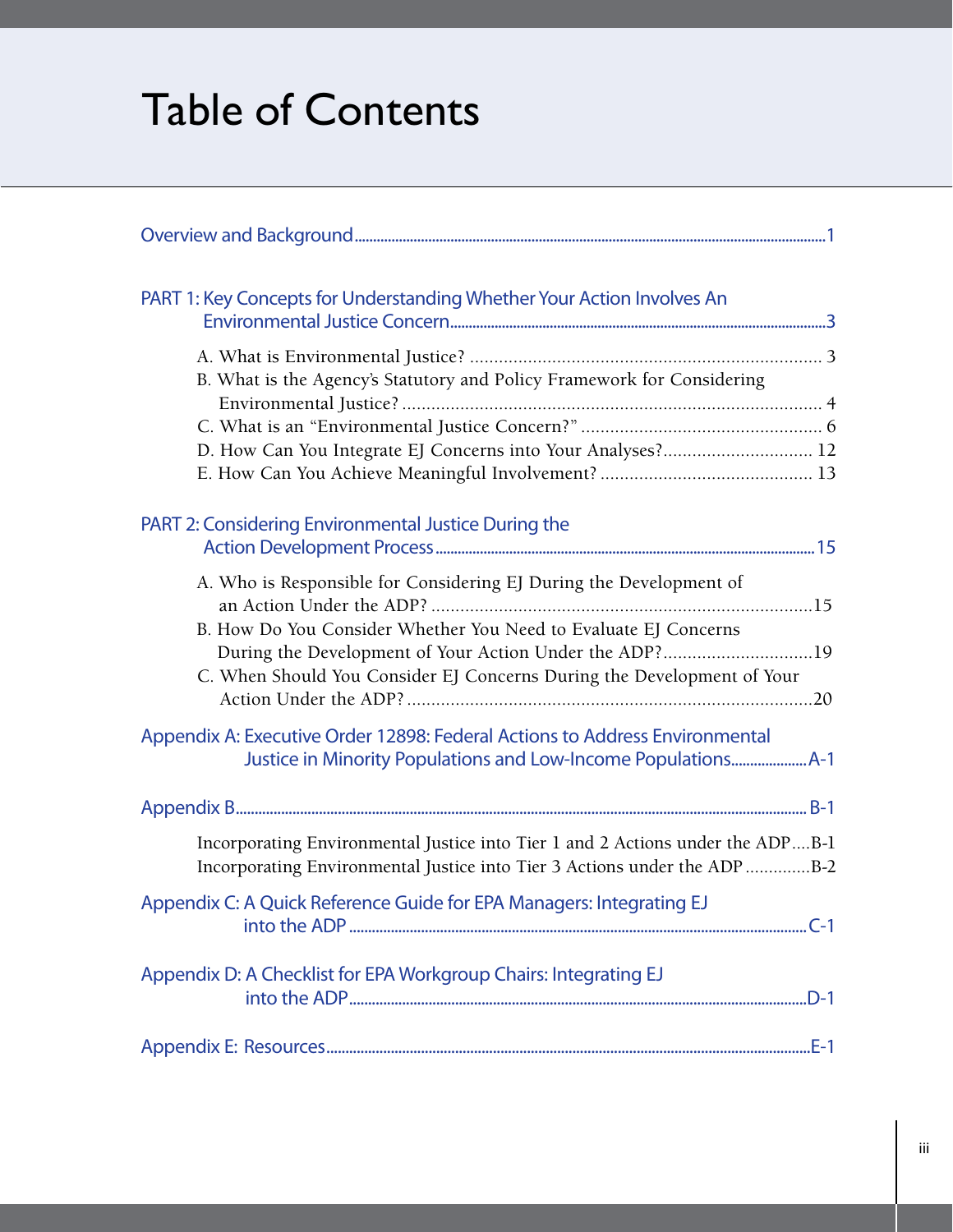### **ACRONYMS AND ABBREVIATIONS**

| AA/RA:         | Assistant Administrator/Regional Administrator     |
|----------------|----------------------------------------------------|
| ADP:           | <b>Action Development Process</b>                  |
| DABP:          | Detailed Analytic Blueprint                        |
| EA:            | Economic Analysis                                  |
| EPA:           | Environmental Protection Agency                    |
| EJ:            | Environmental Justice                              |
| $E.O.$ :       | <b>Executive Order</b>                             |
| FAR:           | Final Agency Review                                |
| FR:            | Federal Register                                   |
| GIS:           | Geographic Information Systems                     |
| IT:            | Information Technology                             |
| <b>NAAQS:</b>  | National Ambient Air Quality Standard              |
| $NO2$ :        | Nitrogen Dioxide                                   |
| OEJ:           | Office of Environmental Justice                    |
| OGC:           | Office of General Counsel                          |
| OMB:           | Office of Management and Budget                    |
| OPEI:          | Office of Policy, Economics, and Innovation        |
| PABP:          | Preliminary Analytic Blueprint                     |
| <b>RAPIDS:</b> | Rule and Policy Information and Development System |
| <b>RCRA:</b>   | Resource Conservation and Recovery Act             |
| RIA:           | Regulatory Impact Analysis                         |
| RMD:           | Regulatory Management Division                     |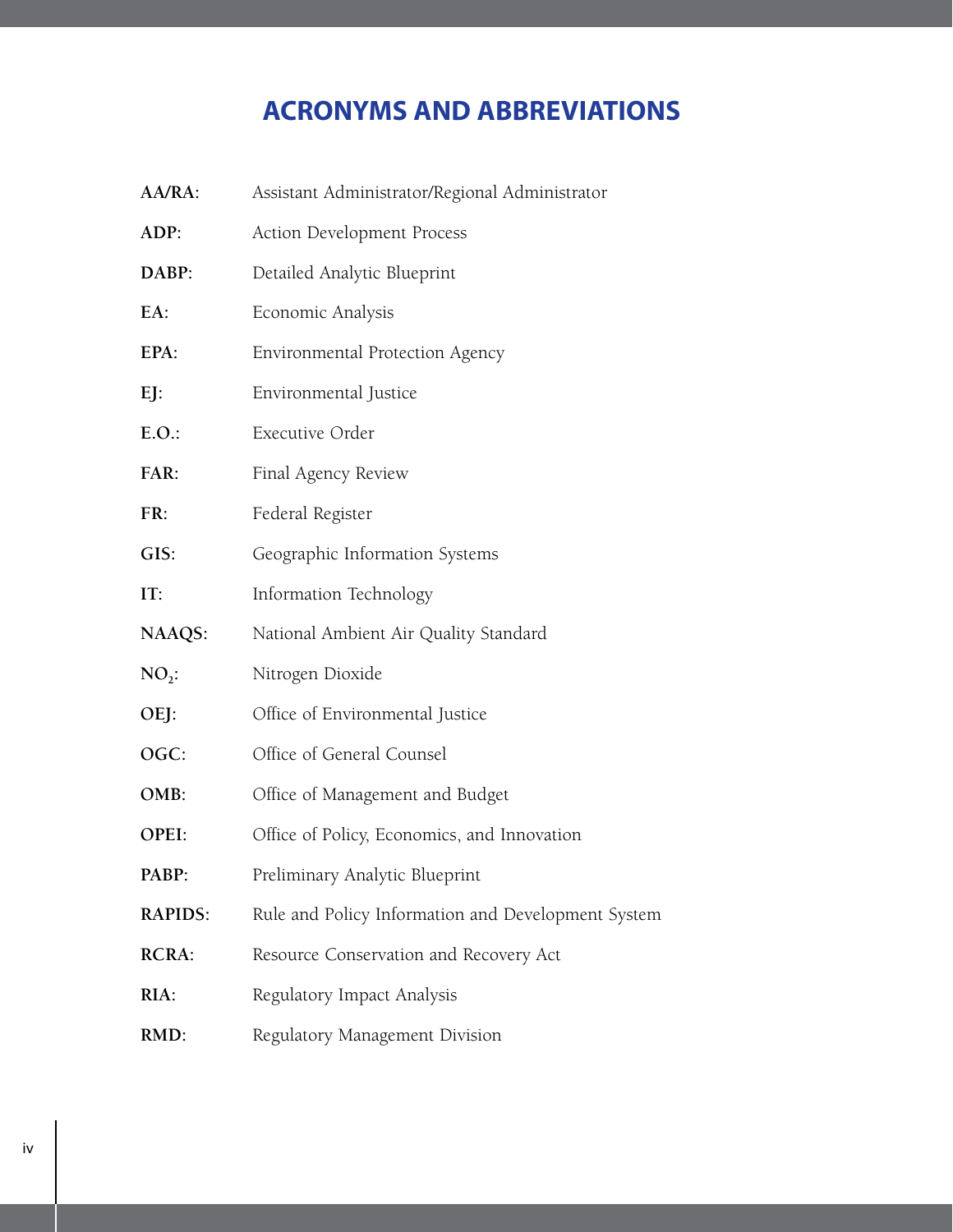### Overview and Background

#### **What is the Purpose of this Guide?**

 Achieving environmental justice (EJ) is an Agency priority and should be factored into every decision. Incorporating EJ considerations into the Action Development Process (ADP) represents a commitment to ensuring that all Americans, regardless of age, race, economic status, or ethnicity, have access to clean water, clean air, and healthy communities. It is vital that all Agency staff identify and address disproportionate environmental and public health impacts experienced by minority, low-income, and indigenous populations.

This Guide will help Agency staff consider EJ concerns during the development of actions under the Agency's ADP, consistent with existing environmental and civil rights laws and their implementing regulations, as well as Executive Order (E.O.) 12898, *Federal Actions to Address Environmental Justice in Minority Populations and Low-Income Populations* (59 FR 7629, Feb. 16, 1994) and EPA's EJ policies.<sup>1</sup>

This Guide uses the definition of "Agency action" provided in EPA's ADP, which is available online at [http://intranet.epa.gov/adplibrary.](http://intranet.epa.gov/adplibrary) Agency actions include rules, policy statements, risk assessments, guidance documents, models that may be used in future rulemakings, and strategies that are related to regulations. In addition to providing guidance on the importance of identifying EJ concerns during the development of an action, this Guide identifies key steps throughout the ADP where EJ should be considered. As a supplement to this Guide, Agency staff may find it useful to refer to other EPA guidance documents related to risk assessment, public involvement, and economic analysis.

This Guide is an important step toward ensuring that our actions appropriately address EJ issues. A critical next step is the development of technical guidance that will provide analytical tools and methodologies for evaluating the impacts of our actions on minority, low-income, and indigenous populations. As workgroups use this Interim Guide, their experiences and lessons learned will be considered in both the development of the new technical guidance and in revising this Interim Guide later this year.

 1 EPA's historical EJ policies include: *The EPA's Environmental Justice Strategy* (1995), *Environmental Justice Implementation Plan* (1996), *Environmental Justice: Guidance Under the National Environmental Policy Act* (1997), *Final Guidance for Incorporating Environmental Justice Concerns in EPA's NEPA Compliance Analyses*  (1998), *Toolkit for Assessing Potential Allegations of Environmental Justice* (2004), Memo from Stephen L. Johnson: *Reaffrming the U.S. EPA's Commitment to Environmental Justice* (2005). 1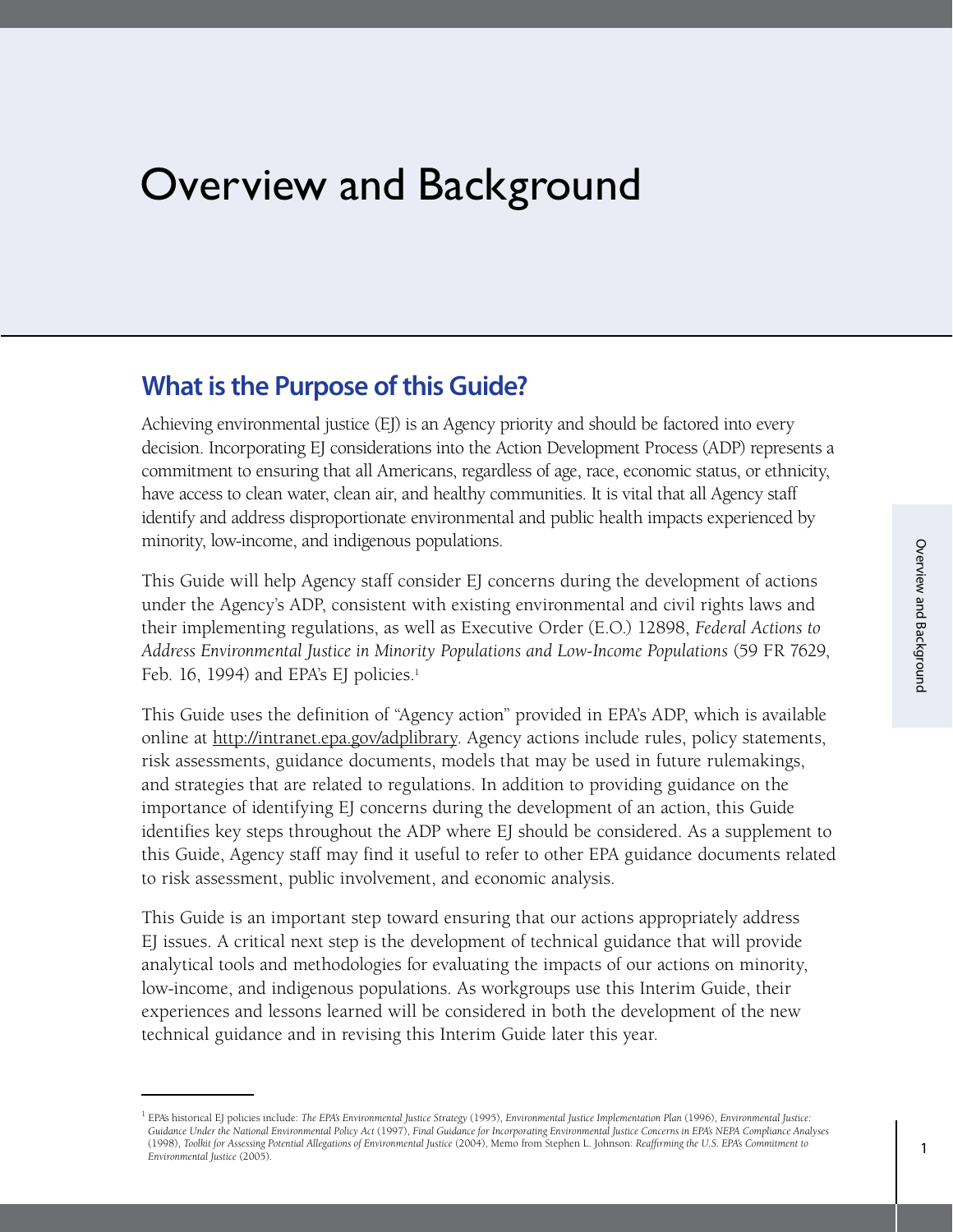The requirements or recommendations for integrating children's health considerations into the ADP, or for consulting with federally recognized tribes when Agency actions may impact their citizens or resources, are addressed in other Agency guides, available online at http:// [intranet.epa.gov/adplibrary.](https://intranet.epa.gov/adplibrary)

#### **Children's Health**

You should be familiar with E.O. 13045, *Protection of Children from Environmental Health Risks and Safety Risks,* and with *EPA's Guide to Considering Children's Health When Developing EPA Actions*. You should note the important intersection between EJ concerns and children's health issues, as children in minority, low-income, and indigenous populations are more likely to be exposed to, and have increased health risks from, environmental pollution than the general population.

#### **Indigenous Populations and Tribes**

You should be familiar with E.O. 13175, *Consultation and Coordination with Indian Tribal Governments*. The Agency's responsibilities under E.O. 13175 are separate from the responsibilities under E.O. 12898 and stem from federally recognized tribes' status as sovereign governments. You should note that this Guide is intended to apply to EJ concerns afecting federally recognized, state recognized, and non-recognized tribes; individual tribal members, including those living off-reservation and Alaska Natives; and Native Hawaiians.

#### **Who is the Audience for this Guide?**

 This Guide is for participants on action development workgroups and any other Agency staff involved in developing actions, including those that perform the analyses that may be used to support Agency decision-making and those that manage the process. Workgroup leads have particular responsibilities under the ADP, including identifying and addressing EJ concerns. However, each action development workgroup member has the responsibility for being familiar with, and understanding, the various statutes and Executive Orders that impact EPA's actions. Other Agency staff involved in the development of an action, but who may not be workgroup members, are also responsible for being familiar with these requirements. Therefore, this Guide uses the word "you" to refer to all workgroup members and other Agency staff. In addition, senior EPA managers may find this Guide useful in helping to ensure that EJ concerns are appropriately addressed in the development of their actions under the ADP.

#### **How is this Guide Organized?**

This Guide is organized into two parts:

#### **Part 1:**

- Describes the statutory and policy framework for considering EJ.
- Identifies concepts central to determining whether your action involves an EJ concern.

#### **Part 2:**

• Discusses the concepts and how they fit into each step of the ADP.

In addition, a separate document, "*Templates for Regulatory Preambles to Address E.O. 12898: Federal Actions to Address Environmental Justice in Minority Populations and Low-Income Populations*," explains how to address E.O. 12898 in rule preambles, covering various situations. It is available in the Office of Policy, Economics, and Innovation's (OPEI's) ADP library at [http://intranet.epa.gov/adplibrary.](http://intranet.epa.gov/adplibrary) It is important to note that your preamble 2 discussion should also discuss how you identified and addressed EJ concerns.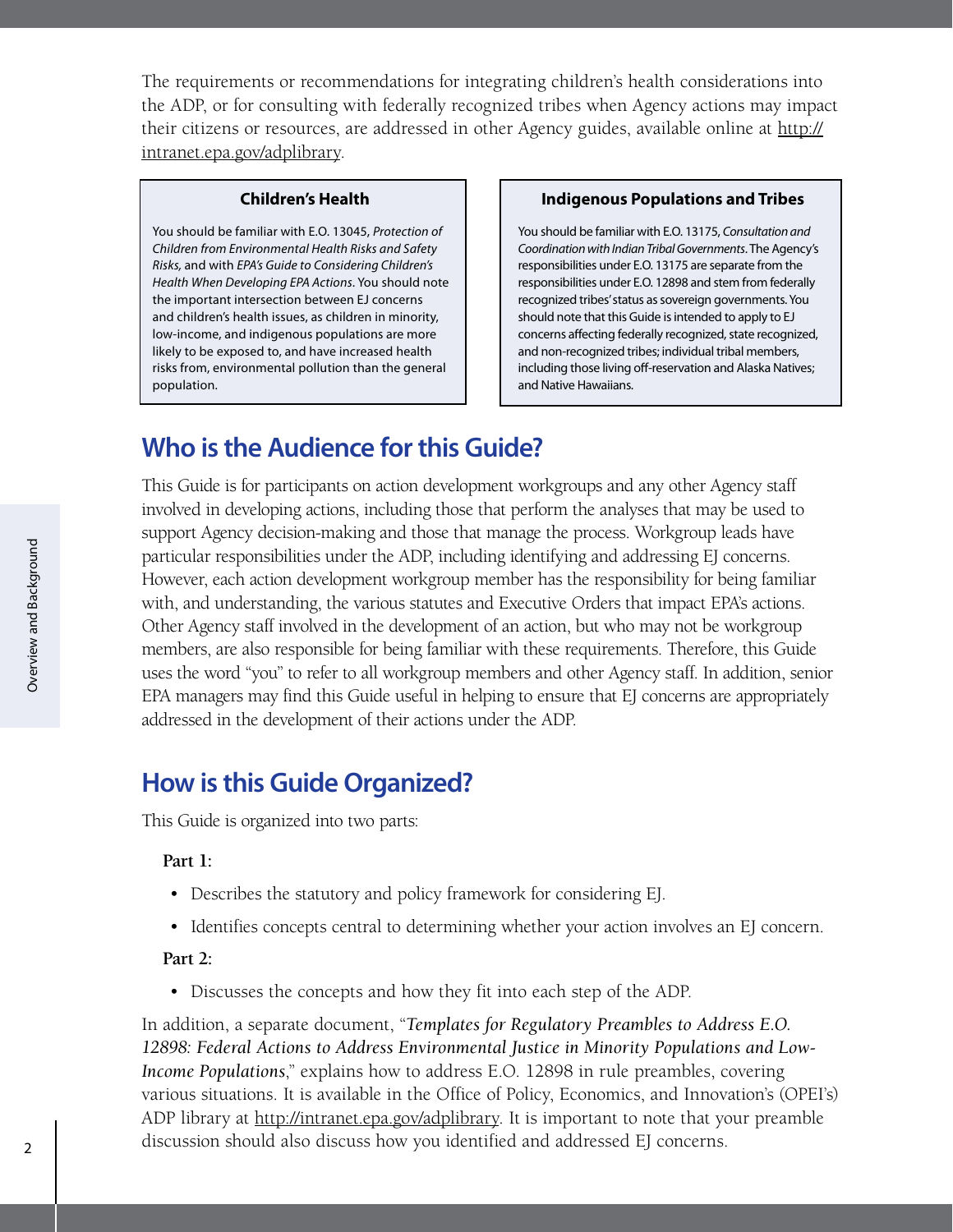### Part 1:

## Key Concepts for Understanding Whether Your Action Involves An Environmental Justice Concern

#### **A. What is Environmental Justice?**

 Environmental justice (EJ) is central to the Agency's mission and is the responsibility of everyone at EPA. In particular, those who are involved in the development of an action need to understand the principles of EJ and how they relate to the development of an Agency action.

 EPA defines "environmental justice" as the *fair treatment* and *meaningful involvement*  of all people regardless of race, color, national origin, or income with respect to the development, implementation, and enforcement of environmental laws, regulations, and policies.2

*Fair Treatment* means that no group of people should bear a disproportionate burden of environmental harms and risks, including those resulting from the negative environmental consequences of industrial, governmental, and commercial operations or programs and policies.

*Meaningful Involvement* means that: 1) potentially affected community members have an appropriate opportunity to participate in decisions about a proposed activity that will affect their environment and/or health; 2) the public's contribution can influence the regulatory agency's decision; 3) the concerns of all participants involved will be considered in the decision-making process; and 4) the decision-makers seek out and facilitate the involvement of those potentially affected.

In EPA's implementation of its EJ program, the Agency has expanded the concept of fair treatment to include not only the consideration of how burdens are distributed across all populations, but also how benefits are distributed. Thus, in the ADP, you should not only evaluate the distribution of burdens by paying special attention to populations that have historically borne a disproportionate share of environmental harms and risk, but you are also encouraged to look at the distribution of the positive environmental and health consequences from our activities.

<sup>&</sup>lt;sup>2</sup> EPA's definition of EJ can be found at <u>http://www.epa.gov/environmentaljustice/basics/index.html</u>. EPA's definition of EJ was informed by E.O. 12898, which is discussed in full detail in Part 1, Section B of this Guide. Background information on EPA's EJ program can also be found on this website.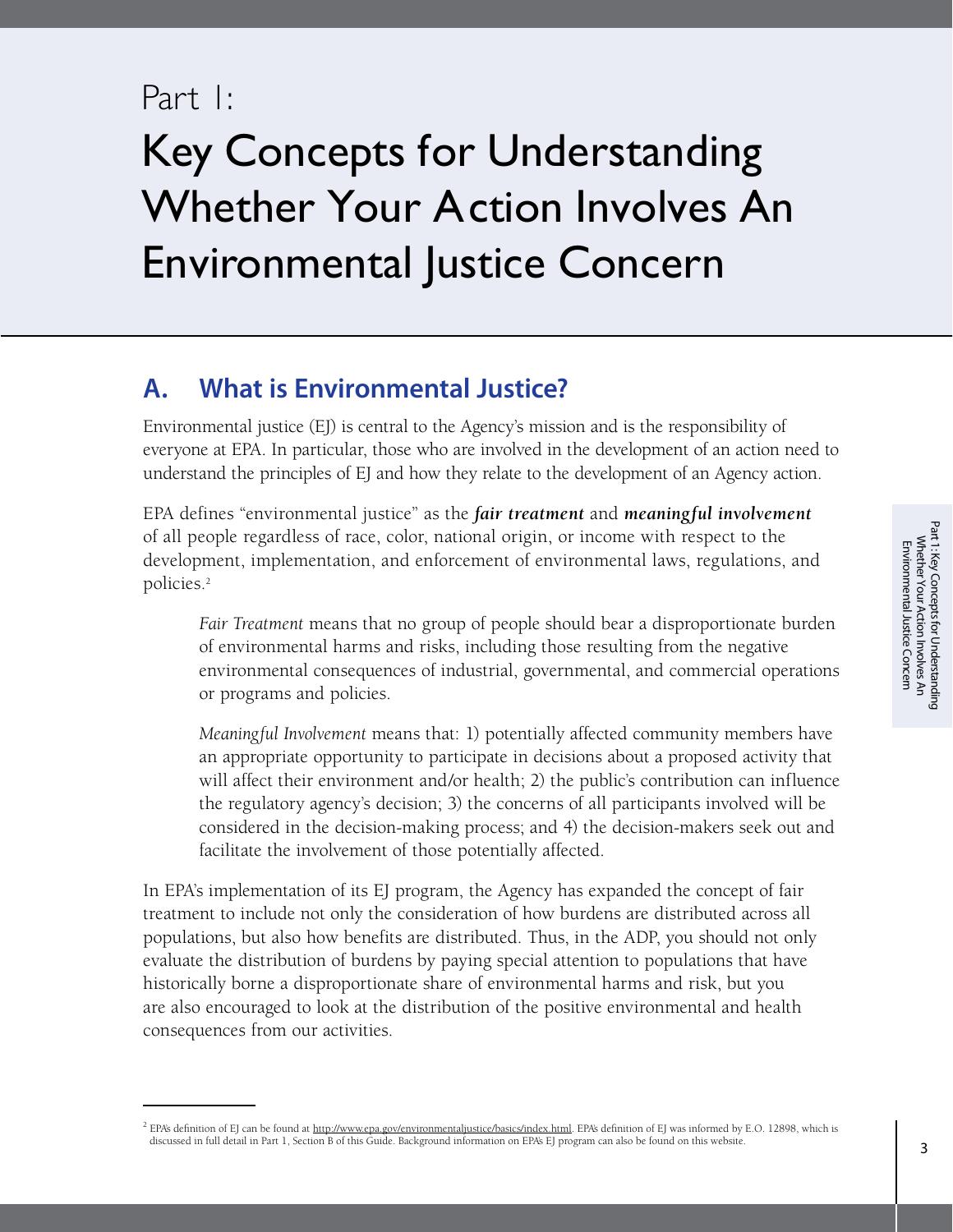To help achieve EPA's goal for EJ (i.e., the fair treatment and meaningful involvement of *all*  people), EPA places particular emphasis on the public health of and environmental conditions affecting minority, low-income, and indigenous populations. In recognizing that these populations frequently bear a disproportionate burden of environmental harms and risks (see Figure 1), EPA works to protect them from adverse public health and environmental effects of its programs. EPA should pay particular attention to the vulnerabilities of these populations because they have historically been exposed to a combination of physical, chemical, biological, social, and cultural factors that have imposed greater environmental burdens on them than those imposed on the general population. Thus, our focus in this Guide is on minority, low- income, and indigenous populations who are or may be disproportionately impacted by environmental pollution.

#### **Figure 1—I-710 Freeway Los Angeles**



 Perspectives, *Global Trade Comes Home: Community Impacts of Goods Movement,* February 2008.Reproduced with permission from Environmental Health

 The densely populated communities closest to the I-710 freeway in Los Angeles County are severely impacted by pollution from goods movement and industrial activity. The Ports of Long Beach and Los Angeles are the entry point of 40 percent of all imports to the United States and 20 percent of diesel particulate emissions in Southern California. Approximately 1,200 premature deaths are associated with diesel emissions from goods movement in the South Coast Air Basin. The I-710 freeway passes through 15 cities and unincorporated areas with a population of more than 1 million residents— about 70 percent of which are minority and disproportionately low-income. The area is dense with truck traffic, industrial facilities, residences, schools, daycares, and senior centers. The region exceeds national air quality standards for 1-hour and 8-hour ozone and particulate matter 2.5 and 10. The South Coast Air Quality Management District, California Air Resources Board, and EPA are working vigorously to address the air quality issues in the region.

#### **B. B. What is the Agency's Statutory and Policy Framework for Considering Environmental Justice?**

For more than a decade, EPA has developed strategies, guidance documents, and implementation plans to move the Agency closer to its goal of achieving environmental justice.<sup>3</sup> These documents, along with E.O. 12898 and existing environmental statutes and regulations, provide the framework for you to consider EJ during the development of your action.

 E.O. 12898 applies to agency "programs, policies, and activities" and in general calls on each federal agency to make achieving EJ part of its mission (see [Appendix A](#page-38-0) for full text of E.O. 12898). It directs agencies such as EPA, "[t]o the greatest extent practicable and permitted by law," to "identify[…] and address[…], as appropriate, disproportionately high and adverse human health or environmental effects" of agency programs, policies, and actions on minority populations and low-income populations.4 Because minority, low-income, and indigenous

<sup>&</sup>lt;sup>3</sup> Please see footnote 1 for a listing of EPA's historical EJ policies.

<sup>&</sup>lt;sup>4</sup> In addition, the Presidential Memorandum accompanying E.O. 12898 directs federal agencies to analyze environmental effects, including human health, economic, and social effects, of federal actions when such analysis is required under the National Environmental Policy Act. See *Memorandum for the Heads of All Departments and Agencies: Executive Order on Federal Actions to Address Environmental Justice in Minority Populations and Low-Income Populations* (1994). Similarly, EPA promotes the consideration of economic or social effects in the ADP to better inform and manage the process of implementing Agency actions and policies.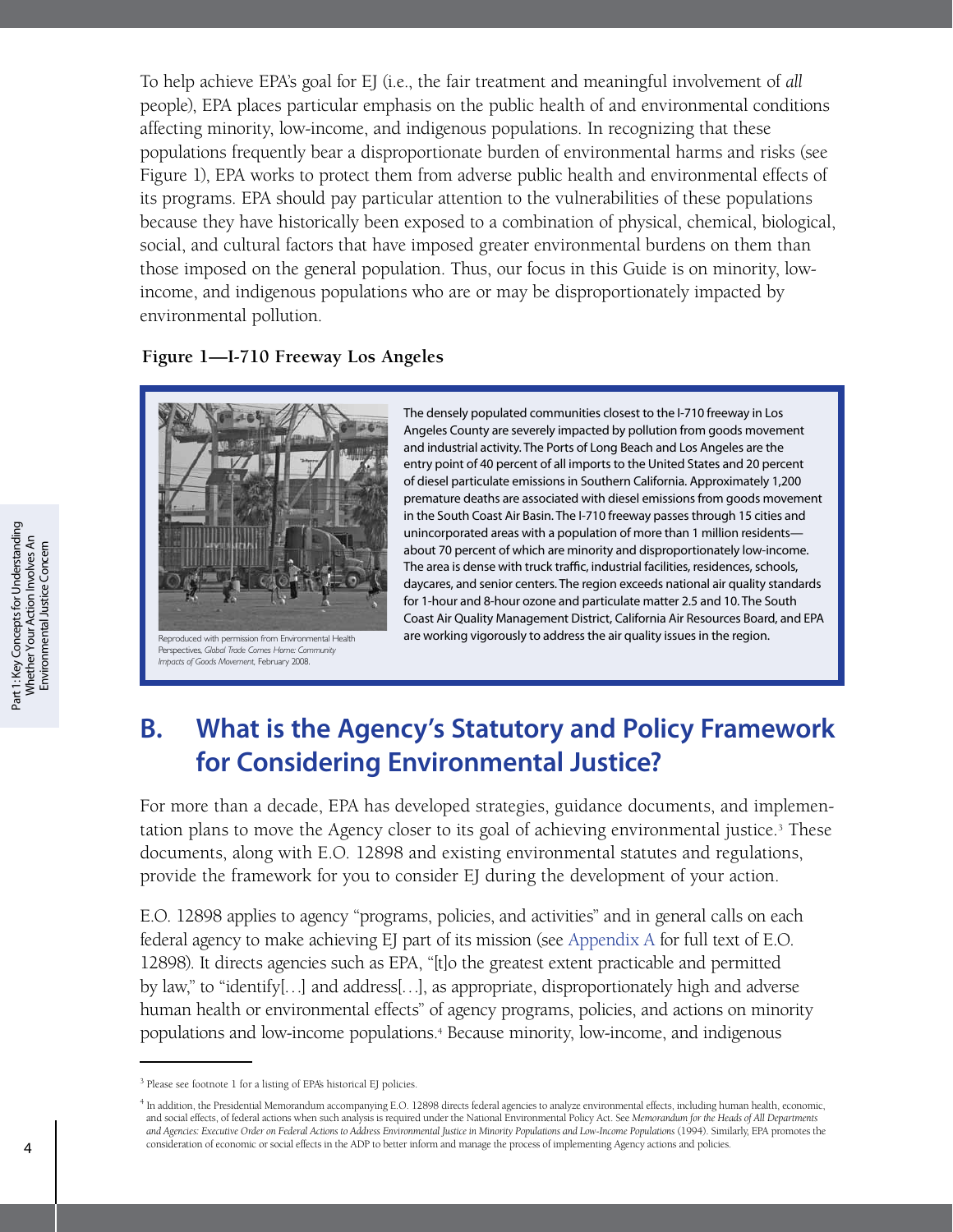populations have historically been underrepresented in federal agency decision-making, E.O. 12898 also aims to improve public participation of these populations in the decision-making process. E.O. 12898 applies to all Agency actions, unlike other Executive Orders that may contain categorical exclusions.

Consistent with the emphasis in the Presidential Memorandum accompanying E.O. 12898, regarding the use of existing environmental laws to help achieve the goal of EJ, EPA uses existing environmental statutes and regulations to consider and address EJ concerns.<sup>5</sup> These authorities encompass the breadth of the Agency's activities, including setting standards. Some authorities direct the Agency to consider specific affected populations when setting standards, whereas others provide discretionary opportunities to incorporate EJ concerns into the action.6

 The application of existing statutory and regulatory authorities is a critical part of EPA's

#### **Examples of Statutory Authority**

- Clean Air Act section 109 requires EPA to set National Ambient Air Quality Standards (NAAQS) for certain air pollutants. The primary NAAQS are designed to protect public health. EPA sets primary standards that are judged to protect public health with an adequate margin of safety. EPA considers the health risks for sensitive populations, which often provides an important opportunity to consider the health impacts on minority, low-income, and indigenous populations without an additional requirement that those impacts are disproportionate.
- Under the Resource Conservation and Recovery Act (RCRA) sections 3002 through 3004, EPA is directed to establish requirements applicable to generation, transport, treatment, storage, and disposal of hazardous waste "as may be necessary to protect human health and the environment. "This provides EPA with broad discretion to consider impacts on minority, low-income, and indigenous populations when developing RCRA regulations.

 efforts to prevent and address the disproportionately high and adverse effects that are the focus of E.O. 12898. This Guide uses the term "EJ concern" (defined in [Part 1, Section C\),](#page-11-0) which aligns with the E.O.'s focus on disproportionate impacts. It is important, however, to recognize that the Agency's statutory and regulatory authorities provide a broader basis for protecting human health and the environment and do not require a demonstration of disproportionate impacts in order to protect the health or environment of any population, including minority, low-income, and indigenous populations. Thus, consistent with its mission, the Agency may address adverse impacts in the context of developing an action without the need for showing that the impacts are disproportionate.

 The E.O. has informed the development and implementation of EPA's EJ program and EJ policies. Consistent with the E.O. and the Presidential Memorandum, the Agency's EJ policies promote environmental protection by focusing attention and Agency efforts on addressing the types of environmental harms and risks that are prevalent among minority, low-income, and indigenous populations.7 E.O. 12898 and the Agency's EJ policies do not mandate particular outcomes for an action, but they demand that decisions involving the action be informed by a consideration of EJ issues. Where feasible, actions should prevent or address and mitigate EJ concerns.

 $^5$  The Presidential Memorandum also states that existing civil rights statutes provide opportunities to address environmental hazards in minority and lowincome communities: "In accordance with Title VI of the Civil Rights Act of 1964, each Federal agency shall ensure that all programs or activities receiving Federal fnancial assistance that affect human health or the environment do not directly, or through contractual or other arrangements, use criteria, methods, or practices that discriminate on the basis of race, color, or national origin."

<sup>&</sup>lt;sup>6</sup> You should consult with the Office of General Counsel (OGC) and/or the appropriate Program Office staff if you have questions about the opportunities for addressing EJ concerns provided by the statutes that govern your action.

<sup>&</sup>lt;sup>7</sup> Please see footnote 1 for a listing of EPA's historical EJ policies.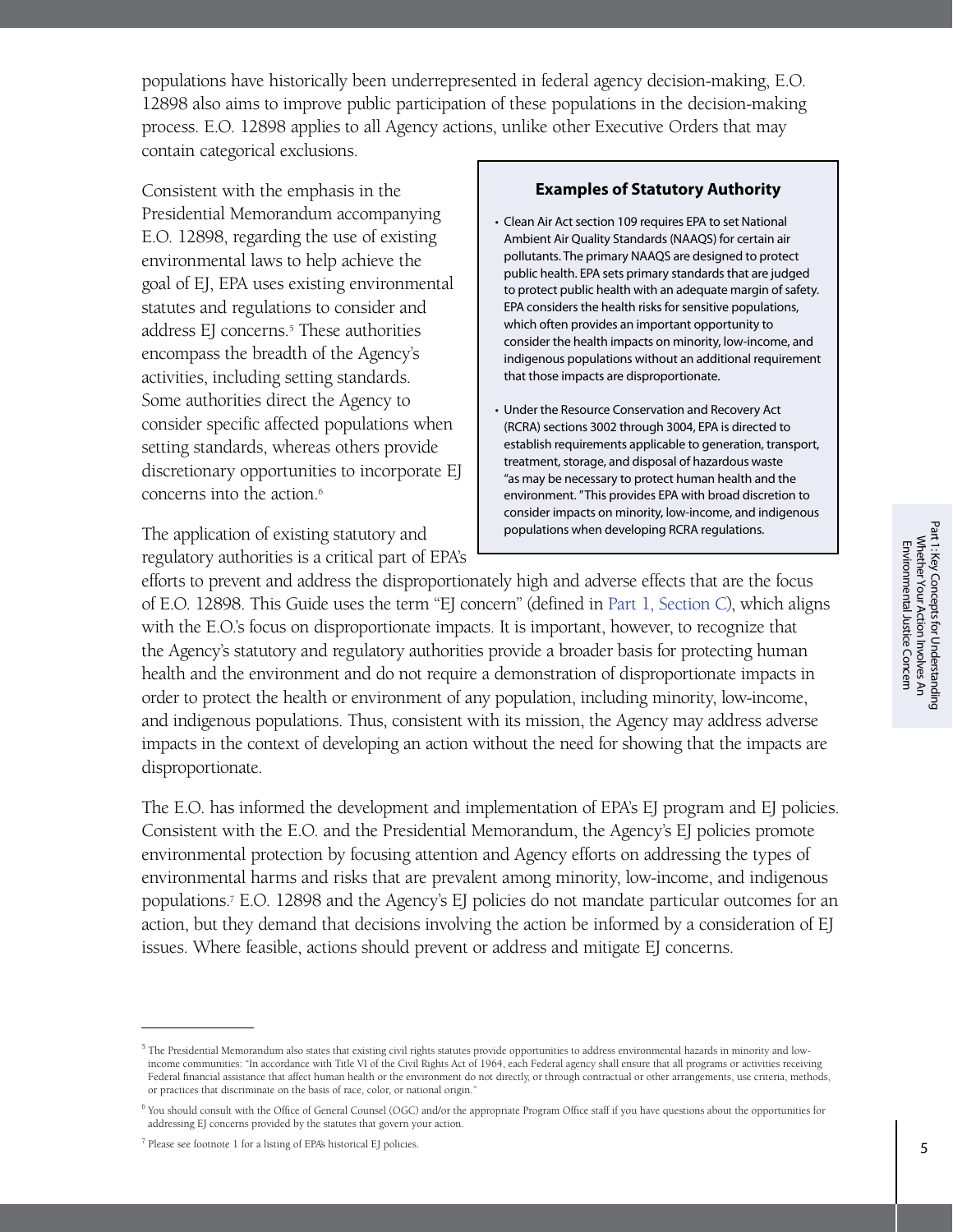### <span id="page-11-0"></span>**C. What is an "Environmental Justice Concern?"**

- An EJ concern refers to disproportionate impacts on minority, low-income, or indigenous populations that exist prior to or that may be created by your proposed action.
- of opportunities for minority, low-income, or indigenous populations, or tribes to meaningfully participate in the development of your action.
- An EJ concern may arise when there is an actual or potential lack of fair treatment or meaningful involvement of minority, low-income, or indigenous populations, or tribes when implementing or enforcing an Agency action.

Throughout this Guide, the term "environmental justice **What is an EJ Concern?** concern" (EJ concern) is used to indicate the actual or potential lack of fair treatment or meaningful involvement of minority, low-income, or indigenous populations, or tribes in the development, implementation, and enforcement of environmental laws, regulations, and policies. While this Guide does not provide you with guidance on how to **evaluate** potential EJ concerns, the following section will • An EJ concerns **An** EJ concern refers to lack provide you with general guidelines on how to *identify* an action that might involve potential EJ concerns. (See Table 1 for a summary of actions that might involve EJ concerns)*.* 

> Managers decide early in the process the appropriate level of analysis and engagement of stakeholders, considering factors such as the legal framework governing the action, the availability of relevant data and analytical methodologies, stakeholder interest, and the impacts that EJ concerns are likely to have on the actual decisions involving your action. Based on the application of these criteria, some actions will be identified for enhanced efforts that may require

developing new data, applying more advanced analytical methodologies, and conducting more extensive and targeted engagement of stakeholders. As detailed more thoroughly in Part 2, managers will convey to the workgroup their determinations on the appropriate level of analysis and stakeholder engagement.

 **1. An EJ concern refers to disproportionate impacts on minority, lowincome, or indigenous populations that exist prior to or that may be created by your proposed action.** 

Your action may involve an EJ concern if it could:

- Create new disproportionate impacts on minority, low-income, or indigenous populations.
- Exacerbate existing disproportionate impacts on minority, low-income, or indigenous populations.
- Present opportunities to address existing disproportionate impacts on minority, lowincome, or indigenous populations that are addressable through the action under development.

Most Agency actions will benefit public health and the environment through pollution reductions and enhanced safety measures. Nonetheless, it is important to assess whether minority, low-income, or indigenous populations are experiencing existing disproportionate impacts that you can address through your action.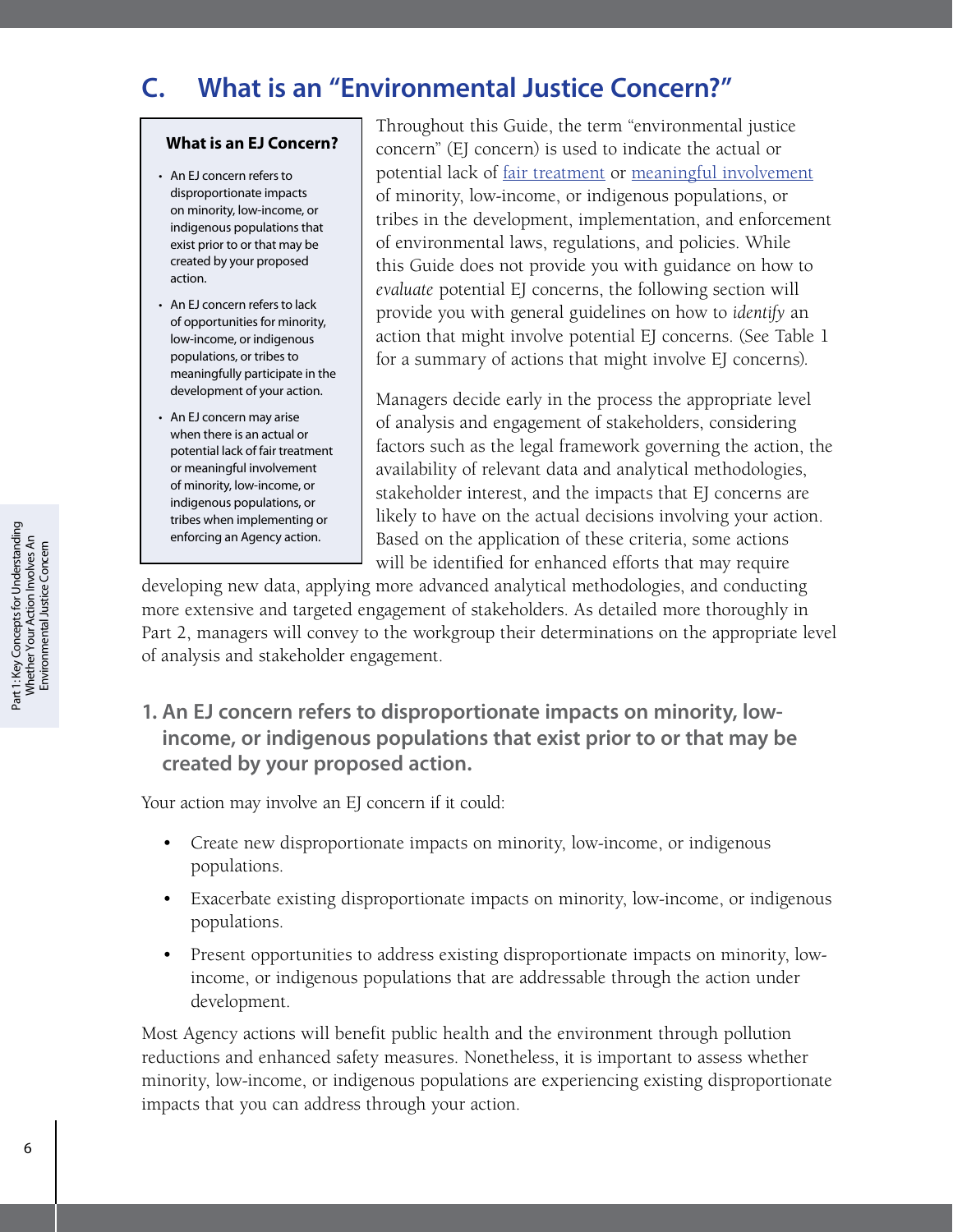Your assessment of whether the action involves disproportionate impacts may include qualitative and/or quantitative elements. As you gather preliminary information and set the context for your action, you can begin to articulate your framework for analyzing whether there are disproportionate impacts on minority, low-income, or indigenous populations. The level of analysis that is appropriate for your action will depend on a variety of factors, including the legal framework governing the action, the availability of relevant data and analytical methodologies, stakeholder interest, and the impacts that EJ concerns are likely to have on the actual decisions involving your action.

 The Office of Environmental Justice (OEJ) has identified several factors, summarized below, that will help you assess whether disproportionate impacts on minority, low-income, or indigenous populations exist prior to or are created by your proposed action.<sup>8</sup> These factors will help you identify conditions in which these populations may be experiencing disproportionate impacts associated with your action. Disproportionate impacts may result from a combination of several, if not all, of the factors below. In some circumstances, however, the presence of one or two of these factors alone could be sufficient to impose a disproportionate environmental hazard on a population. You should note that disproportionate impacts may also arise from factors not included here. While this list is intended to help you think about how EJ concerns may arise in your action, you are not required to analyze the existence or impact of these factors. You are encouraged to consider how your action may impact these populations, and this list is intended to aid in those considerations.

#### **Proximity and Exposure to Environmental Hazards.**

 Disproportionate public health and environmental effects can be related to a community's or population's differential proximity and exposure to environmental hazards. There are many prominent examples, empirical and anecdotal, of communities affected by their proximity to environmental hazards.

 **Susceptible Populations.** Susceptible populations are groups that are at a high risk of suffering the adverse effects of environmental hazards. Certain factors may render different groups less able to resist or tolerate an environmental stressor. These susceptibility factors may be intrinsic in nature, based on age, sex, genetics, race, or ethnicity. In addition, some susceptibility factors may be acquired (such as chronic medical

 conditions, lack of health care access, poor nutrition, or fitness) or be related to other pollutant exposures. Minority, low-income, and indigenous children are at greater risk because factors such as poverty, poor nutrition, pre-existing health conditions, lack of access to health care, lack of information, lack of exercise, psychosocial stress, and lack of social capital contribute to greater susceptibility to environmental hazards.



**Proximity to industrial sources can cause respiratory illnesses.** 

 8 For a more detailed discussion of these factors, see *Environmental Justice Factors to Consider in EPA's Regulatory Activities* in the ADP library at [http://intranet.epa.gov/adplibrary/](http://intranet.epa.gov/adplibrary). More information on how each of these factors can inform environmental decision-making will be available at www.epa. gov/environmentaljustice.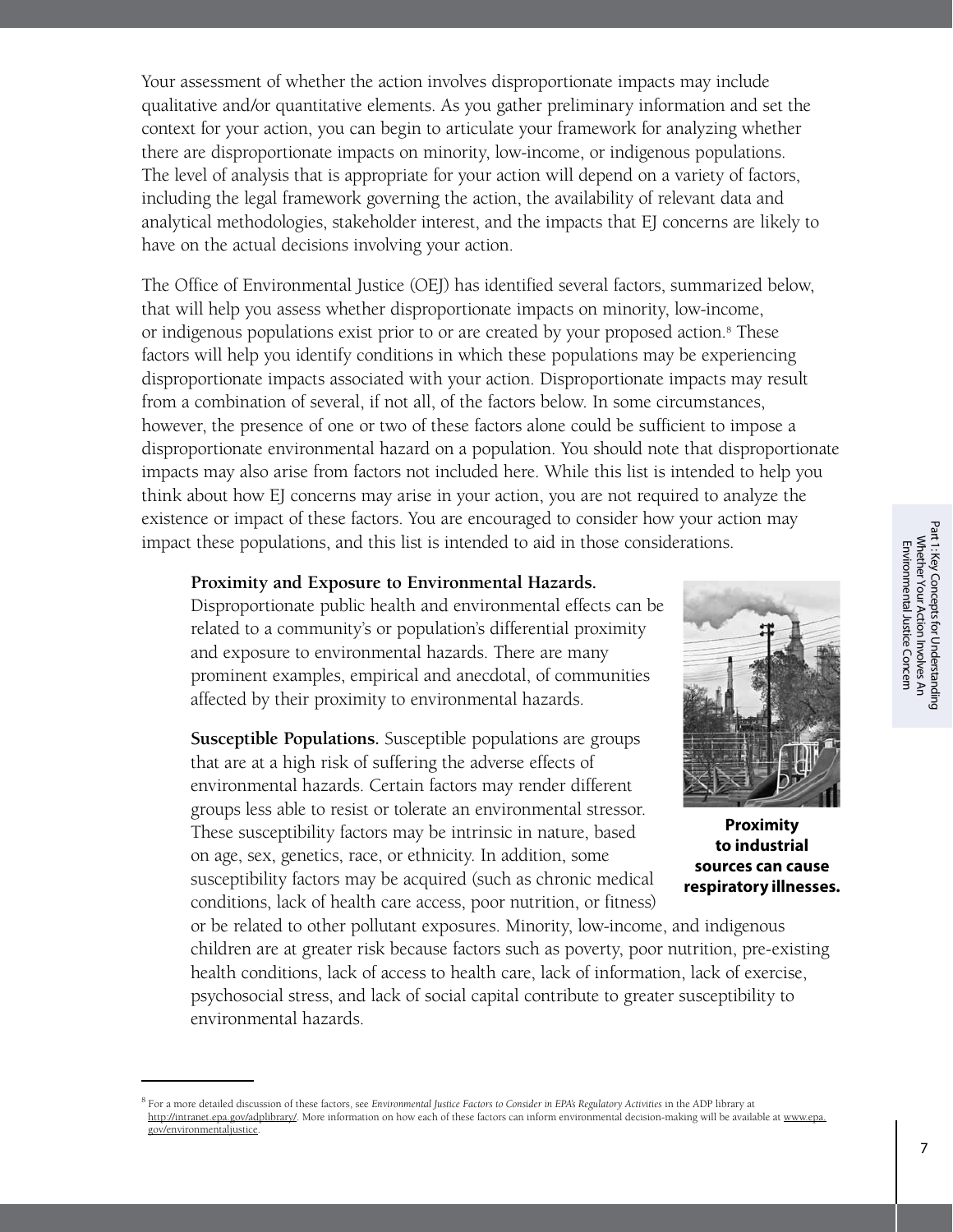

**Cultural practices, like basket weaving, may lead to a unique exposure pathway.** 

 **Unique Exposure Pathways.** An exposure pathway is the route a substance takes from its source to its endpoint. Some populations sustain unique environmental exposures because of practices linked to their cultural background or socioeconomic status. For example, as a cultural practice, some indigenous populations rely on a diet that may include subsistence fishing and/or farming.<sup>9</sup> Subsistence diets may expose these populations to toxic chemicals, such as mercury from a fish diet or other chemicals from a diet high in contaminated vegetation. There are also nondietary exposure pathways that may be unique to some

 indigenous populations. For example, in populations that practice basket weaving, exposure to toxic chemicals may occur when contaminated materials are placed in the mouth during the weaving process.

 **Multiple and Cumulative Effects.** Minority, low-income, and indigenous populations are likely to suffer a wide range of environmental hazards, ranging from poor air quality to poor housing. Numerous empirical studies and anecdotal accounts describe minority, low-income, and indigenous communities that are impacted by multiple environmental hazards, such as industrial facilities, landfills, transportation-related air pollution, poor housing, leaking underground tanks, pesticides, and incompatible land uses. Analyzing cumulative effects from multiple stressors allows a more realistic evaluation of a population's risk to pollutants. The chemical-specific focus to assessing environmental risk fails to account for the fact that these populations may be exposed to several different pollutants. EPA's *Framework for Cumulative Risk Assessment*<sup>10</sup> can enhance an evaluation of the various aspects of cumulative risk experienced by these populations.

**Ability to Participate in the Decision-Making Process.** The ability, or inability, to participate in the environmental decision-making process may contribute to disproportionate impacts. Factors that contribute to the inability of a community to participate fully in the decision-making process include:

- Lack of trust
- Availability or lack of information
- Language barriers
- Socio-cultural issues
- Inability to access traditional communication channels
- Limited capacity to access technical and legal resources

**Physical Infrastructure.** Physical infrastructure, such as poor housing, poorly maintained public buildings (e.g., schools), or proximity to transportation hubs, contributes to making certain populations more vulnerable to environmental hazards.

<sup>&</sup>lt;sup>9</sup> In the case of subsistence fishing, these populations may be exercising legal rights, based on treaties, to do so.

<sup>&</sup>lt;sup>10</sup> EPA's Cumulative Risk Framework indicates that vulnerability of a population can be thought of as having four components: susceptibility of individuals, differential exposures, differential preparedness to withstand the insult, and differential ability to recover from effects. See *Framework for Cumulative Risk Assessment* (2003).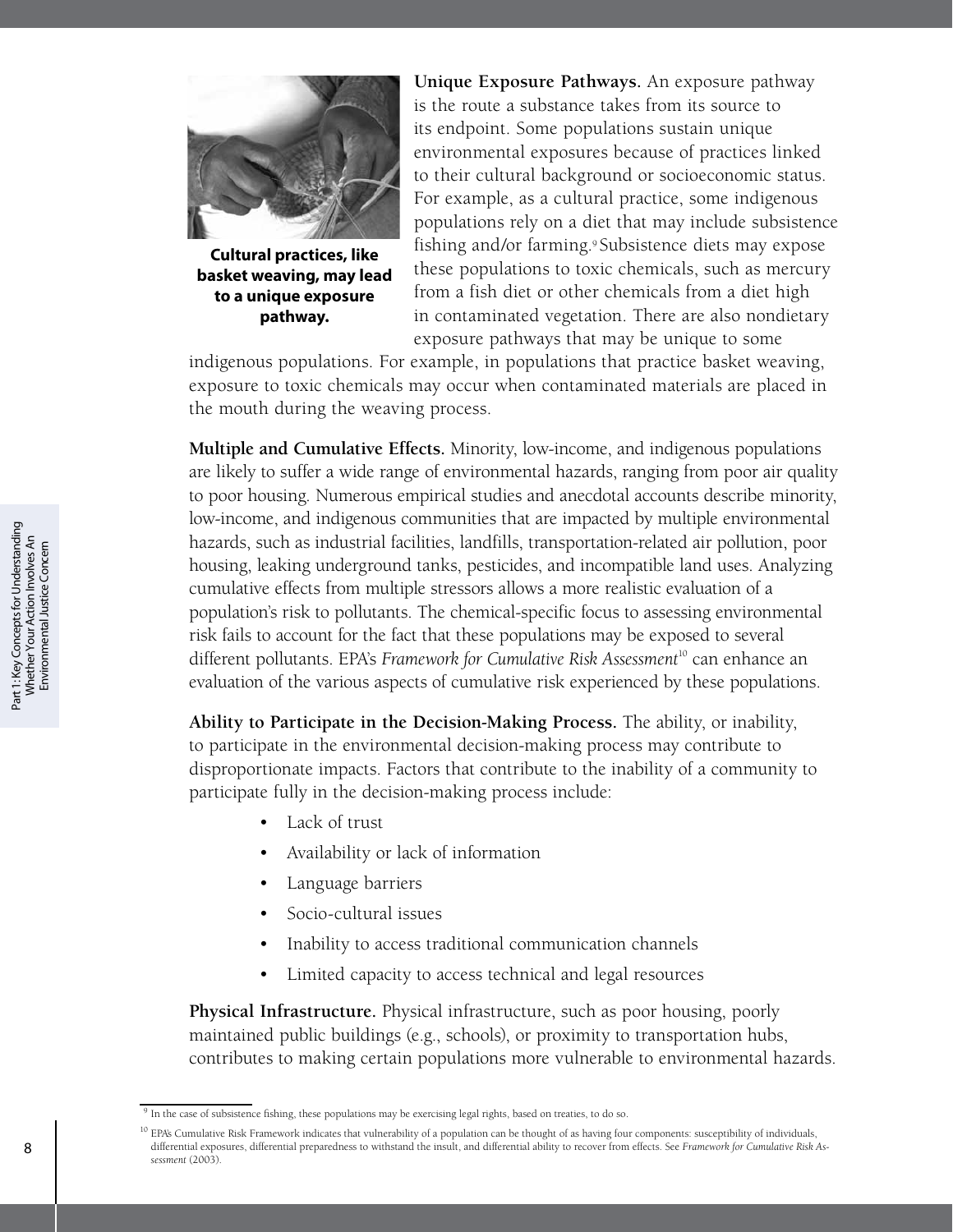These factors are prevalent among minority, low-income, and indigenous populations. If you think that one or more of these factors is relevant to your action, you should consider whether your action involves disproportionate impacts on minority, low-income, or indigenous populations and thus, raises an EJ concern. To understand the populations affected by your proposed action, you may want to look at demographic data and consult with Program and/or Regional EJ Coordinators.<sup>11</sup> You should also consider reaching out to these populations to assess potential concerns and issues associated with your proposed action. You may also want to perform a review of relevant literature or consult with the Office of Research and Development.

#### **2. An EJ concern refers to lack of opportunities for minority, low-income, or indigenous populations, or tribes to meaningfully participate in the development of your action.**

Your action may involve an EJ concern if you do not provide meaningful involvement opportunities to minority, low-income, or indigenous populations, or tribes during the development of your action. To provide meaningful involvement opportunities that are consistent with the Agency's definition of EJ, you will likely have to go beyond the minimum requirements of standard notice and comment procedures and engage these populations or tribes early. It is often not realistic to expect meaningful involvement if you have not targeted outreach efforts to these populations or tribes prior to proposing your action. [Part 1, Section E,](#page-18-0) describes the Agency's policies and resources related to meaningful involvement and notes the difference between the meaningful involvement of indigenous populations as it is used in the EJ context and consultation with tribes.

You should think broadly about how actions may impact minority, low-income, and indigenous populations, and tribes. For actions that may impact these populations, you should assess what steps you will take to ensure there are sufficient opportunities for meaningful involvement during the development of your action. This includes actions that directly impact the health or environmental conditions of these populations as well as actions that involve the collection of information or data. Information or data collection actions may impact these populations or tribes if the information or data is later used for inspection and enforcement or to assess potential health or environmental [impacts.12](https://impacts.12)

<sup>&</sup>lt;sup>11</sup> For a listing of media EJ Coordinators, please visit <http://epa.gov/environmentaljustice/contact/ej-contacts-media.html>. For a listing of regional EJ Coordinators, please visit <http://epa.gov/environmentaljustice/contact/ej-contacts-regional.html>.

<sup>&</sup>lt;sup>12</sup> Agency actions involving monitoring requirements are often viewed as important data-gathering opportunities that inform the development of future actions. Also, a test rule that requires submitting particular data that may subsequently be used in an analysis about impacts presents an important opportunity. You should offer affected minority, low-income, and indigenous populations, and tribes meaningful opportunities to infuence the type of data and information collected through such actions, how the data or information may be made available to the public, and how the Agency plans to use that data or information in future actions. For example, the Agency often makes data available for the public to consider by issuing a Notice of Data Availability or as part of an Advanced Notice of Proposed Rulemaking, you may consider soliciting feedback on other mechanisms for making the data or information available to these populations.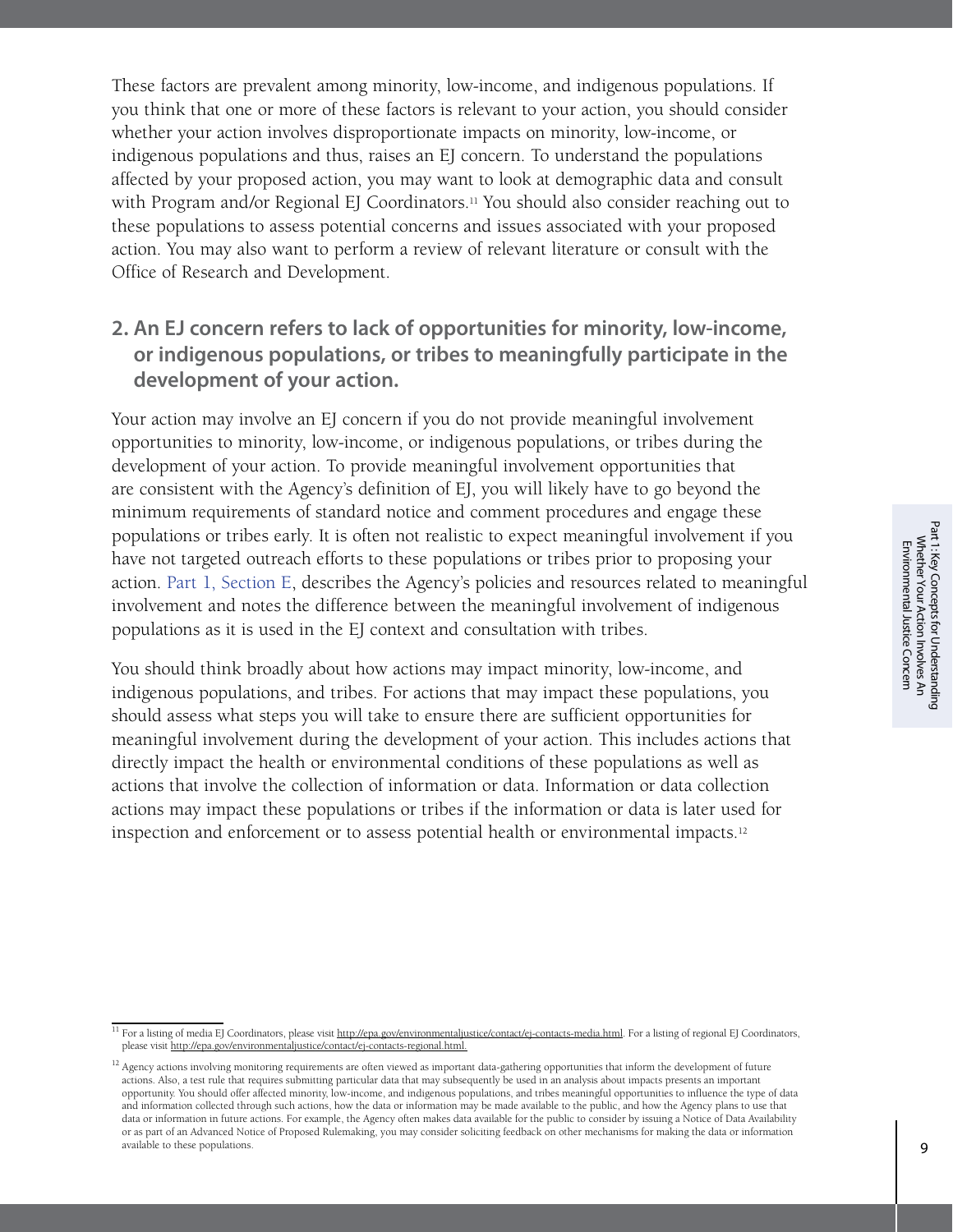**3. An EJ concern may arise when there is an actual or potential lack of fair treatment or meaningful involvement of minority, low-income, or indigenous populations, or tribes when implementing or enforcing an Agency action.** 

As you develop your action, you should consider how you can promote EJ not only in the *development* of the action, but also in the *implementation* of the action. You should consider whether and how you can craft your action to influence its implementation in a manner that promotes EJ. For example, listed below are common implementation issues you should consider that may be of particular concern to minority, low-income, and indigenous populations, and tribes.

**Does your action support or enhance compliance assurance?** Consider whether your action, when implemented, requires oversight opportunities to assess compliance with the requirements of your action. You should evaluate whether enhanced monitoring, reporting, and recordkeeping requirements can help you maximize the use of statutory and regulatory authority to assess and ensure compliance where needed, to protect adversely affected populations, including minority, low-income, and indigenous populations.

 **Does your action support enforcement against violators?** Non-compliance issues may impact the public health and environmental conditions affecting minority, low-income, and indigenous populations, particularly when violations are occurring in areas already disproportionately impacted by environmental hazards. Ensuring that your action is written to be enforceable is critically important to address EJ concerns that may arise as a result of non-compliance. You should also consider the record of industry-specific non-compliance and evaluate whether the rule should include additional requirements. The decision-maker should evaluate the root cause for the non-compliance record when considering whether additional requirements are necessary. For example, if the non-compliance record is the result of inadequate capacity of any tribal or rural entity, additional requirements in the rule may not be warranted.

**Does your action promote transparency and meaningful involvement?** Actions that promote transparency and meaningful involvement during implementation can make it easier to engage minority, low-income, and indigenous populations, and tribes, which may improve their ability to spot non-compliance issues or identify ways in which implementation can be improved. For example, you should ensure that compliance information is readily available and accessible to the affected public. You should also assess how your action impacts the ability of minority, low-income, and indigenous populations, and tribes to meaningfully participate in subsequent environmental decision-making processes (e.g., permits, National Environmental Policy Act assessments, State Implementation Plans, other reassessments of Agency actions).

 **Does your action encourage or require state, local, and tribal governments to consider EJ as they implement federal programs?** State, local, and tribal governments are the primary implementers of many programs that the Agency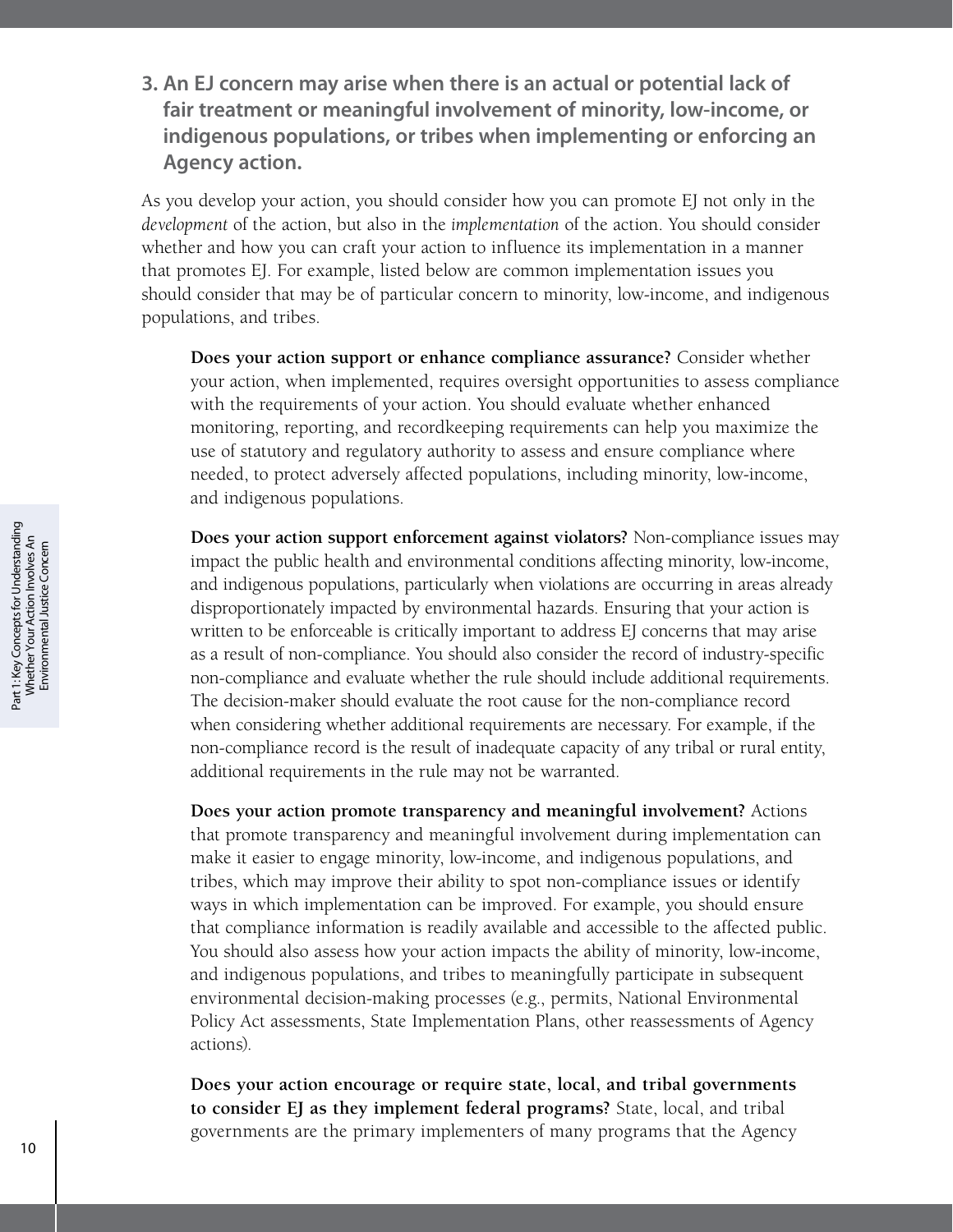[administers.13](https://administers.13) If you have identified possible EJ concerns that might arise during state, local, or tribal implementation, you should consider how your action should address those issues (see example below).

#### **Nitrogen Dioxide (NO<sub>2</sub>) National Ambient Air Quality Standard (NAAQS)**

On January 22, 2010, EPA strengthened the health-based NAAQS for NO $_2$ . To determine compliance with the new standard, EPA established new ambient air monitoring and reporting requirements for NO<sub>2</sub>. Ambient NO<sub>2</sub> monitoring data are collected by state, local, and tribal monitoring agencies in accordance with monitoring requirements contained in 40 CFR parts 50, 53, and 58. Under the new standard, EPA is requiring Regional Administrators to work with states to site 40 NO<sub>2</sub> monitors, above the minimum number required in the two-tier network design, focused primarily in susceptible and vulnerable communities exposed to NO<sub>2</sub> concentrations that have the potential to approach or exceed NAAQS.

**Does your action provide good background information for those who will be involved in drafting the individual permits later?** Permits are an important vehicle through which Agency actions are implemented within a specific location. Permits implement generally applicable regulatory standards by applying those standards to specific discharges and emissions of pollutants, which in some cases may take into account actual exposure experienced by minority, low-income, and indigenous populations in that location. To facilitate the drafting of subsequent permits, it is important to document whether the assumptions that form the basis of your generally applicable regulatory standard account for cumulative impacts, vulnerable or susceptible populations, or other issues related to EJ [concerns.14](https://concerns.14) This will provide background information for whether it may be necessary to explore additional opportunities, within existing statutory authorities, to consider the impacts on these populations in a proposed permitting action.

<sup>&</sup>lt;sup>13</sup> EPA reviews state, local, and tribal programs to determine if they meet applicable requirements for federal approval. If EPA finds that the program meets those requirements, it approves the state, local, or tribal government to implement the federal program. State and local governments that receive grants to implement federal programs are also subject to Title VI of the Civil Rights Act of 1964, as amended. Title VI prohibits recipients from discriminating on the basis of race, color, or national origin. A recipient's obligation under Title VI is layered on separate but related obligations under the federal or state environmental laws.

<sup>&</sup>lt;sup>14</sup> In some situations, it may be appropriate for EPA to seek information about specific exposure pathways associated with cultural or traditional practices before formulating assumptions or making a determination of whether the assumptions account for a population's vulnerability.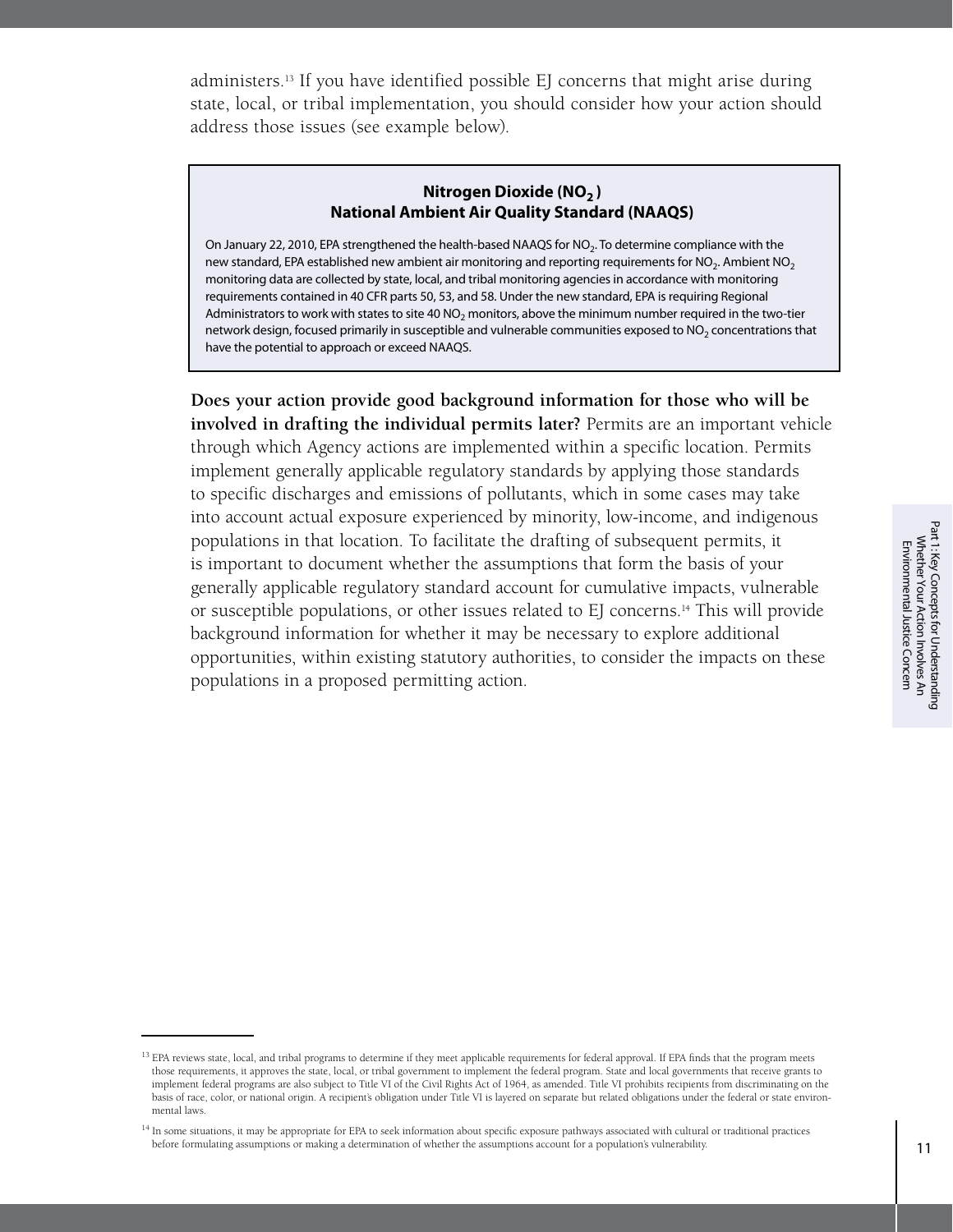#### <span id="page-17-0"></span>**D. How Can You Integrate EJ Concerns Into Your Analyses?**

Workgroups should use existing guidance and resources, as well as experiences and lessons learned from individual rulemakings, to conduct analyses that incorporate EJ considerations. An Agency workgroup is assessing and developing analytical tools and methodologies for evaluating impacts on minority, low-income, and indigenous populations. Table 1 provides a list of available guidance and resources. See also Appendix E.

| <b>Environmental Justice Assessment Tools</b><br>http://www.epa.gov/Compliance/resources/policies/ej/#tools                                                   | Identifies areas with potential EJ concerns.                                                                                                                                                                                                                                                                                                                    |
|---------------------------------------------------------------------------------------------------------------------------------------------------------------|-----------------------------------------------------------------------------------------------------------------------------------------------------------------------------------------------------------------------------------------------------------------------------------------------------------------------------------------------------------------|
| <b>Compliance Resources</b><br>http://www.epa.gov/Compliance/resources/policies/ej/#tools                                                                     | Provides tools and guidance for assessing potential EJ<br>concerns and implementing EJ into EPA Programs.                                                                                                                                                                                                                                                       |
| <b>Guidelines for Preparing Economic Analyses</b><br>http://yosemite.epa.gov/ee/epa/eed.nsf/pages/<br>Guidelines.html                                         | Provides guidance on analyzing the economic impacts of<br>regulations and policies and assessing the distribution of costs<br>and benefits among various segments of the population, with a<br>particular focus on disadvantaged and vulnerable groups.                                                                                                         |
| <b>Framework for Cumulative Risk Assessment (2003)</b><br>http://oaspub.epa.gov/eims/<br>eimscomm.getfile?p_download_id=36941                                 | Represents the first step in a long-term effort to develop<br>cumulative risk assessment guidelines; offers a simple,<br>flexible structure for conducting and evaluating cumulative<br>risk assessment within the EPA.                                                                                                                                         |
| Templates for Regulatory Preambles to Address E.O.<br>12898<br>http://intranet.epa.gov/adplibrary/adp-templates/<br>index.htm#12898                           | Provides information to guide the workgroup chair in<br>determining the appropriate template to use with the action<br>under development; text of templates included.                                                                                                                                                                                           |
| <b>Risk Assessment</b><br>http://www.epa.gov/risk/                                                                                                            | Provides basic information for the public about<br>environmental risk assessments, as well as a comprehensive<br>set of links to key EPA tools, guidance and guidelines, models,<br>handbooks, databases, and assessments.                                                                                                                                      |
| <b>Risk Characterization Handbook</b><br>http://www.epa.gov/osa/spc/pdfs/rchandbk.pdf                                                                         | Serves as a single, centralized body of risk characterization<br>implementation guidance to help make the risk<br>characterization process transparent and the related<br>products clear, consistent, and reasonable.                                                                                                                                           |
| <b>Distributional Analyses: Economic Impact Analyses and</b><br><b>Equity Assessments</b><br>http://yosemite.epa.gov/ee/epa/eed.nsf/pages/<br>Guidelines.html | Provides information about equity assessments and how<br>policies/actions affect specific populations (See Chapter 9).                                                                                                                                                                                                                                          |
| <b>Fact Sheet: Guidelines for Preparing Economic Analyses</b><br>http://yosemite.epa.gov/ee/epa/eed.nsf/pages/<br>Guidelines.html                             | Two-page fact sheet on the available guidelines.                                                                                                                                                                                                                                                                                                                |
| <b>Risk Tools - Human Health</b><br>http://cfpub.epa.gov/ncea/cfm/nceatools_human.cfm                                                                         | Resource for models, databases, and other tools.                                                                                                                                                                                                                                                                                                                |
| <b>Scientific Analyses</b><br>http://cfpub.epa.gov/ncea/index.cfm                                                                                             | Presents critical analyses and summaries of scientific consensus,<br>vetted through a rigorous peer review process, on the risks of<br>pollutants to human health and the natural environment.                                                                                                                                                                  |
| <b>Hazard Identification</b><br>http://www.epa.gov/risk_assessment/<br>hazardous-identification.htm and<br>www.epa.gov/risk                                   | Explains hazard identification, the first of four steps in the risk<br>assessment process.                                                                                                                                                                                                                                                                      |
| Sociodemographic Data Used for Identifying Potentially<br><b>Highly Exposed Populations</b><br>http://cfpub.epa.gov/ncea/cfm/recordisplay.cfm?deid=22562      | Presents data related to factors that potentially impact<br>an individual's or group's exposure to environmental<br>contaminants based on activity patterns (how time is<br>spent), microenvironments (locations where time is spent),<br>and other sociodemographic data (e.g., age, gender, race,<br>economic status). Discusses populations potentially more |

exposed to various chemicals of concern.

#### **Table 1 – Guidance and Resources on Analysis**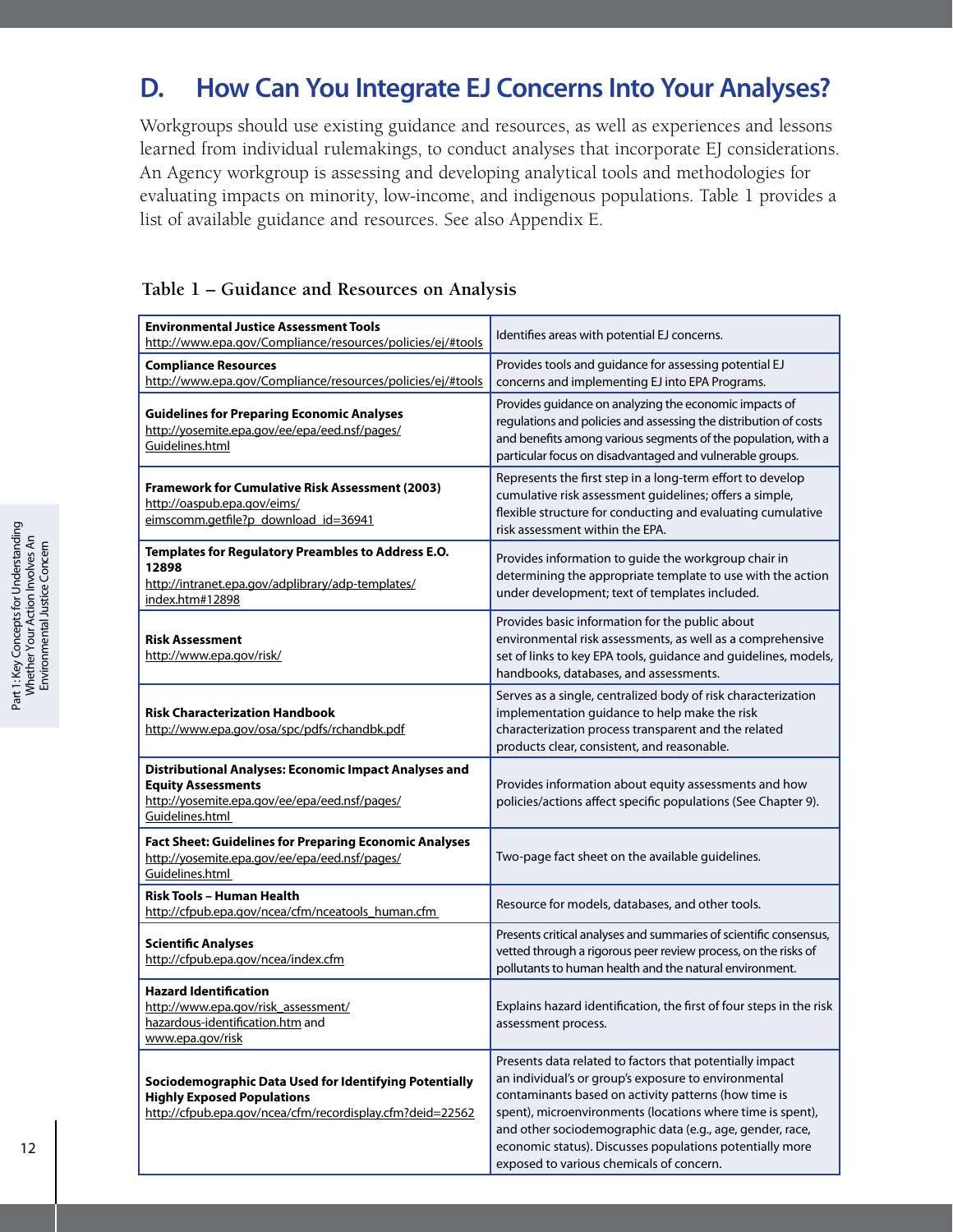### <span id="page-18-0"></span>**E. How Can You Achieve Meaningful Involvement?**

Public involvement works best when you consult with communities early and often and when your efforts follow a decision-making process that the potentially impacted community understands and, to the extent feasible, has had a role in designing. Communities have unique knowledge of their goals, needs, and vulnerabilities. Through early public involvement, you can obtain information on issues affecting the community that the Agency may not be aware of and increase the understanding of such issues in the context of developing your action.

invite them to the table to develop  $\begin{array}{|c|c|} \hline \end{array}$  5. Conduct public consultation and involvement activities. alternatives for consideration. The 6. Review and use input and provide feedback to the public. There are numerous resources you can use to help determine what type and level of involvement is appropriate for your [action.15](https://action.15) For some actions, it may be appropriate<br>to engage affected communities,<br>while for others it may be<br>discussed and affected public.<br>to facilitate involvement. appropriate to go even further and Agency's public involvement policy. and Web pages are designed to help users understand how:

#### **EPA's Public Involvement Policy: 7 Basic Steps for Efective Public Involvement**

- 1. Plan and budget for public involvement activities.
- 2. Identify the interested and affected public.
- $\mathbf$ to facilitate involvement.
- 4. Provide information and outreach to the public.
- 
- 
- 7. Evaluate public involvement activities.
- Different types of public involvement relate to EPA programs.
- Public input can be used in EPA decision-making.
- Tools can be used to support effective public involvement.

Also, statutory and regulatory authorities set minimum standards for public involvement, so it is important to be familiar with the specific requirements for public notice and involvement that are associated with the development of your [action.16](https://action.16) However, relying on the minimum notice and comment requirements is often not enough to achieve meaningful involvement for minority, low-income, and indigenous populations.

 Promoting meaningful involvement often requires special efforts to connect with populations that have been historically underrepresented in decision-making and that have a wide range of educational levels, literacy, or proficiency in English. It will likely be necessary to tailor outreach materials to be concise, understandable, and readily accessible to the communities you are trying to [reach.17](https://reach.17)

<sup>&</sup>lt;sup>15</sup> For example, the International Association for Public Participation has developed materials that discuss the spectrum of public involvement, ranging from informing to empowering the public. Its publications and public involvement training opportunities can be found at <www.IAP2.org>. See also EPA's extensive public involvement resources at [http://www.epa.gov/publicinvolvement.](http://www.epa.gov/publicinvolvement)

<sup>&</sup>lt;sup>16</sup> For a listing of key EPA program's public participation requirements, see Engaging the American People: A Review of EPA's Public Participation Policy and Regula*tions with Recommendations for Action*, Appendix A (2000), available at [http://www.epa.gov/publicinvolvement/pdf/eap\\_appendices.pdf](http://www.epa.gov/publicinvolvement/pdf/eap_appendices.pdf).

<sup>&</sup>lt;sup>17</sup> For more information, see EPA's public involvement brochure, titled "How to Involve Environmental Justice Communities" [\(http://www.epa.gov/stakeholders/](http://www.epa.gov/stakeholders) brochures/justice.pdf) and the "Model Plan for Public Participation," [\(http://www.epa.gov/environmentaljustice/resources/publications/nejac/model-public](http://www.epa.gov/environmentaljustice/resources/publications/nejac/model-public)part-plan.pdf) developed by the National Environmental Justice Advisory Council.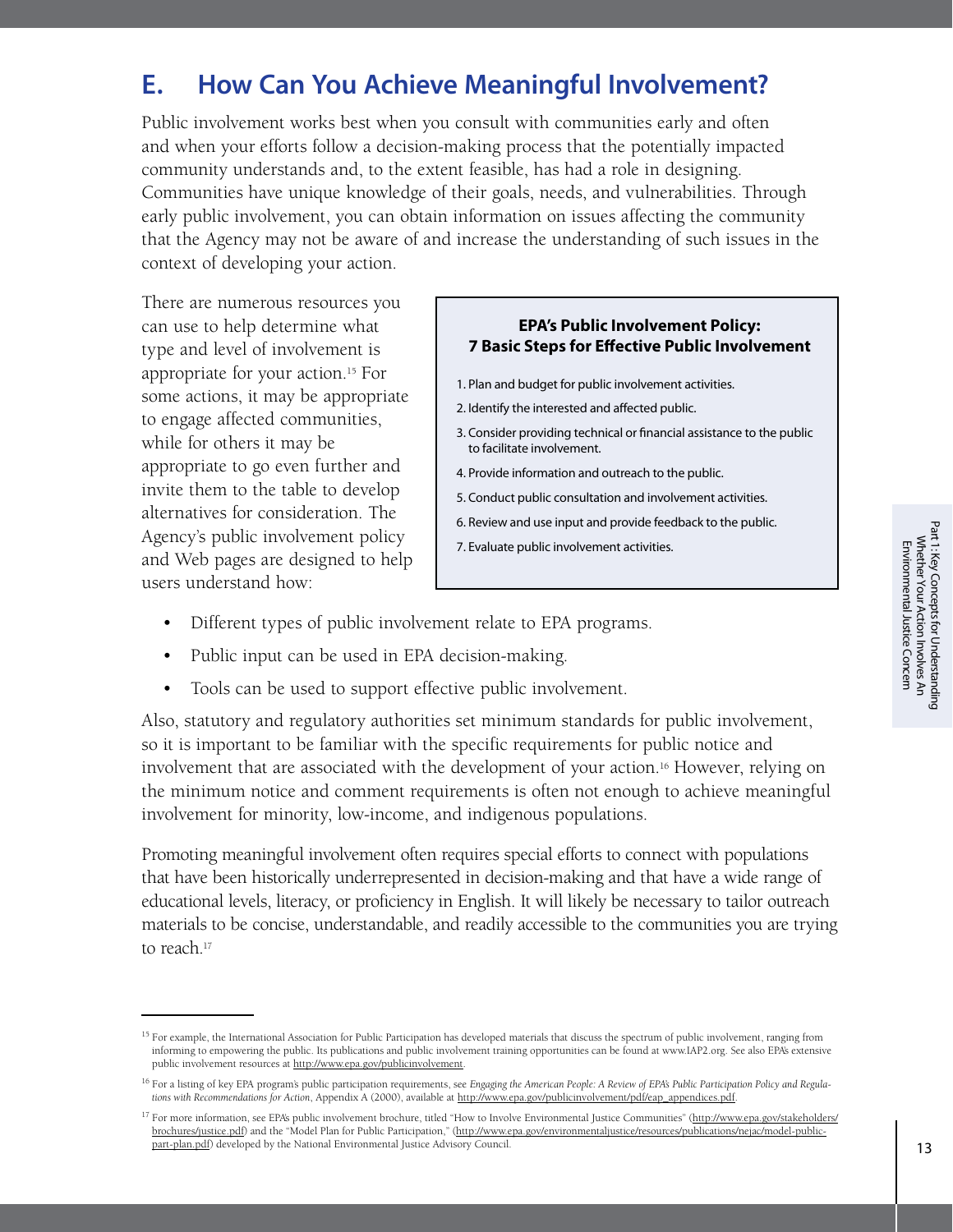Involving these populations in a meaningful way presents challenges and opportunities that are different than those presented by a general public involvement effort, such as:

- Conveying issues in ways that are tailored (e.g., translation, timing, location) to each community.
- Bridging cultural and economic differences that affect participation.
- • Using communication techniques that enable more effective interaction with other participants.
- Developing partnerships on a one-to-one or small-group basis to ensure representation.
- Developing trust between government and potentially affected populations.
- • Developing community capacity to effectively participate in future decision-making processes.

#### **Web-Based IT Tools**

Referred to as"Web 2.0 tools,"these tools generally:

- Emphasize participation.
- Harness collective intelligence.
- Reach a variety of audiences by facilitating customer self-service.
- Redesign information and services based on the features that customers are using most.
- • Provide information that can be accessed by more devices than just a computer (e.g., mobile phone, MP3 player).
- Develop and deploy applications that can scale quickly to meet the size of the task.

In planning your public involvement, you should identify different ways you might be able to best engage your audience. For some, you should consider using Web-based information technology (IT) tools, particularly those that are more user-centered, collaborative, or interactive. On the other hand, some communities and populations do not have access to the most modern

communications tools. Remote towns and villages disseminate information using local radio stations, CB radio, local newspapers, posters at grocery stores or trading posts, or village/ community center/chapter meetings. Many times, reaching parents of school-age children may be facilitated through schools.

It is important to note the difference **Indigenous Populations and Tribes** between the meaningful involvement in the EJ context and consultation with [tribes.18](https://tribes.18) The federal government has a unique government-togovernment relationship with federally recognized tribes, which arises from Indian treaties, statutes,

of indigenous populations as it is used You should be familiar with E.O. 13175, *Consultation and Coordination with Indian Tribal Government*. The Agency's responsibilities under E.O. 13175 are separate from the responsibilities under E.O. 12898 and stem from federally recognized tribes'status as sovereign governments. You should note that this Guide is intended to apply to EJ concerns afecting federally recognized, state recognized, and nonrecognized tribes; individual tribal members, including those living off-reservation and Alaska Natives; and Native Hawaiians.

Executive Orders, and the historical relations between the United States and Indian Nations. The federal government has a trust responsibility to federally recognized tribes, and EPA, like other federal agencies, must act consistently with the federal trust responsibility when taking actions that affect tribes. Part of this responsibility includes consulting with tribes and considering their interests when taking actions that may affect them or their resources. Tribal consultation is the subject of E.O. 13175.

<sup>&</sup>lt;sup>18</sup> For information on the development of EPA's Tribal Consultation Policy, please contact your office's tribal coordinator or the American Indian Environmental Office.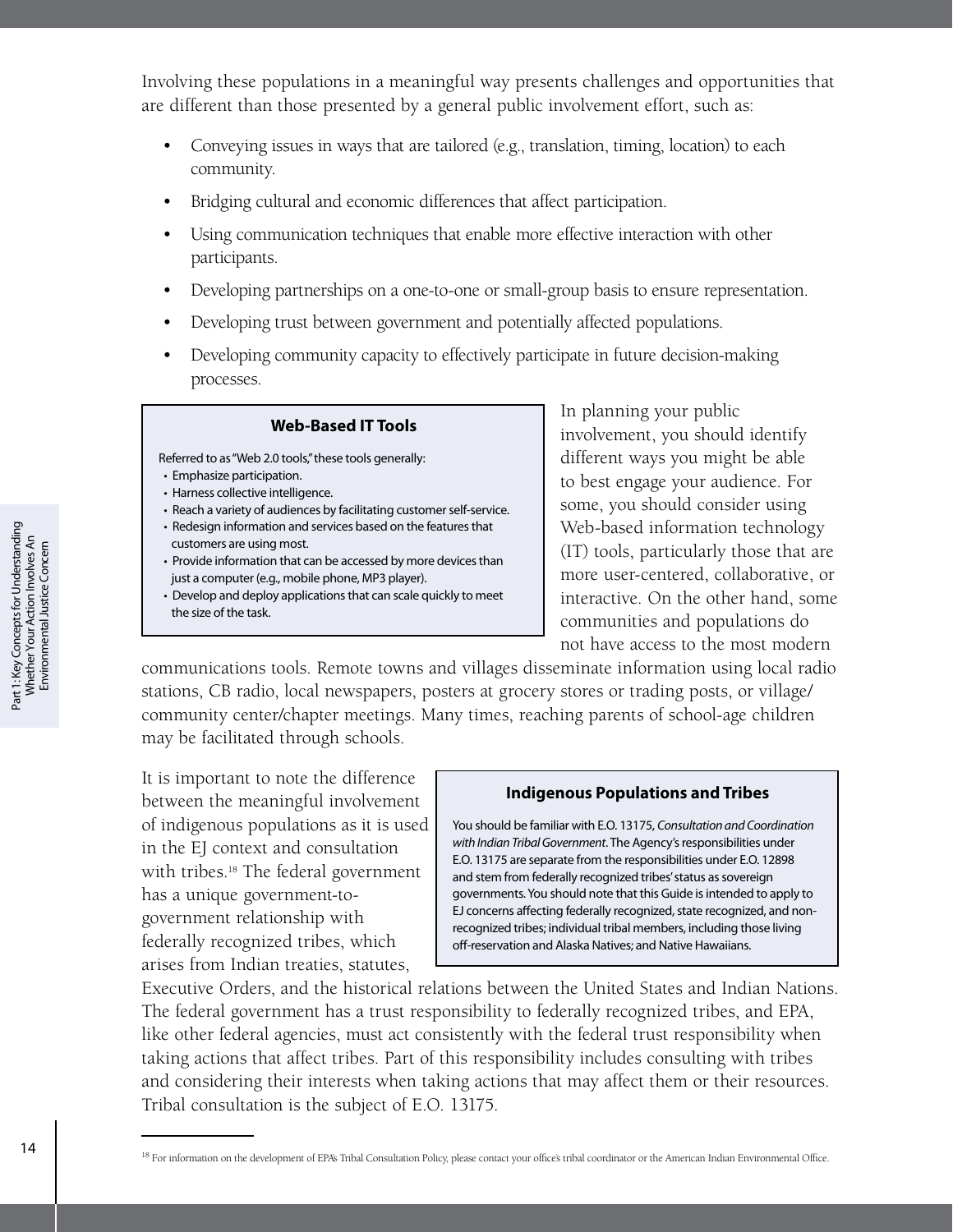## <span id="page-20-0"></span> Considering Environmental Justice During the Action Development Process Part 2:

This section of the Guide describes the key issues related to considering EJ during the development of an action under the ADP. It is designed to help you identify opportunities in the ADP where you can:

- 
- involvement.

#### **What is the Action Development Process?**

 The ADP is a method for producing quality actions, such as regulations, policies, guidance, strategies, and reports. It ensures that EPA uses the best available information to support its actions and that scientifc, economic, and policy issues are adequately coordinated across the Agency during the various stages of action development. Activities that implement E.O. 12898 should be undertaken within the framework of this • Identify possible EJ concerns. process. For more information, see *EPA's Action Development* available on OPEI's intranet site http://intranet.epa.gov/ Process: Guidance for EPA Staff on Developing Quality Actions,<br>Process: Guidance for EPA Staff on Developing Quality Actions,

- Plan to evaluate and address those EI concerns.
- Discuss potential or identified EJ concerns with management.
- Compare how options under consideration would change the environmental and public health impacts on minority, low-income, and indigenous populations.
- Document your efforts to achieve meaningful involvement and address potential EJ concerns.

An Agency workgroup is assessing and developing analytical tools and methodologies for evaluating impacts on minority, low-income, and indigenous populations. For more information, se[e Part 1, Section D,](#page-17-0) and [Appendix E.](#page-18-0) 

#### A. **A. Who is Responsible for Considering EJ During the Development of an Action Under the ADP?**

All workgroup members are responsible for working to protect minority, low-income, and indigenous populations from adverse public health and environmental impacts of our programs, policies, and activities to the extent permitted by applicable laws, including environmental and civil rights statutes and their implementing regulations, consistent with E.O. 12898. Based on your participation in the development of an action, you may have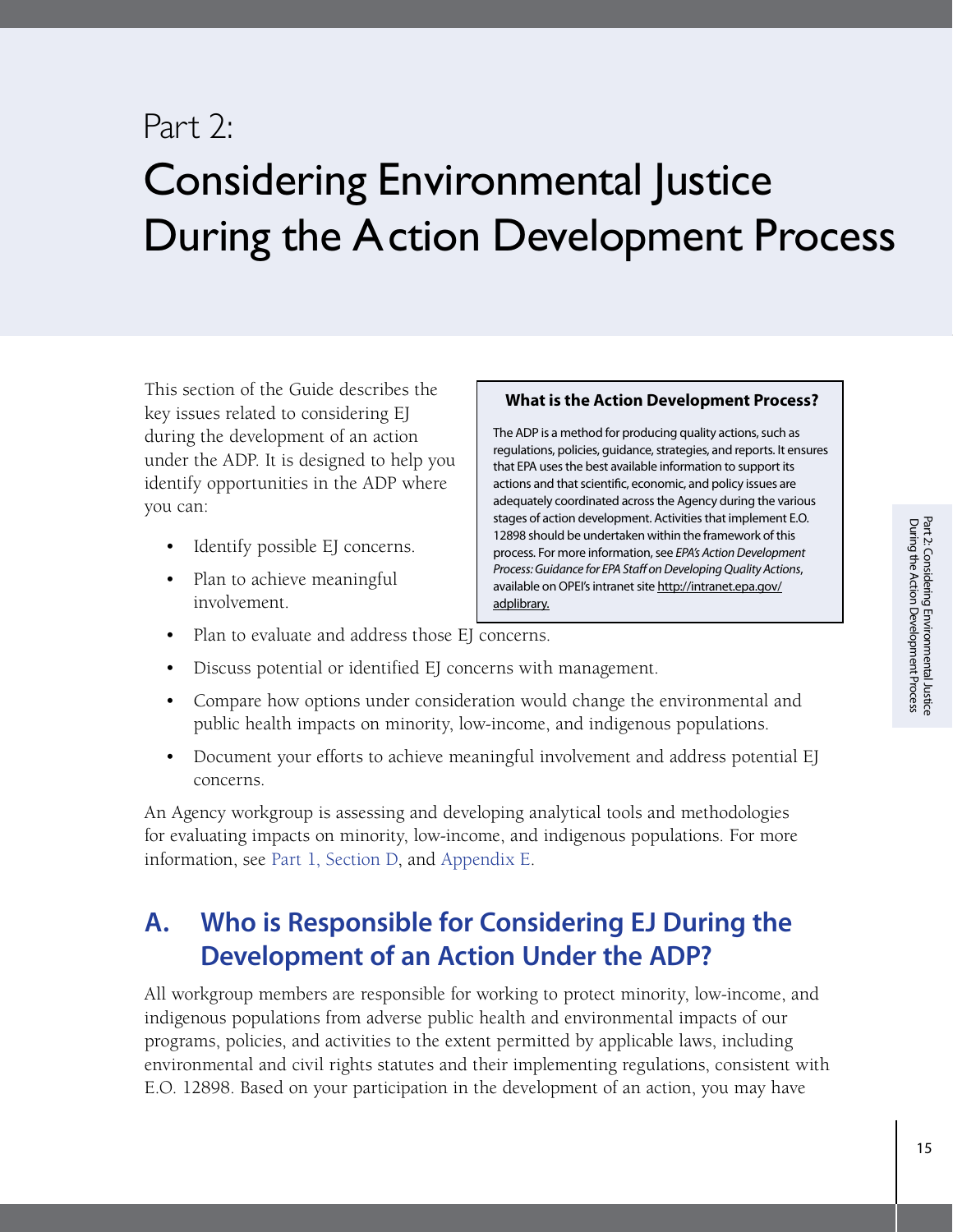additional specific responsibilities, as outlined below. Your program office may, however, assign responsibilities differently than as described below, so it is important to be familiar with your office's unique allocation of responsibilities for considering EJ in the ADP. See the ADP Guidance for general information about the roles and responsibilities of the different participants in the development of an action.

1. Managers. In general, as the ultimate decision-makers for the action, EPA managers establish policy for the workgroup, identify issues of priorities, communicate expectations

**Managers** establish policy priorities, communicate expectations to the workgroup, decide whether or not an identifed EJ concern warrants further evaluation, and determine the level of analysis and public involvement and the resources available for those activities.

 significant concern, and guide the process of developing the action. As a result, managers play a key role in ensuring that the potential EJ implications of an action are considered during the ADP. Managers decide early in the process the appropriate level of analysis and engagement of stakeholders, considering factors such as the legal framework governing the action, the availability of relevant data and analytical methodologies, stakeholder interest, and the impacts that EJ concerns are likely to have on the actual decisions involving your action. Based on the application of these criteria, some actions will be identified for enhanced efforts, which may require developing new data, applying more advanced analytical methodologies, and conducting more extensive and targeted engagement of stakeholders. Managers will convey their determinations on the appropriate level of analysis and stakeholder engagement to the workgroup and to OPEI.

In particular, managers are likely to ask workgroups about their efforts to address the following questions at key points during the development of the action under the ADP (such as at Early Guidance, Options Selection, or Final Agency Review):

- 1. How will your (or how did your) public participation process provide transparency and meaningful participation for minority, low-income, and indigenous populations, and tribes?
- 2. How do you plan to (or how did you) identify and address existing and new disproportionate environmental and public health impacts on minority, low-income, and indigenous populations during the rulemaking process?
- 3. How did the actions taken under #1 and #2 impact the outcome or final decision?

[Appendix C p](#page-45-0)rovides a quick reference for EPA managers on when and how they can participate in the action's development to ensure that the workgroup identifies and evaluates potential EJ concerns.

**2. The Chair or Action Lead.** As the leader of the effort, your role is to facilitate and oversee the effort to achieve meaningful involvement and to consider EJ concerns during the development of the action. [Appendix D](#page-47-0) provides a checklist to identify what the chair may need to know and/or do to integrate EJ into the development of the action.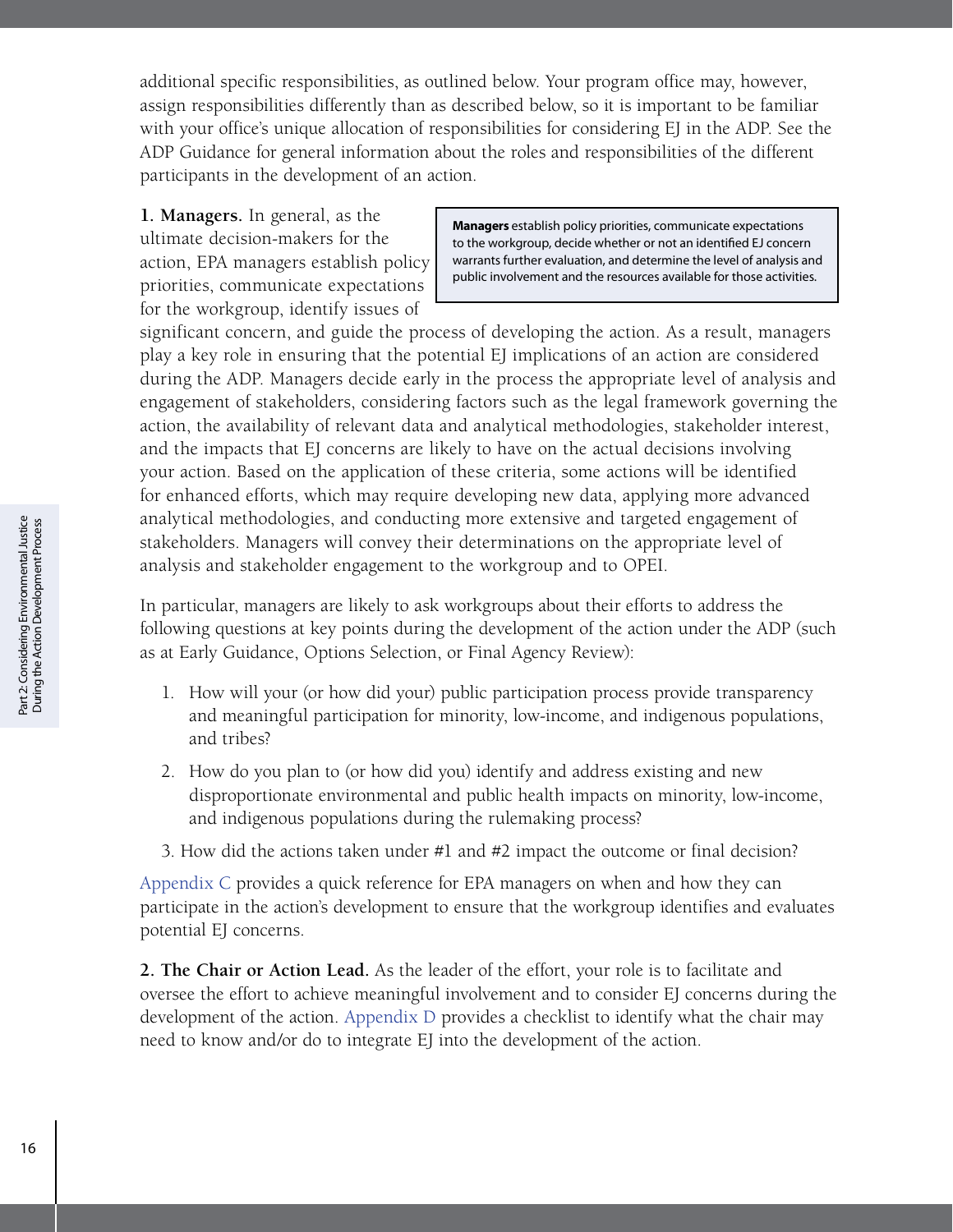**3. The Workgroup.** The workgroup is responsible for ensuring meaningful involvement and consideration of EJ concerns during the development of the action under the ADP. Workgroup members influence the scope and content of analyses of EJ concerns that support an action. Workgroup members, as representatives of their program offices or regions, should keep their senior management informed of EJ concerns and decisions in a timely manner so that the program offices or Regions can formulate appropriate responses.

#### **What is the Workgroup?**

The workgroup consists of representatives from interested program offices and Regions. The workgroup develops the draft regulation or other action, involving its members throughout the ADP. Workgroup members represent the position of their program office or Region. Tier 1 and Tier 2 actions call for formation of action development workgroups. Even though Tier 3 actions do not normally call for teams/workgroups, the lead program should consider the level of assistance needed from Regions and other offices.

 In general, the workgroup will identify EJ concerns that may arise during action development and opportunities available to enhance the effectiveness of an action by addressing EJ concerns. By identifying and addressing EJ concerns, the workgroup ensures that its actions comply with applicable requirements and that it will be prepared to describe its efforts to achieve meaningful involvement and address EJ concerns during the development of the action.

**4. The Analysts.** For the most part, the analysts—those performing the economic or scientific analyses—are likely to be members of the workgroup. In some cases, however, the analysts may only be involved in the analytic work performed as part of the development of an action. In either case, the analyst plays a key role in identifying the analytical topics that will need to be addressed during the development of an action, as well as leading or actively participating in the analytical efforts.

 In general, and depending on the action under development, the workgroup and/or analyst may need to consider whether one or more scientific or economic analyses are needed to support the [action.19](https://action.19) It is also important to note that these analyses may be quantitative, qualitative, or both.

#### Economic Analysis:

EPA's peer-reviewed *Guidelines for Preparing Economic Analyses* establish a sound scientific framework for performing economic analyses of environmental regulations and policies. They provide guidance on analyzing the distribution of costs and benefits among various segments of the population, with a particular focus on disadvantaged or vulnerable groups.<sup>20</sup> In many EPA actions, the following areas of analysis could be informed by economics:

- Characterization of the industry and the environmental/health problem.
- Costs of options (e.g., social costs, discounting, no-action scenarios).
- valuation of health/mortality impacts on children, latency, ecological benefits). • Benefits of options (e.g., monetization, distributional effects, sensitive populations,

<sup>&</sup>lt;sup>19</sup> See *EPA's Action Development Process Guidelines for Preparing Analytic Blueprints*, p. 14, available electronically at [http://intranet.epa.gov/adplibrary/documents/](http://intranet.epa.gov/adplibrary/documents) abp09-30-04.pdf.

 20 See Chapter 9: *Distributional Analyses: Economic Impact Analyses and Equity Assessments*. Economic information is important to the evaluation of at least two consequences—a regulation's effciency and its distributional consequences. In addition, an equity assessment can provide information to decision-makers on how policies affect specifc populations. For example, disadvantaged or vulnerable populations (e.g., low-income households) may be of particular concern.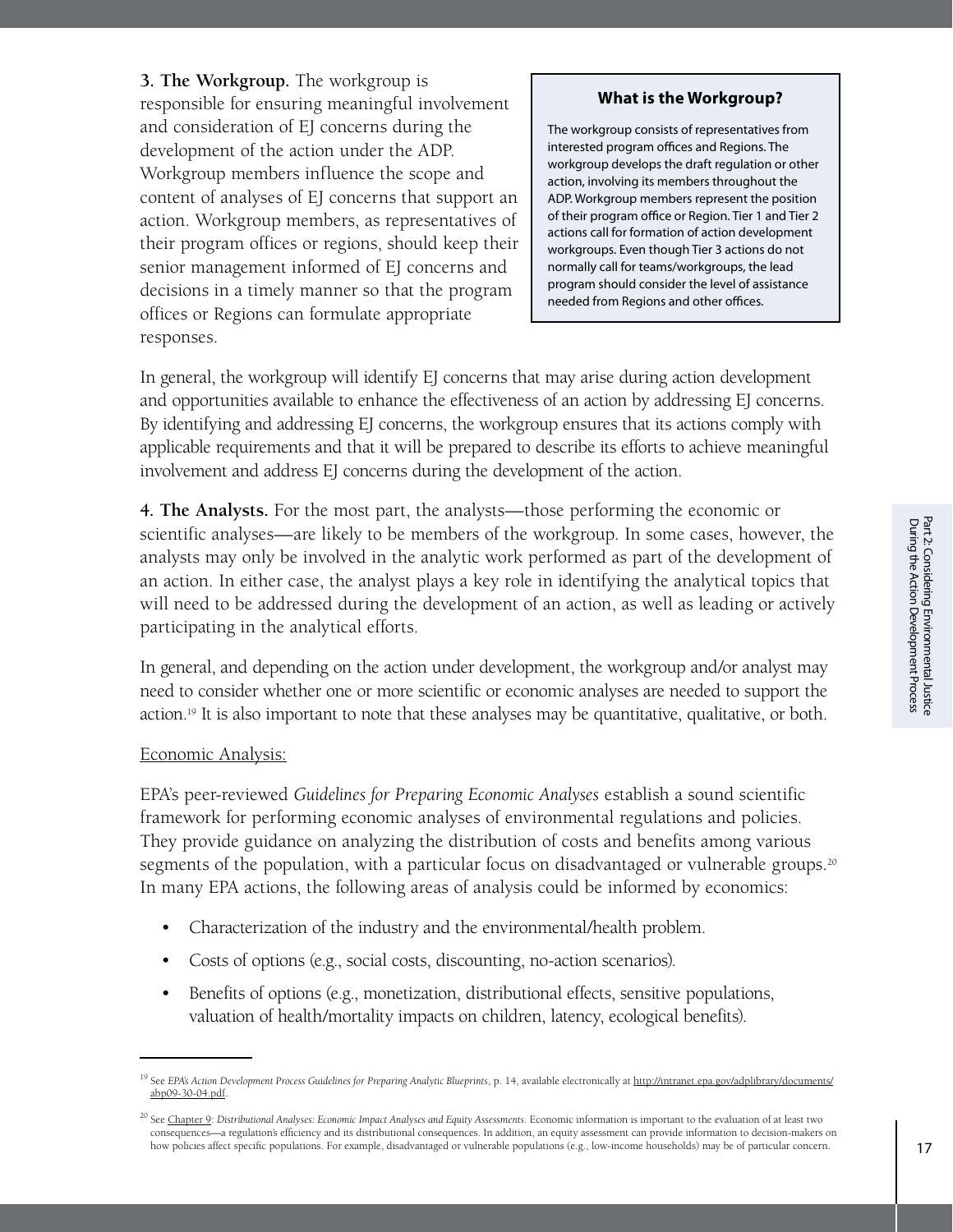- Cross-media impacts.
- Results and option selection (e.g., presentation of policy alternatives, incremental effects).
- Other analyses involving economics.

#### Scientific Analysis:

 The quality of scientific analysis that informs EPA decisions is vital to the credibility of those decisions and ultimately EPA's effectiveness in protecting public health and the environment. Scientific analyses and reviews encompass topics beyond just biology and chemistry. For example, scientific research is crucial to informing risk assessments, hazard assessments, exposure assessments, or other studies, as well as shedding light on what technologies might be feasible. EPA's peer-reviewed Risk Assessment Guidelines (<http://www.epa.gov/risk>) establish sound scientific procedures and methods to help guide EPA scientists in conducting risk assessments, and also serve to inform EPA decision-makers and the public about these procedures. The guidelines include procedures and methods for assessing susceptibility from early life exposures to carcinogens and a framework for assessing cumulative risks, both of which are important considerations when assessing whether your action involves disproportionate impacts, and thus, a potential EJ concern.

 Other EPA peer-reviewed guidelines are also available that provide procedures and methods for assessing the potential exposures to and hazards of chemicals and other agents. The following examples of scientific analyses are used to support many Agency actions:21

- Risk Assessment
	- o Hazard Identification<sup>22</sup>
	- o Exposure Assessment
	- o Risk Characterization
- Cumulative Risk Assessment
- Technology Feasibility Analysis

As discussed in more detail later in this Guide, the plan for addressing the scientific and/ or economic analyses needed to support the action should be specifically addressed in the Analytic Blueprint. As part of the planning effort, the analyst can help identify available data and/or information that may need to be collected to inform the planning process and be used in the analyses. As a result, the analysts can play a key role in identifying and evaluating the potential EJ concerns related to the options under consideration during the development of an action.

<sup>&</sup>lt;sup>21</sup> For more information on EPA's scientific analyses, please visit the National Center for Environmental Assessment at <http://cfpub.epa.gov/ncea/index.cfm>. You can also fnd valuable information at [www.epa.gov/risk.](www.epa.gov/risk)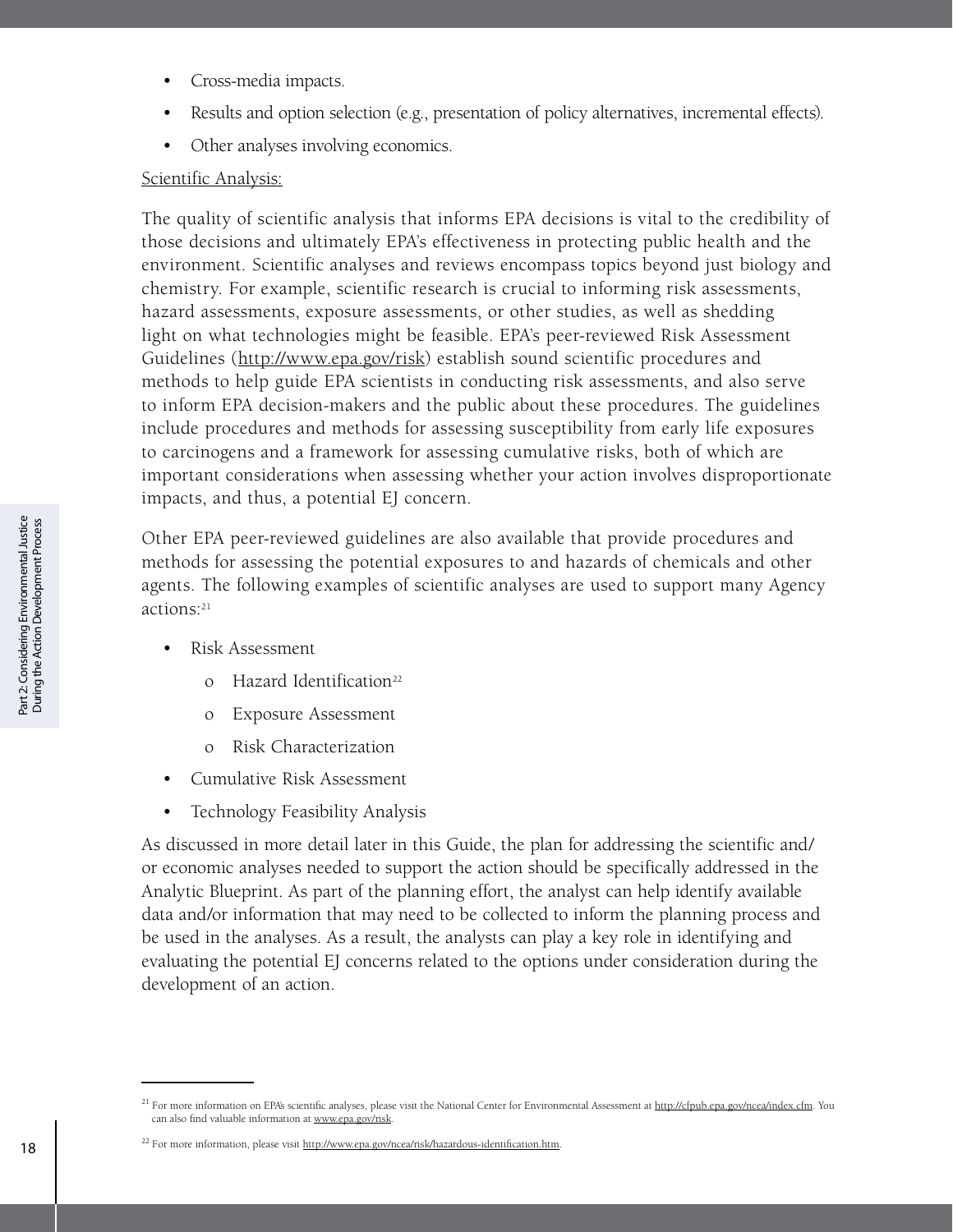#### **B.** How Do You Consider Whether You Need to Evaluate **EJ Concerns During the Development of Your Action Under the ADP?**

As stated throughout this Guide, E.O. 12898 and EPA's EJ policies apply to all Agency actions, so you will need to consider whether EJ concerns may be an issue with regard to your action. Your program office may have additional guidance applicable to the ADP or requirements for program-specific actions that involve similar or identical issues. Your program office may also have a screening process to help identify whether an action or category of actions might have the potential to impact minority, low-income, or indigenous populations. Before you begin, check with your EJ Coordinator to find out if your program office has developed any specific guidance or screening process applicable to your action.

This Guide encourages program offices to utilize a screening process to help you determine whether your action may raise potential EJ concerns requiring further evaluation as you go through the ADP, or whether EJ concerns are not expected to be a factor at all in your action. This screening can help your office focus its resources and efforts on actions where there are opportunities to identify and address EJ concerns. The screening decision may need to be revisited multiple times in the beginning stages of the ADP as more information becomes available. As part of this process, you should also consult with OGC and/or the appropriate program office staff if you have questions about the opportunities for addressing EJ concerns that are provided by the statutes that govern your action.

There is no prescribed formula for how a program office should conduct a screening process. A screening process may have several important elements, including:

- 1. A description of the potential impacts on and existing risks to minority, low-income, and indigenous populations. This may include:
	- The proximity of what you are regulating to these populations.
	- The number of sources that may be impacting these populations.
	- The nature and amount of pollutants that may be impacting these populations.
	- Whether there are any unique exposure pathways involved.
	- Expressed community concerns about your action, if any.
- 2. A description of potential impacts on meaningful involvement. This may entail understanding whether your action presents opportunities to improve public involvement requirements or limits opportunities in some way.

Depending on your program office needs, a screening process may include additional considerations for circumstances where it may be impracticable to do an evaluation of EJ concerns, or where an evaluation of EJ concerns may not have the potential to influence the outcome of the action and options under consideration.

EPA managers will make a decision after considering your determination of whether or not EJ concerns will need further evaluation as you develop your action under the ADP. It is important to document your manager's decision, including the information on which this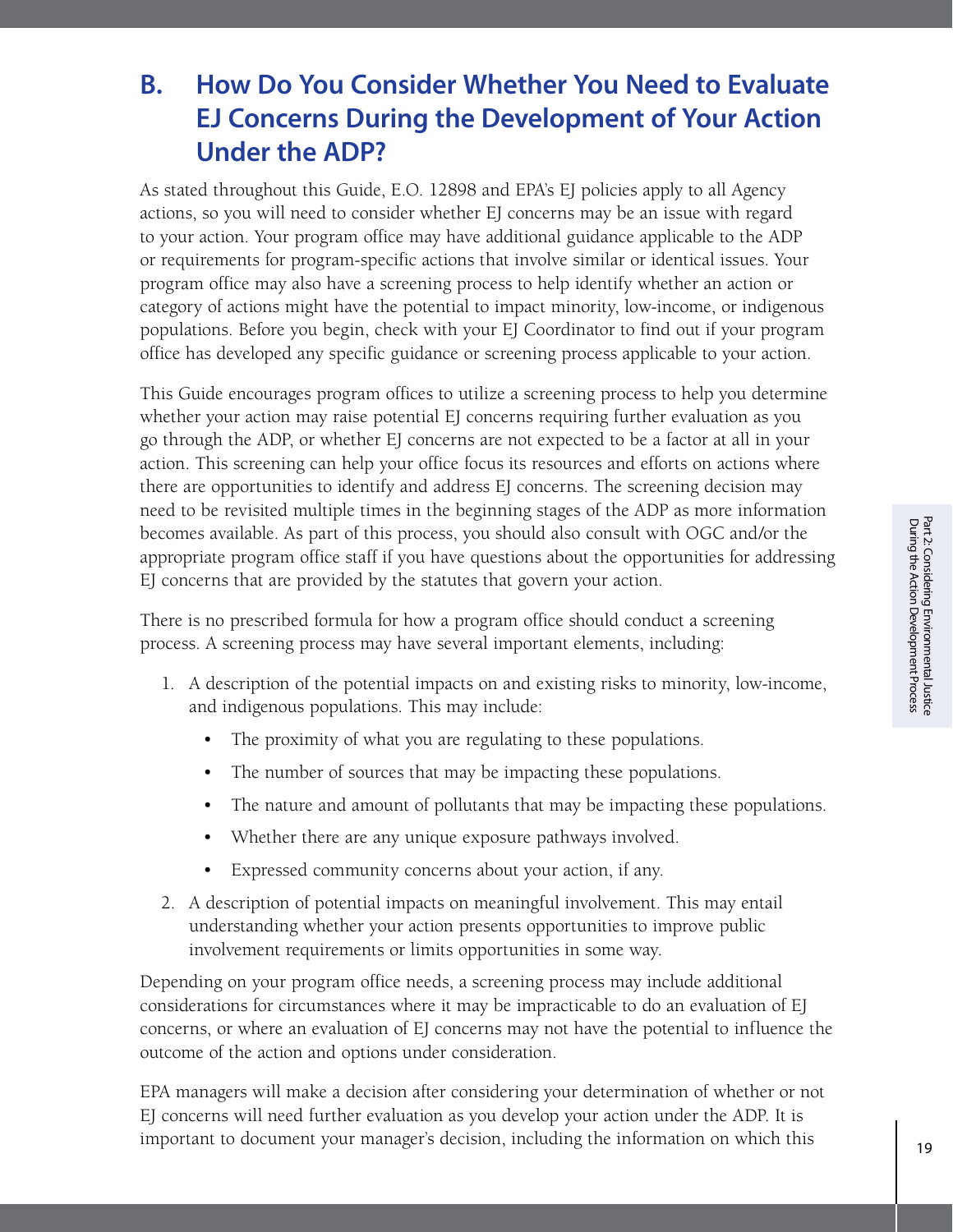decision is based. This documentation should become part of the record for your action and will help establish that you are complying with the directives of E.O. 12898 and EJ policies. Managers may want to review this documentation and discuss whether further consideration of EJ concerns is appropriate.

#### **When Should You Consider EJ Concerns During the Development of Your Action Under the ADP?**

The following is a description of the potential opportunities for considering EJ concerns at the specific steps in developing an action under the ADP. If you are unable to follow the activities for a particular step of the ADP, they may be performed at later steps, as appropriate.

The procedural steps under the Agency's ADP may vary based on the specific tier designation. The procedural steps described in this Guide primarily apply to actions developed under Tier 1 and 2 of the ADP, because actions developed under Tier 3 may not follow all the same procedural steps. For example, a formal Analytic Blueprint (preliminary or detailed) is optional for actions developed under Tier 3. Even though a particular ADP step may not apply to your Tier 3 action, you should consider EJ concerns regardless of the tiering level assigned to your action. E.O. 12898 and the Agency's EJ policies apply to all Agency actions.

[Appendix B i](#page-43-0)ncludes a flowchart titled *Incorporating Environmental Justice into Tier 1 and 2 Actions under the ADP*, which outlines the ADP procedural steps for Tier 1 and 2 actions to illustrate when EJ concerns might be integrated at various steps throughout the ADP. [Appendix B a](#page-43-0)lso includes a flowchart that shows when EJ-related questions could be asked and answered during the development of a Tier 3 action. The discussion that follows in this Guide is linked to the numbered steps used in these process flowcharts.

#### **ADP Steps 1 and 2 – Action Initiation and Tiering**

Once the Agency decides to initiate an action (Steps 1 and 2), the next step of the ADP is tiering. At this point, the lead must fill out a tiering form in the Rule and Policy Information and Development System (RAPIDS) that provides basic information about the action being initiated. RAPIDS is a tracking system for Tier 1 and 2 rules. Table 2 displays the EJ question you will currently find in [RAPIDS.23](https://RAPIDS.23) For some offices, the EJ question asked at tiering may also serve the function of the initial screening process discussed in the previous section. For other offices, you might have a screening process in place that can inform how you answer this question at tiering.

Part 2: Considering Environmental Justice During the Action Development Process

Part 2: Considering Environmental Justice<br>During the Action Development Process

<sup>&</sup>lt;sup>23</sup> This question is subject to change as we gain more experience integrating EJ concerns into the ADP.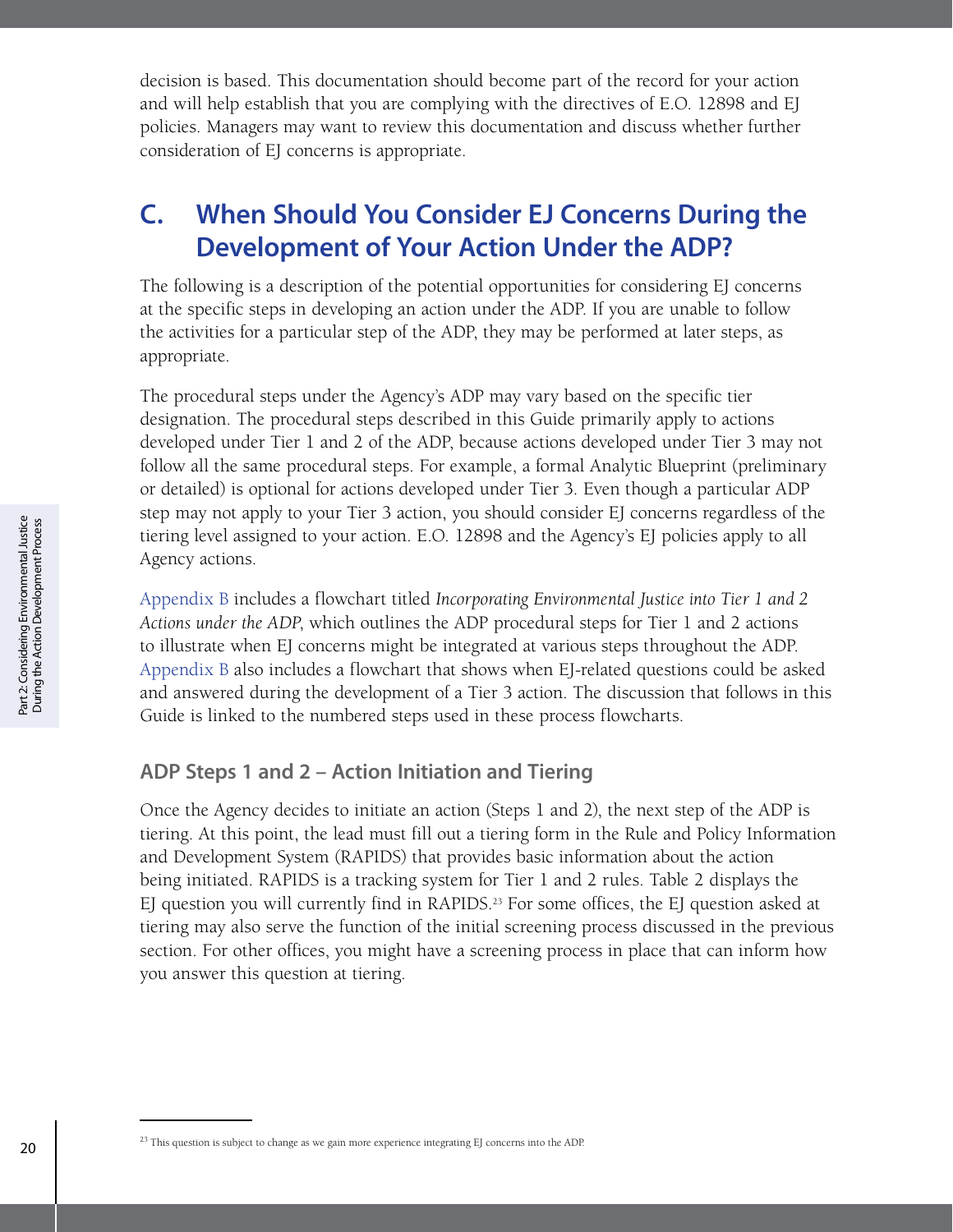#### **Table 2 – EJ Question in RAPIDS**

| <b>Environmental Justice</b>                                                                                                                                                                                                                                                                                                                                                                                                                                                                                                                                                                                                                                                                                                                                                                                                                            |           |
|---------------------------------------------------------------------------------------------------------------------------------------------------------------------------------------------------------------------------------------------------------------------------------------------------------------------------------------------------------------------------------------------------------------------------------------------------------------------------------------------------------------------------------------------------------------------------------------------------------------------------------------------------------------------------------------------------------------------------------------------------------------------------------------------------------------------------------------------------------|-----------|
| Does this action involve a topic that is likely to be of particular interest to or have particular impact upon minority, low-<br>income, or indigenous populations, or tribes?                                                                                                                                                                                                                                                                                                                                                                                                                                                                                                                                                                                                                                                                          |           |
| $\bigcirc$ Yes – If you answer Yes, please check a minimum of one of the following<br>options:<br>$\Box$ The action is likely to impact the health of these populations.<br>$\Box$ The action is likely to impact the environmental conditions of<br>these populations.<br>$\Box$ The action is likely to present an opportunity to address an<br>existing disproportionate impact on these populations.<br>$\Box$ The action is likely to result in the collection of information or<br>data that could be used to assess potential impacts on the health<br>or environmental conditions of these populations or tribes.<br>$\Box$ The action is likely to affect the availability of information to<br>these populations or tribes.<br>Other reasons - Explain: Discovery and Discovery and Discovery and Discovery and Discovery and Discovery and D | Comments: |
|                                                                                                                                                                                                                                                                                                                                                                                                                                                                                                                                                                                                                                                                                                                                                                                                                                                         |           |
| $\bigcirc$ No – Selecting No means that this action is not likely to be of any particular<br>interest to these populations or tribes. Explain:                                                                                                                                                                                                                                                                                                                                                                                                                                                                                                                                                                                                                                                                                                          | Comments: |
| $\bigcirc$ TBD – Selecting TBD means that, given the information available at this<br>time, the Agency does not know if these populations or tribes will be<br>particularly interested in this action.                                                                                                                                                                                                                                                                                                                                                                                                                                                                                                                                                                                                                                                  | Comments: |

As you prepare to answer the EJ question displayed in Table 2, there are some important things you should keep in mind.

- You are expected to make an informed decision based on readily accessible information and what you already know about the action and its potential EJ implications.
- • Note that the question asks about actions that may be of *particular interest to* or have *particular impacts on* minority, low-income, or indigenous populations, or tribes. This is meant to inform the determination of whether your action may involve a potential EJ concern as defined in Part 1 of this Guide. The question recognizes that at this early step in the ADP, you might not have sufficient information to determine whether an EJ concern is associated with your action. You can use the checklist provided in Table 2 to help determine whether your action may involve a subject that is of particular interest to or may have particular impacts on these populations. Keep in mind that the list is illustrative.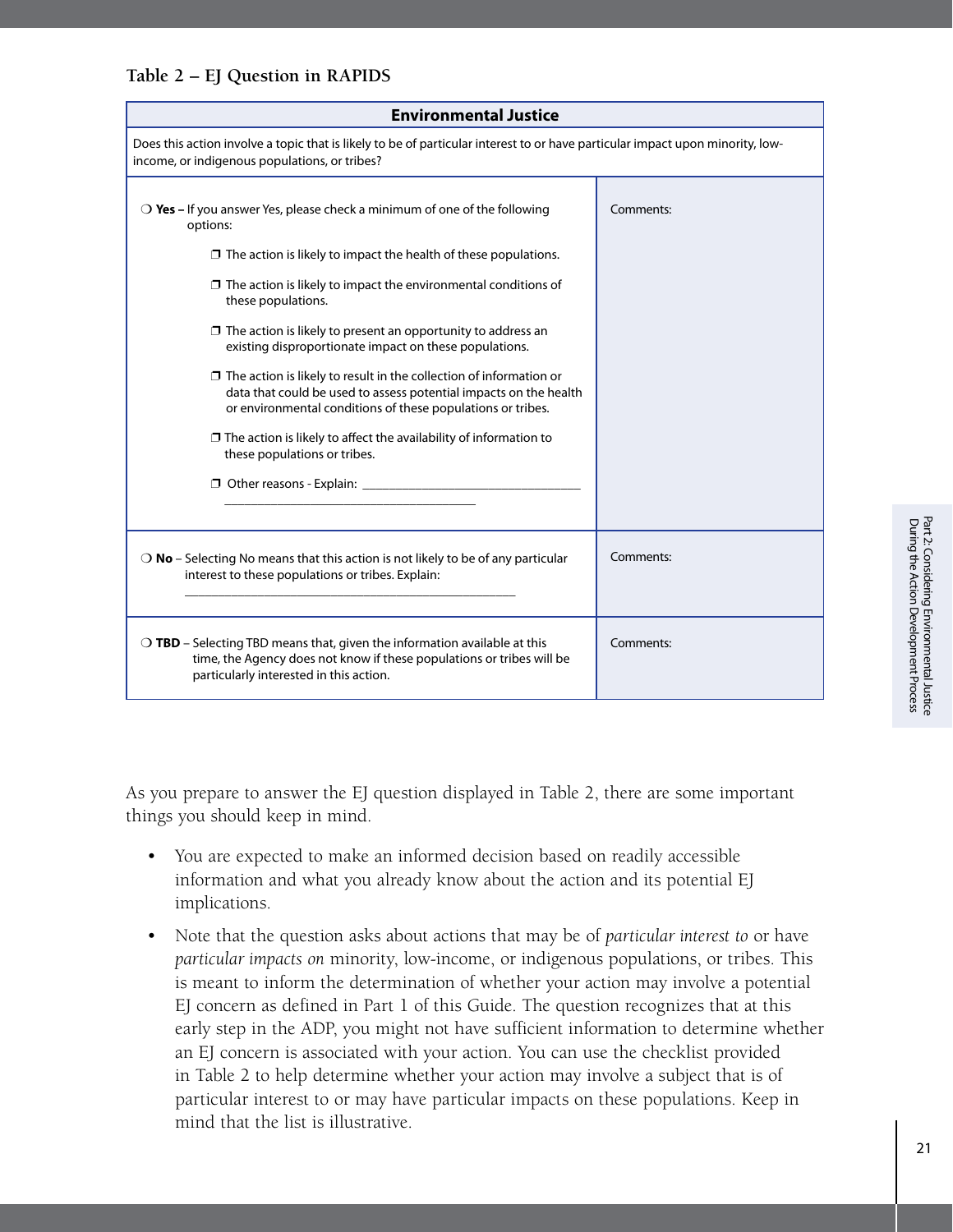- *particular interest* to minority, low-income, or indigenous populations, or tribes. An action may be of particular interest if it concerns a topic that these populations or tribes have identified as important. For example, the development of national ambient air quality standards or permitting rules may be of interest, even though they may not have particular impacts on these populations or tribes. If an action may be of particular interest to, but may not have particular impacts on these populations or tribes, you may not need to evaluate your action for EJ concerns, but you may need to provide opportunities for meaningful involvement in the development of your action. The question encourages you to think broadly about whether your action may be of
- • Answering "yes" to this question signals that EJ concerns are likely to be involved in your action. While this does not mean that you are required to do an in-depth analysis for EJ, you are expected to evaluate EJ concerns as you develop your action and consider how your action may address those concerns based on readily available data. If you believe your action might involve a potential EJ concern, you may request that an EJ Coordinator be assigned to join the workgroup or otherwise support the action. Do this by requesting OPEI or OEJ assistance in assigning an EJ Coordinator in the "Workgroup" section of the tiering form or by describing the potential concerns in the section labeled "Additional information or assistance needed."
- Answering "TBD" (To Be Determined) to this question signals that you should consider whether there are potential EJ concerns associated with your action as you go through the ADP. You are expected to build in the proper outreach and evaluation activities to determine whether EJ concerns are involved and how those concerns can be addressed before you develop the final action.
- with other information on the tiering **What is the Rulemaking Gateway?**  form) will be part of the Agency's The Rulemaking Gateway, a new feature of EPA's Laws Rulemaking Gateway, the Internet **&** <u>& Regulations Website</u>, presents general information portal for Tier 1 and Tier 2 rules. The  $\int$  about EPA's rulemakings to the public in a user friendly format. In addition to providing basic information Gateway offers the public a means of such as the title, an abstract, the docket number, and learning about and tracking actions. One of the Gateway features allows you to sort actions based on the responses to the EJ question displayed in Table 2. The Gateway is updated on a monthly basis, so any updates you make to your • Your answer to this question (along

The Rulemaking Gateway, a new feature of EPA's Laws & Regulations Website, presents general information about EPA's rulemakings to the public in a user friendly format. In addition to providing basic information major milestones, the Gateway provides available information on potential effects on a variety of (e.g., children's health, environmental justice, tribal governments) associated with your action.

 action's Maintenance Form in RAPIDS is reflected on the Gateway throughout the life of the action. You can access the Rulemaking Gateway Website at [http://www.epa.gov/](http://www.epa.gov) rulemaking/.

 • You will be asked to reconsider your answer to this question during the semi- annual update of the Agency's Regulatory Agenda. This will provide you with an opportunity to update your answer based on new information or the results of your evaluation.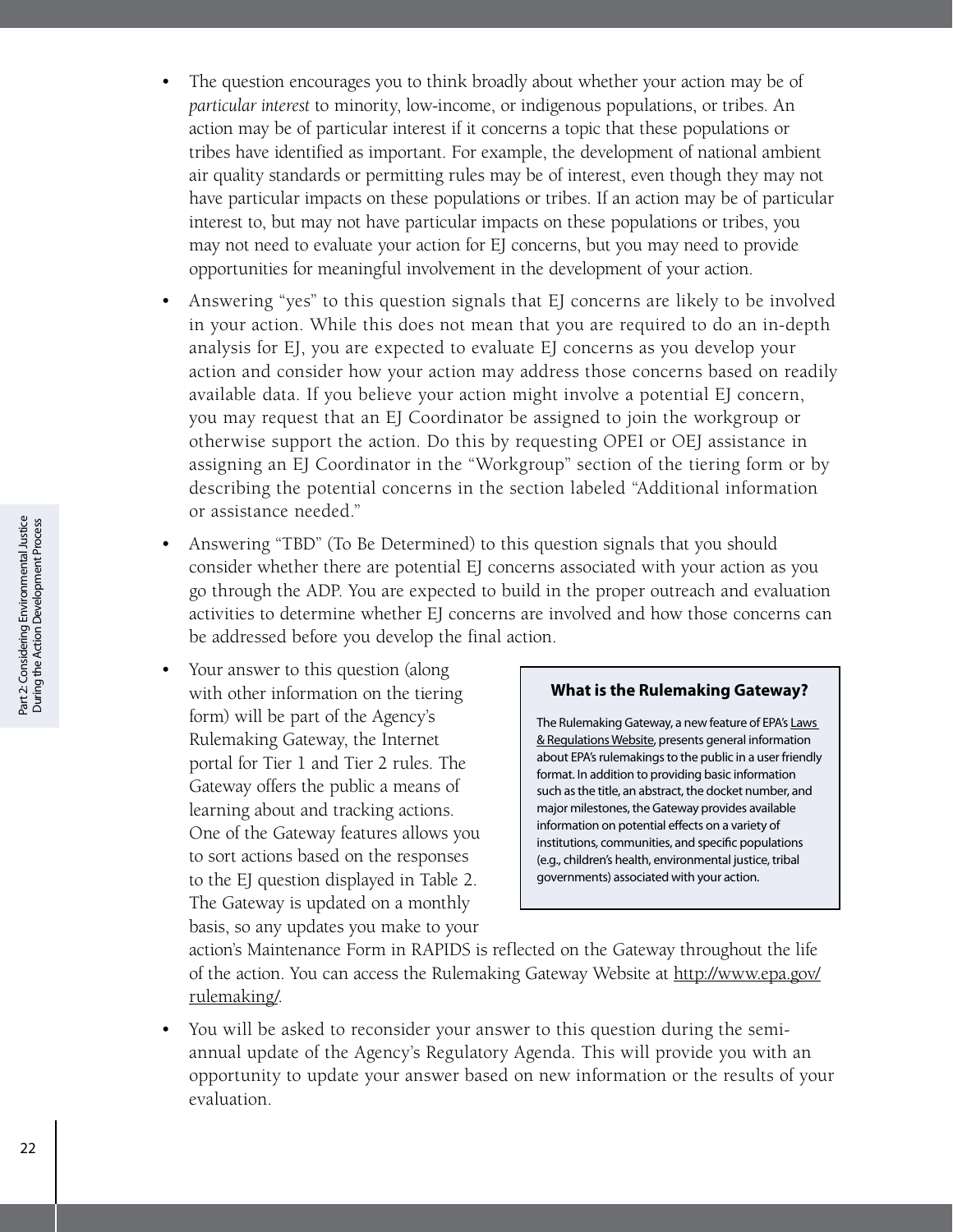#### **What is the PABP?**

 The PABP is an early planning document that describes the major issues that need to be addressed in rule development to meet statutory, regulatory, and Agency requirements. The purposes of the PABP are to:

- Promote management involvement by supporting early management guidance on basic issues.
- Alert workgroup members and their offices to areas where work should begin.
- Identify data needs and plan collection efforts.
- Outline the Detailed Blueprint.

### **ADP Step 3 – Preliminary Analytic What is the PABP? Blueprint (PABP)**

The PABP, which is required for all Tier 1 and 2 actions, provides an opportunity to revisit your screening decision and identify what steps you will take to ensure that EJ concerns are considered in the development of the action. It is important to take the time to scope out explicitly the parameters of inquiry relating to EJ, or put another way, to articulate the potential EJ concerns and how you will explore and approach them in developing the action.

Careful consideration of EJ concerns in the PABP can improve your action by ensuring appropriate consideration in planning the activities of your workgroup; facilitating cross-Agency sharing of valuable information, expertise, and perspectives; and fostering early agreement on key questions through a structured workgroup process and written documents. This early planning will help you foster collaborative efforts to develop a wellsupported and documented action and avoid last minute workgroup debates over the type of information or analyses that should be available. For actions where EJ concerns may be an important consideration, you should consider consulting with individuals with EJ expertise. You should also be aware of opportunities to coordinate data collection and analytical efforts with children's health impact analyses.<sup>24</sup>

#### **Consider a broad array of opportunities to integrate the meaningful involvement of minority, low-income, and indigenous populations, and tribes in the development and implementation of your action.**

As you develop your action:

- Reach out to potentially afected populations and tribes early.
- Include them in data gathering.

 - Engage them in developing options to address the issue(s).

 - Consider their role for future activities.

If your action establishes a framework or regulatory standards for subsequent actions, make sure to:

- Provide opportunities for public involvement in the subsequent actions.
- Engage potentially affected population and tribes in the subsequent actions.

As you implement the action and continue to manage the ongoing program:

- Build awareness.
- Provide information.
- Involve potentially afected populations and tribes in program activities.
- Seek feedback.
- Be transparent.

 24 See E.O. 13045, "*Protection of Children from Environmental Health Risks and Safety Risks*," and *EPA's Guide to Considering Children's Health When Developing EPA Actions: Implementing Executive Order 13045 and EPA's Policy on Evaluating Health Risks to Children.*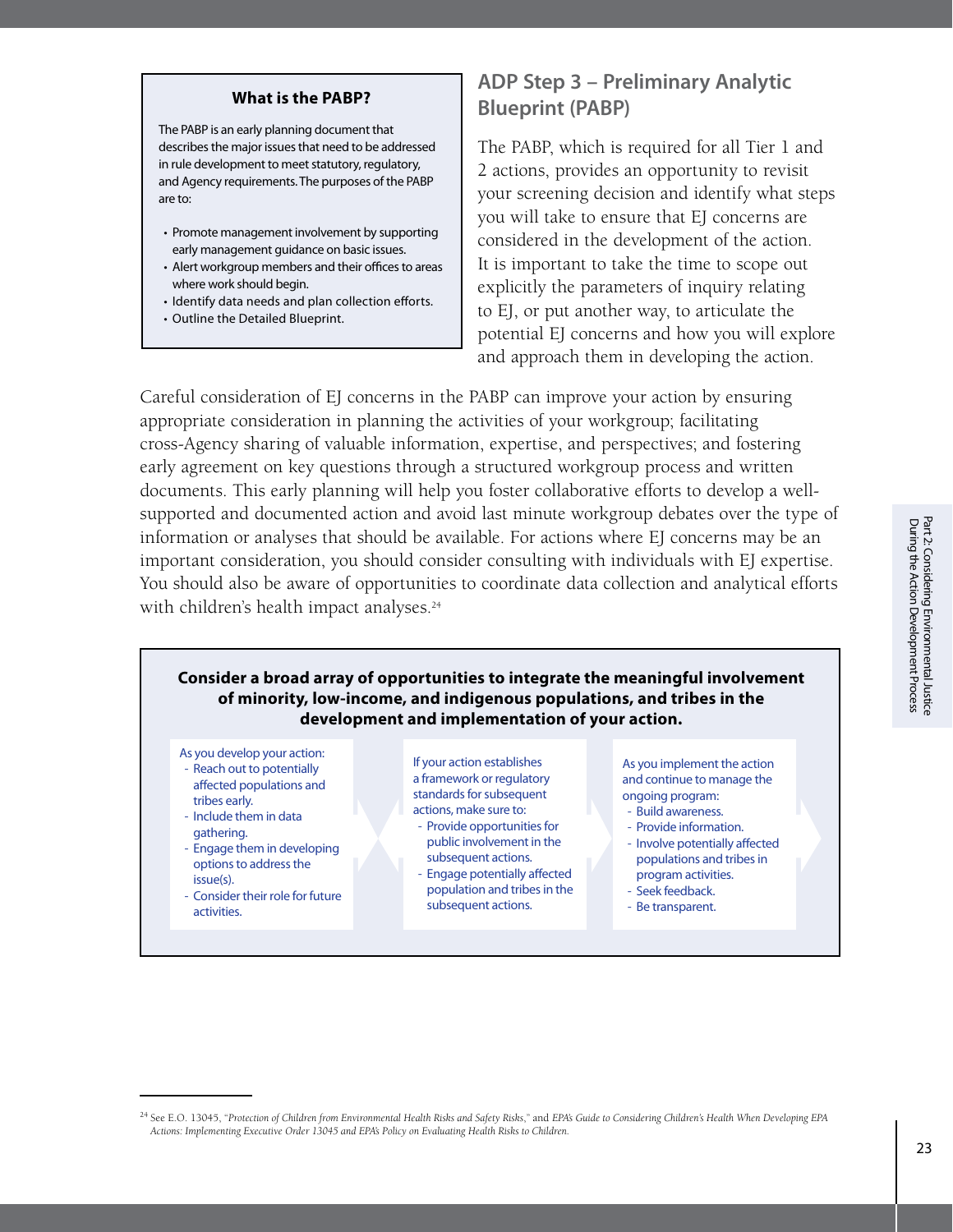If you believe the action may have EJ concerns, then your PABP should (to the extent possible):

- Identify potentially affected populations and tribes, as well as others who might be interested in the action.
- Outline plans and resource needs for achieving meaningful involvement (e.g., consultation with tribes, engagement of potentially interested stakeholders).
- Describe the plans and resource needs for evaluating impacts, including potential disproportionate impacts.
- Identify available EJ assessment tools, as well as related needs for data collection, expertise, and resources.
- Identify potential analytical issues that will need to be raised to management or otherwise addressed.

Please note that the PABP does not have to describe the details of the analyses that might be needed to evaluate EJ concerns.

It may be beneficial to develop a separate scoping document that becomes part of the PABP, for the purposes of increasing accountability and visibility of evaluating EJ concerns. For example, a scoping document may be a useful vehicle to provide an opportunity for meaningful involvement early in the action's development.

 Given that the framework for identifying and addressing EJ concerns is part of an iterative process, it is important to revisit, as appropriate, the scope of inquiry relating to your evaluation of EJ concerns in later stages of the ADP as information and ideas continue to develop.

 The PABP is an important vehicle for raising EJ concerns to management. Once developed, you should submit the PABP to senior management as part of your request for Early Guidance, typically within 60 days of the date the tiering designation was approved by OPEI. This allows workgroup members to consult with their management on the general direction for the action. All members of the workgroup should agree beforehand that the PABP is ready to be provided to senior management. If workgroup members cannot agree, the issues of disagreement should be presented to management for resolution. The expectation is that management will give early guidance within 30 days of receiving the PABP.

#### **ADP Step 4 – Early Guidance**

**Early Guidance from Managers** In this step, managers discuss their expectation that you consider potential EJ concerns during action development. Early Guidance always comes from senior management, although the level of management giving guidance differs for Tier 1 and Tier 2 actions:

• **Tier 1:** The Administrator or Deputy Administrator provides Early Guidance,

#### **Early Guidance from Managers**

Determines the appropriate level of analysis and engagement of stakeholders, based on:

- Stakeholder interest.
- Legal framework governing the action.
- Availability of data.
- Availability of resources and timeline for developing the action.
- Impacts that EJ concerns are likely to have on the actual decisions involving your action.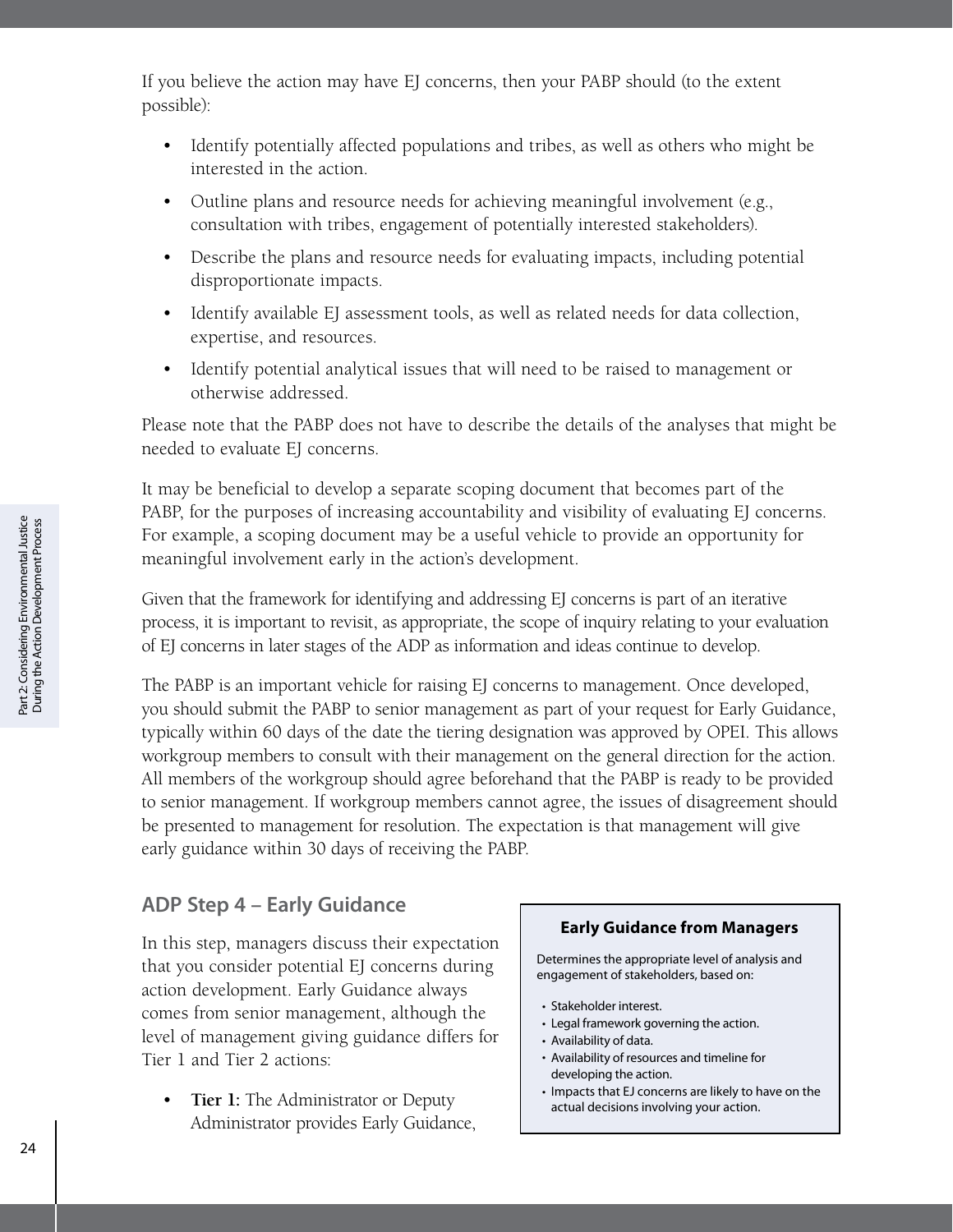with input from participating Assistant Administrators and Regional Administrators (AAs/RAs) from across the Agency. If the guidance is not given directly to the workgroup, the lead AA/RA is responsible for assuring that it is communicated to them.

**Tier 2:** The lead AA/RA, in consultation with other participating AAs/RAs, gives Early Guidance to the workgroup. The lead AA/RA should consider policy issues and priorities of other AAs/RAs when giving Early Guidance. In some cases, the AAs/RAs may delegate this authority explicitly to an Office Director.

 In addition, at Early Guidance, discuss with your manager your proposed approaches for considering potential EJ concerns and any potential complications or issues in doing so. Be prepared to respond to management questions about whether your action may involve an EJ concern, and how this was ascertained. For actions that may involve an EJ concern, you should also be prepared to respond to the management questions outlined i[n Section A](#page-20-0) above. You should be prepared to explain resources required to identify and evaluate EJ concerns, including data needs.

#### **ADP Step 5 — Detailed Analytic Blueprint (DABP)**

 The DABP should incorporate the directions received through Early Guidance from senior management. As such, the preparation of the DABP provides you with another opportunity to plan key activities for determining whether and how potential EJ concerns will be identified and considered during the development of the action. This includes the activities for analysis and outreach, including scientific and economic analysis, consultation with tribes, stakeholder involvement (including meaningful involvement of minority, low-income, and indigenous populations), information gathering, alternative approaches considered, the timeline, and opportunities to

#### **What is the DABP?**

 The DABP builds on the PABP to provide decision-makers with a detailed description of both the information that will be available to help them select options and the analyses and other activities that will be conducted to prepare this information. A DABP serves four purposes:

- on the PABP. • Incorporates senior management guidance received
- important issues that have arisen since the PABP. • Alerts management and various offices to any
- Helps the workgroup plan and schedule the analysis.
- participants and management on the scope and framework of the analyses. • Documents the agreement among the workgroup

 coordinate data collection and analytical efforts with children's health impacts analyses. If there are identified EJ concerns, you can also develop a detailed public involvement plan that considers the needs, capacities, cultural practices, and languages of the affected communities.

 The DABP may 1) identify a preliminary plan to confirm that your action does involve EJ concerns, 2) estimate the magnitude of such concerns, and 3) guide the initial development of any options regarding those concerns. If the workgroup decides to prepare a quantitative or qualitative evaluation of EJ concerns, the DABP should describe:

- The office and workgroup members with lead responsibility for the preliminary and detailed assessments of EJ concerns.
- The data needs and data sources for the EJ assessment.
- The scope and basic methodology of the EJ assessment.
- The outputs of the EJ assessment.
- The schedule and resources required to prepare the EJ assessment.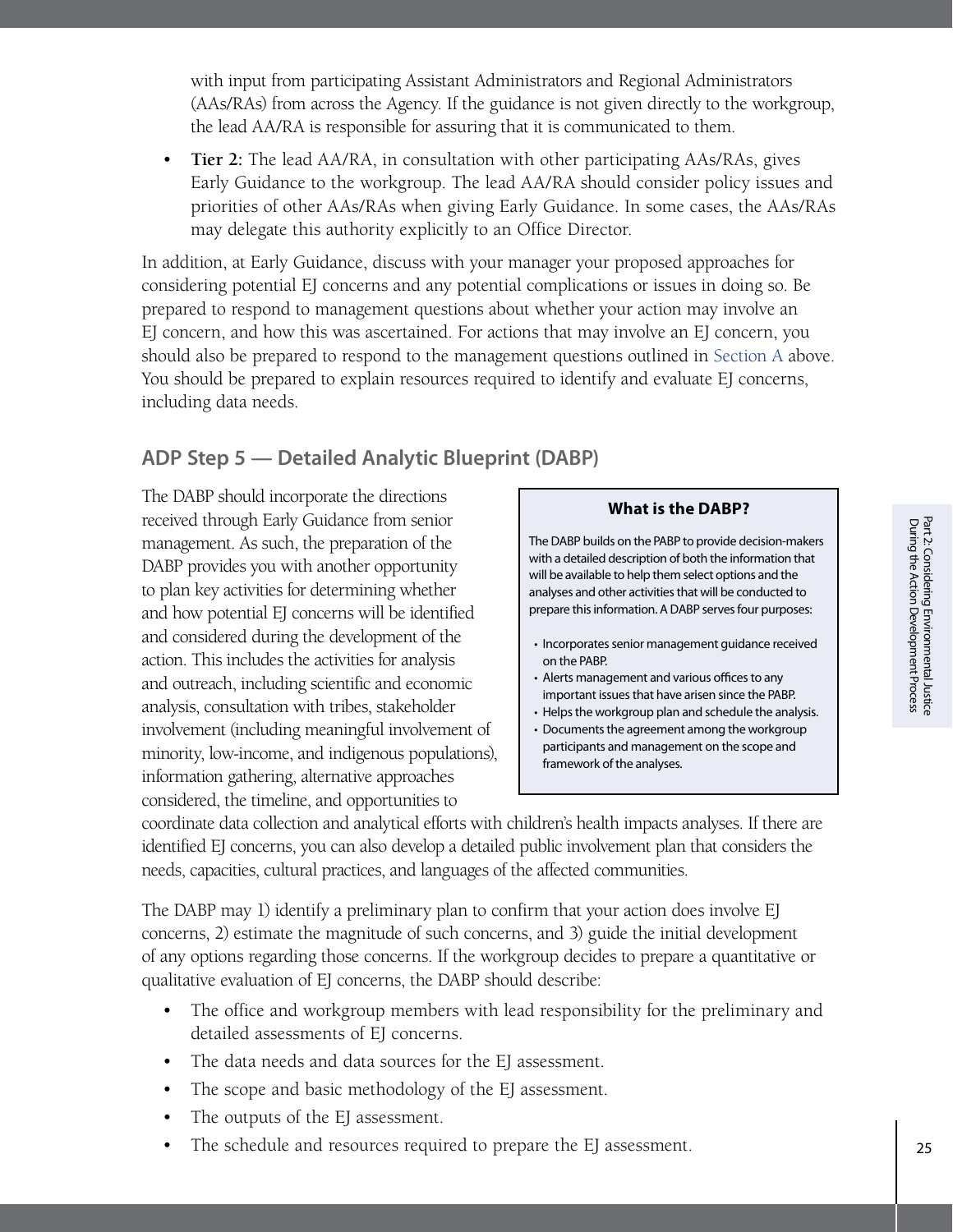In addition, the DABP should describe your planned activities to ensure that you can answer the following questions at Options Selection:

#### **1. How did your public participation process provide transparency and meaningful participation for minority, low-income, and indigenous populations, and tribes?**

 This question asks you to document the proactive steps taken, beyond minimum notice and comment opportunities, to meaningfully engage these populations and tribes in the development of your action. This would include any outreach (including any outreach to EPA Regional Offices; state, tribal, and local governments; outreach specialists; and community organizations), public meetings, information sessions, workshops, or other activities designed to identify and encourage the participation of these populations and tribes.

#### **2. How did you identify and address existing and new disproportionate environmental and public health impacts on minority, low-income, and indigenous populations?**

This question asks you to document the proactive steps taken to identify and address disproportionate impacts on the public health and environment of these populations. This could include any investigation and characterization you performed of geographic areas or populations that are likely to be most affected by your action. As part of this evaluation, you are encouraged to look at the distribution of the positive environmental and health consequences from our activities. You should ensure that you have identified and addressed issues that are of concern to populations with the greatest need for environmental and public health protection through your activities.

#### **3. How did actions taken under #1 and #2 impact the outcome or final decision?**

This question asks you to describe how the analysis of impacts and the public involvement opportunities made a difference in the outcome of the action or why they made no difference. This would include a brief discussion of how decisionmakers considered the information on impacts and the concerns articulated by these populations, what actions were taken as a result, and the rationale for the decisions.

You should note that not all actions will raise EJ concerns. For actions that do not raise EJ concerns, you can answer these questions by showing that the action either:

- Underwent a screening process designed to identify those actions that may raise potential EJ concerns and those that do not, or
- • After thorough research and analysis, you have made a determination that your action does not involve any EJ concerns.

#### **Rulemaking Gateway**

During the course of developing the PABP and DABP, your office may alter its belief that an action might be of particular interest to or have particular impacts upon minority, low-income, or indigenous populations, or tribes. Should such a change occur, you should alter the answer you provide to the EJ Question in RAPIDS (illustrated in the section titled"ADP Steps 1 and 2"). The EJ Question is on the Maintenance Form for every action in RAPIDS and can be altered at any time. Changes to Tier 1 and Tier 2 actions are updated once a month on the Rulemaking Gateway so the public can access EPA's latest thinking about an action.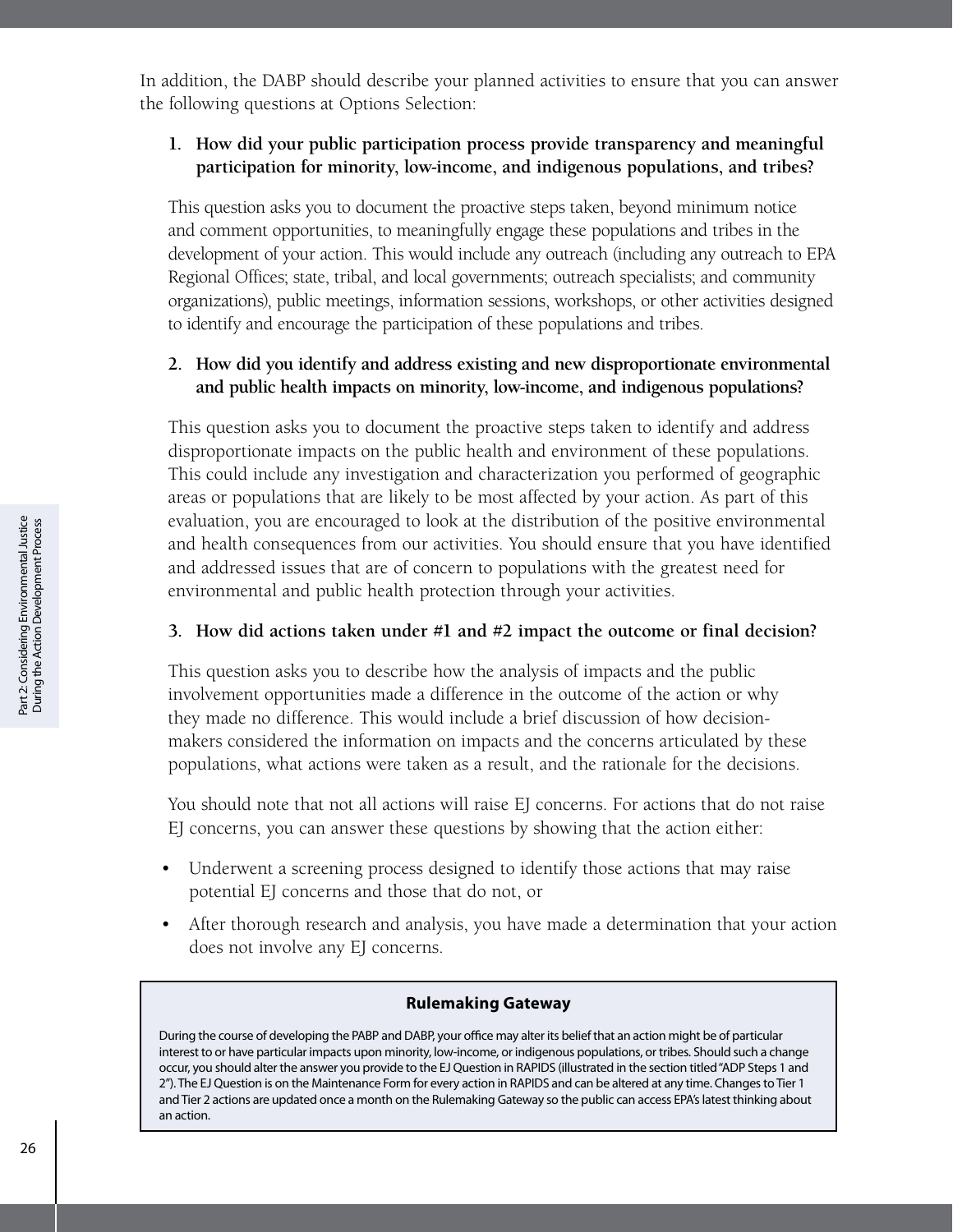### **ADP Step 6 – Management Approval <b>Does the DABP Address EJ? Does the DABP Address EJ?**

The review and approval of the DABP provides the management decision regarding the level of  $\blacksquare$  analysis and engagement of stakeholders. another important opportunity for you to check in with your management to determine whether

The DABP presents the plan that implements

 and how potential EJ concerns will be identified and considered during the development of the action. For example, during the formal cross-Agency review of the draft DABP, the workgroup and other reviewers of the draft DABP (e.g., OEJ or the lead office's EJ Coordinator) can assess whether the DABP outlines activities for identifying or considering EJ concerns. The approving official can also use this as an opportunity to consider how well the DABP addresses EJ concerns before approving the DABP.

Once the DABP is approved, management has determined the appropriate level of analysis and engagement for your action. In the absence of any compelling circumstances that would cause management to revisit this determination, you should follow the direction provided by management in the DABP for the remaining steps of the ADP.

#### **ADP Step 7 – Data Collection, Analysis and Consultation, and Development of Regulatory Options**

In this step, you should implement the DABP and investigate the problem, gather relevant information, consult with stakeholders and affected communities, and develop options for resolving the [problem.25](https://problem.25) Integrated into all of these activities should be the consideration of whether there are EJ concerns, and if so, how these concerns might be addressed. You should use the Agency's available EJ assessment tools to determine the extent to which the action has potential EJ concerns; complete EJ-related consultation or public participation, as appropriate; and analyze any EJ concerns.

Although analyses to evaluate EJ concerns will vary from action to action, they typically have the same starting point. Generally, you should describe the estimated or current baseline impacts of the pollutant, process, or activity that the action is concerned with. It is particularly important to characterize the potential impacts on minority, low-income, and indigenous populations. The analysis should cover the full range of options considered to address those impacts and should provide a sufficient level of detail to distinguish major environmental or public health impacts across the options for these population groups.

The process of getting to the "final" options is usually an iterative process. As analyses become more detailed, you should fine-tune the options to maximize benefits, reduce costs, and increase feasibility. At the end of the process, the detailed final options are supported by detailed analyses sufficient to provide support for option selection. The detailed analysis should 1) provide information that will allow decision-makers to select the final action and 2) fulfill executive and statutory requirements for regulatory analysis.

<sup>&</sup>lt;sup>25</sup> See previous discussion about preparing the DABP. The DABP should include a consultation plan that describes how the workgroup will achieve meaningful involvement, particularly for those stakeholders that may have historically not been able to participate. In addition, the workgroup should consult the *Agency's Risk Characterization Handbook,* at<http://www.epa.gov/osa/spc/pdfs/rchandbk.pdf>which provides a single, centralized body of risk characterization implementation guidance for Agency risk assessors and risk managers to help make the risk characterization process transparent and the risk characterization products clear, consistent and reasonable.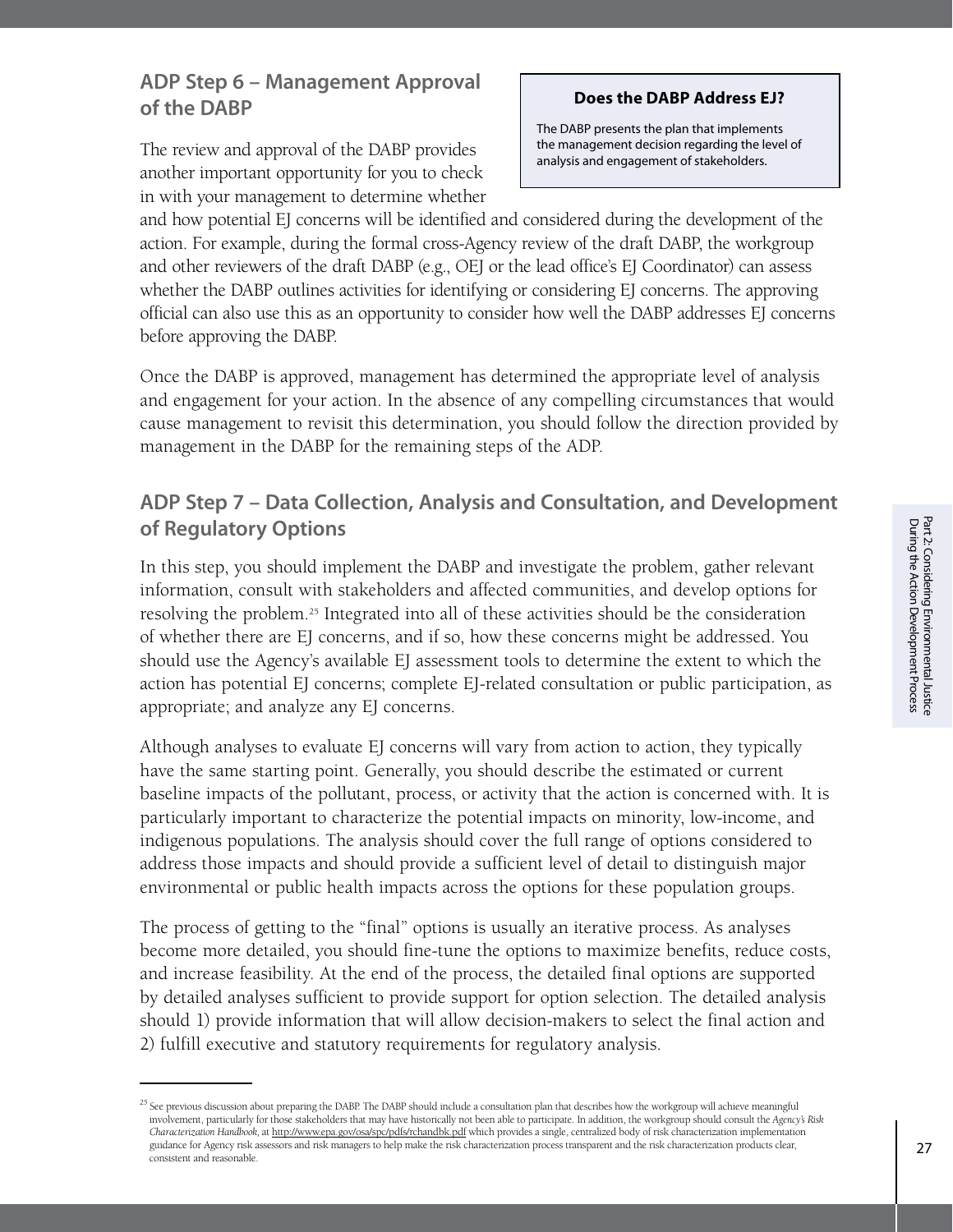The detailed analysis also should produce documents that describe the basis for the regulatory decision to stakeholders and the public. You can include the detailed analysis evaluating EJ concerns in the Economic Analysis (EA) or the Regulatory Impact Analysis (RIA), or as an attachment. Alternatively, you can reference the analysis with only a summary in the actual text of the EA or RIA. Either of these approaches will allow for easy review of the technical aspects of the assessment by experts in the field or interested stakeholders, and allow for easy revision to the EA or RIA if aspects of the assessment change in response to new data or public comments.

#### **ADP Step 8 – Options Selection**

Options selection is the last step in the ADP before you complete drafting the action. In this step, you identify the significant issues and several options to resolve each issue. Senior management then selects those options that would best achieve the goals of the action. Selecting an action from among

#### **What Happens at Options Selection?**

- In presenting the options, address the EJ concerns identifed, using the core management questions as your guide.
- Managers consider EJ concerns in selecting options.
- You document what was done.

many options is a complex process. The extent to which EJ concerns factor into the process will vary considerably across actions, and will depend in large part on the operative requirements of the statute under which the action is being taken.

In presenting the options to senior management for final decision-making, you have another opportunity to consider whether identified EJ concerns have been addressed. Management will also have an opportunity to confirm that you have considered and addressed EJ concerns, including any necessary consultations to achieve meaningful involvement. Your options selection presentation should describe your activities and efforts to assess identified EJ concerns and to involve affected communities and stakeholders. The presentation should also describe what actions are recommended to ensure that EJ concerns are addressed by each of the options being presented. You should be prepared to discuss the options under consideration in the action (e.g., pollution control options) in light of their impacts on minority, low-income, and indigenous populations, including reductions in exposure or risk.

In presenting the results of the analysis evaluating EJ concerns to management, you should be aware of the specific statutory and other important criteria management will use to select an option. Where EJ concerns represent the major consideration for selecting an option, it is vital that the nature and magnitude of impacts be clearly presented in some detail. For example, the following questions might be answered:

- Are there studies documenting impacts? How complete are the studies?
- Is there indication that certain populations are particularly sensitive?
- What are the qualitative and quantitative differences?

In addition, you should be prepared to discuss the management questions outlined above i[n Section A.](#page-20-0) You should also note that actions that impact the availability of information or the ability to participate meaningfully in the implementation of a program may have indirect impacts on these populations and tribes that should be considered. For example, a rule that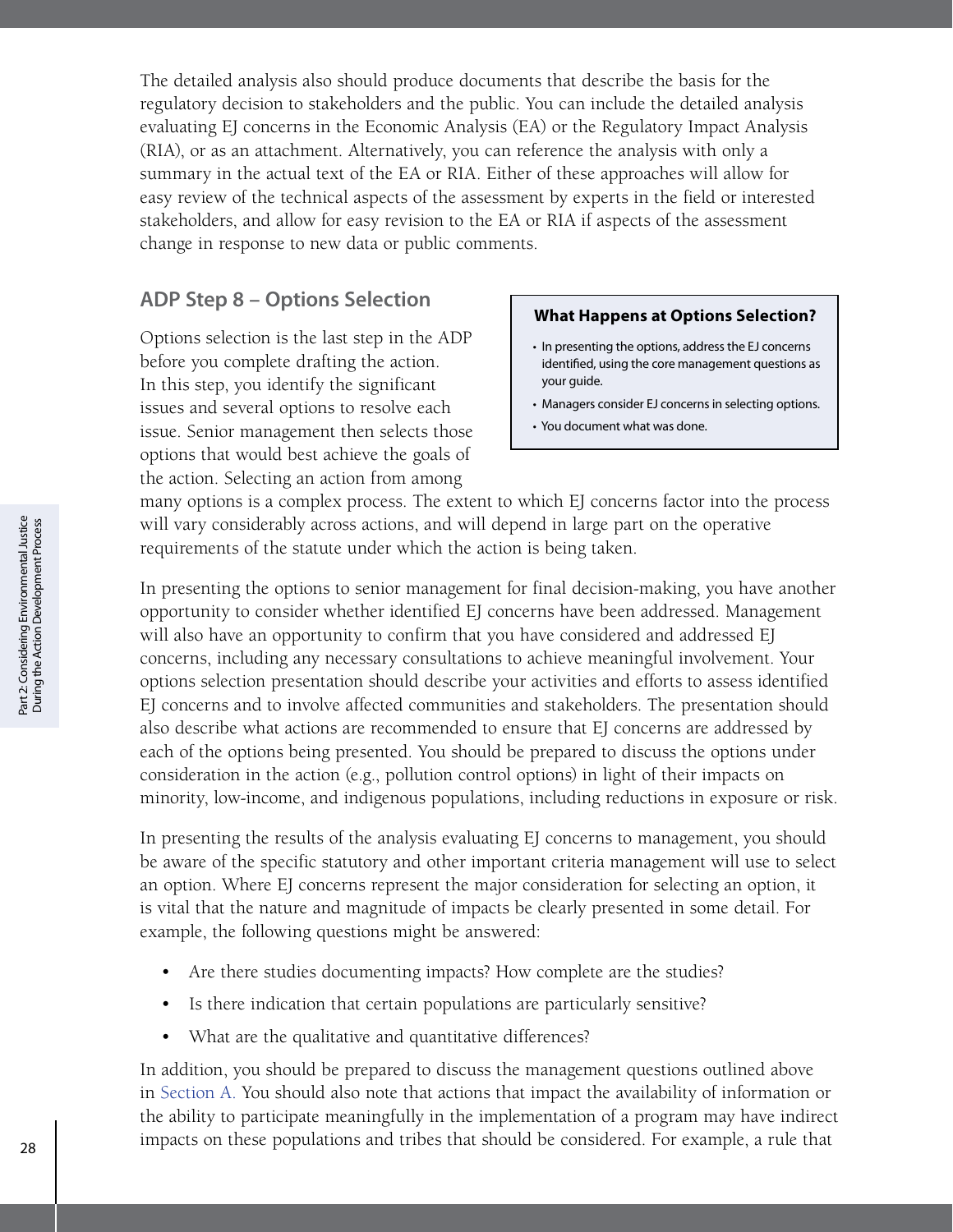loosens or tightens reporting requirements for regulated industries may make it easier or harder for communities to be effective watchdogs for facilities that are of concern to them. This kind of impact should be considered.

#### **Rulemaking Gateway**

During the course of your analyses (Step 7) and Options Selection (Step 8), your office may alter its belief that an action might be of particular interest to or have particular impacts upon minority, low-income, or indigenous populations, or tribes. Should such a change occur, you should alter the answer you provide to the EJ Question in RAPIDS (illustrated in the section titled "ADP Steps 1 and 2"). The EJ Question is on the Maintenance Form for every action in RAPIDS and can be altered at any time. Changes to Tier 1 and Tier 2 actions are updated once a month on the Rulemaking Gateway so the public can access EPA's latest thinking about an action

#### **ADP Step 9 – Preparation of the Action and Supporting Documents**

 In this step, you prepare the action under the leadership of the workgroup chair. In the case of a regulatory action, this step includes preparing the rule and preamble and the supporting documents. The evaluation of EJ concerns is part of this step.

At this stage, you may document how you identified, assessed, and addressed EJ concerns and how you achieved the meaningful involvement of minority, low-income, and indigenous populations, and tribes. Even if you concluded there were no EJ concerns, your activities that led to that conclusion should be documented. It is important that pertinent documents relating to EJ concerns are understandable and readily accessible to the public in the docket for the action.

In general, the preamble for the action should clearly state how the action is supported by the results of the analyses to evaluate EJ concerns. If the data to characterize EJ concerns was insufficient or inadequate, the preamble should describe clearly the Agency's efforts to search for data to characterize risks and how the regulatory decision addressed the data gaps. Suggested template language for addressing E.O. 12898 in preambles is available in the ADP library ([http://intranet.epa.gov/adplibrary\)](http://intranet.epa.gov/adplibrary) and covers both proposed and final rules. However, your documentation is not limited to the inclusion of appropriate language in the preamble to address compliance with E.O. 12898.

#### **What is FAR?**

FAR is the last point for internal EPA review of an action, and all FAR comments refect the views of each participating AA/RA. For Tier 1 and 2 actions, a FAR meeting is chaired by OPEI's Regulatory Management Division and serves to confrm that: all issues have been resolved or elevated; the action package is ready for OMB submission (if required) or signature; and all EPA and external requirements have been met.

### **ADP Step 10 – Final Agency Review <br><b>(FAR)**

 Once the action has been developed, a package is presented to the workgroup for FAR. The FAR package consists of the final drafts of the action itself [e.g., the Federal Register (FR) document representing the proposed rule], the supporting documents (e.g., the economic impact analysis and, if prepared separately,

 any scientific analysis), the Action Memorandum, and any other relevant documents [e.g., the Information Collection Request (ICR), Communications Plan].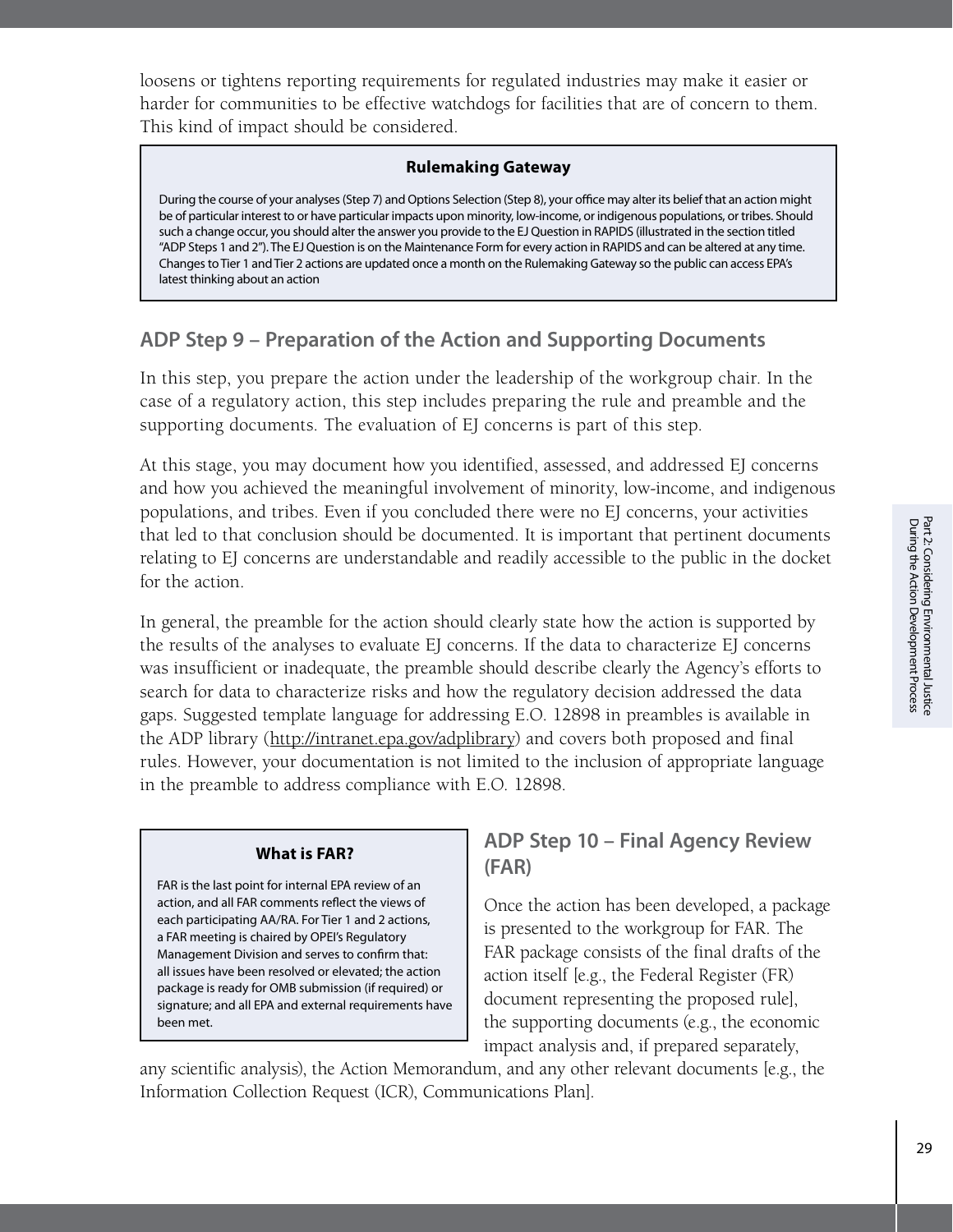As part of the draft Action Memorandum, you should specifically address the management questions identified i[n Section A a](#page-20-0)bove. These answers will accompany the action when it goes to the Administrator or other Agency official for signature.

This is the final opportunity for you, management, and, if appropriate, the EJ Coordinator for the lead office, to consider whether identified EJ concerns have been considered and addressed, and to ensure that you have properly documented those efforts.

#### **ADP Steps 11 & 12 – Office of Management and Budget (OMB) Review (if "significant" under E.O. 12866)**

 If the regulatory action requires OMB review, you will have to prepare a package for submission to OMB. Although the package will generally include the same documents identified above, only the FR document and supporting documents go to OMB. The package is submitted through your AA/RA's representative to OPEI's Regulatory Management Division (RMD), for transmittal to OMB. Once AA/OPEI approves the transmittal of the package to OMB, RMD submits the action to OMB. For more details, see the *EPA's Action Development*  Process: Guidance for EPA Staff on Developing Quality Actions ([http://intranet.epa.gov/adplibrary\)](http://intranet.epa.gov/adplibrary).

As the lead office revises the action based on discussions with OMB, it should be aware of the measures taken to address the identified EJ concerns so that those efforts are not inadvertently undone or adversely affected by changes made to the action during OMB review. Changes made by OMB should be documented and included in the docket.

#### **Rulemaking Gateway**

During OMB review, your office may alter its belief that an action might be of particular interest to or have particular impacts upon minority, low-income, or indigenous populations, or tribes. Should such a change occur, you should alter the answer you provide to the EJ Question in RAPIDS (illustrated in the section titled"ADP Steps 1 and 2"). The EJ Question is on the Maintenance Form for every action in RAPIDS and can be altered at any time. Changes to Tier 1 and Tier 2 actions are updated once a month on the Rulemaking Gateway so the public can access EPA's latest thinking about an action.

#### **ADP Step 13 – Signature and Publication**

As part of this step in the process, the lead program prepares the action for signature by the designated Agency official and subsequent publication in the FR. Most tiered actions are signed by the Administrator. The lead AA/RA is responsible for requesting the Administrator's signature via an Action Memorandum. The lead AA/RA then submits the signature package to OPEI's RMD. Once the AA/OPEI verifies that the action is ready for signature, RMD transmits the package to the Office of the Executive Secretariat for the Administrator's signature. For actions not signed by the Administrator, final verification that the action is ready for signature is the responsibility of the lead program.

Once signed by the appropriate official, the FR document is processed for submission to OPEI26, which is responsible for transmitting the document to the Office of the Federal Register for final publication. In addition, you should ensure that all relevant documentation

<sup>&</sup>lt;sup>26</sup> The Office of Chemical Safety and Pollution Prevention has a separate FR submission process.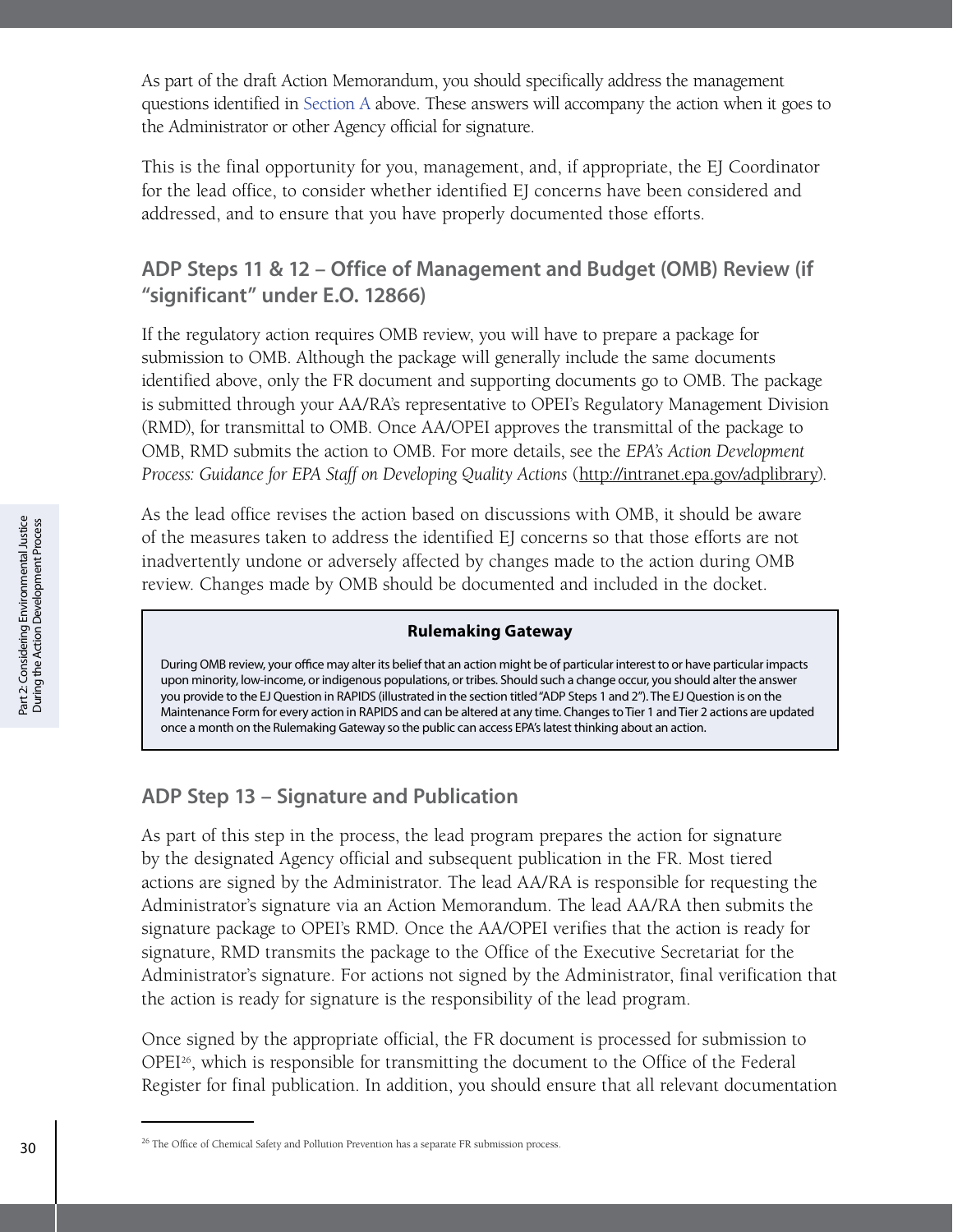regarding your consideration of EJ concerns during the development of the action is included in the docket for the action.

#### **ADP Step 15 – Soliciting and Accepting Public Comment**

 This step provides another opportunity for you to consider ways to ensure that the public comment process allows for meaningful involvement of affected communities and tribes, both in terms of providing a sufficient comment period and in terms of notification, communication, or outreach to actively engage affected communities and tribes. This may include holding one or more public meetings or hearings in or near affected communities and tribes. If a public meeting and/or hearing is held, you should ensure there is sufficient notice about it and that it is scheduled at a time and place convenient to the affected communities and tribes, with appropriate translation services. These activities may also be scheduled prior to the issuance of the proposal and related public comment period.

Successful solicitation of public comments from affected communities and tribes may incorporate tailored outreach materials that are concise, understandable, and readily accessible to the communities you are trying to reach. It may be necessary to identify different ways to best engage your target community. For example, you may want to consider whether to enhance outreach to potentially affected communities, including the use of Web 2.0 tools for online dialogues, blogs, tweets, etc., or other available state-of-theart technologies. For remote towns and villages, local radio stations, local newspapers, and posters at village or community centers may represent the most effective approach.

#### **ADP Step 16 – Developing the Final Action**

Even before the comment period ends, you can begin reviewing public comments. When preparing for the final stage of the action, your first step is to evaluate the public comments, which provides another opportunity for you to consider potential EJ concerns that were identified and discussed in the preamble, as well as an opportunity to consider potential EJ concerns raised in public comments.

In considering comments, you should evaluate whether the consideration of EJ concerns in the analyses performed for the proposed action needs to be refined or revised, and if so, how. If EPA did not consider EJ concerns in their analyses, you should consider whether the public comments raise issues that may warrant reconsideration.

You should then brief management on the scope of the comments received and recommend how to respond to comments. Management will consider the recommendations and will then provide guidance on how to proceed in developing the final action (e.g., this is equivalent to Early Guidance as discussed previously). Management guidance will also identify which process steps you should follow in preparing the final action. These steps may vary based on the nature and extent of comments, or other factors.

 You are expected to consider and respond to all significant public comments that are relevant to the proposal and submitted during the applicable comment period. The consideration of significant comments, including how they are being addressed in the final action, should be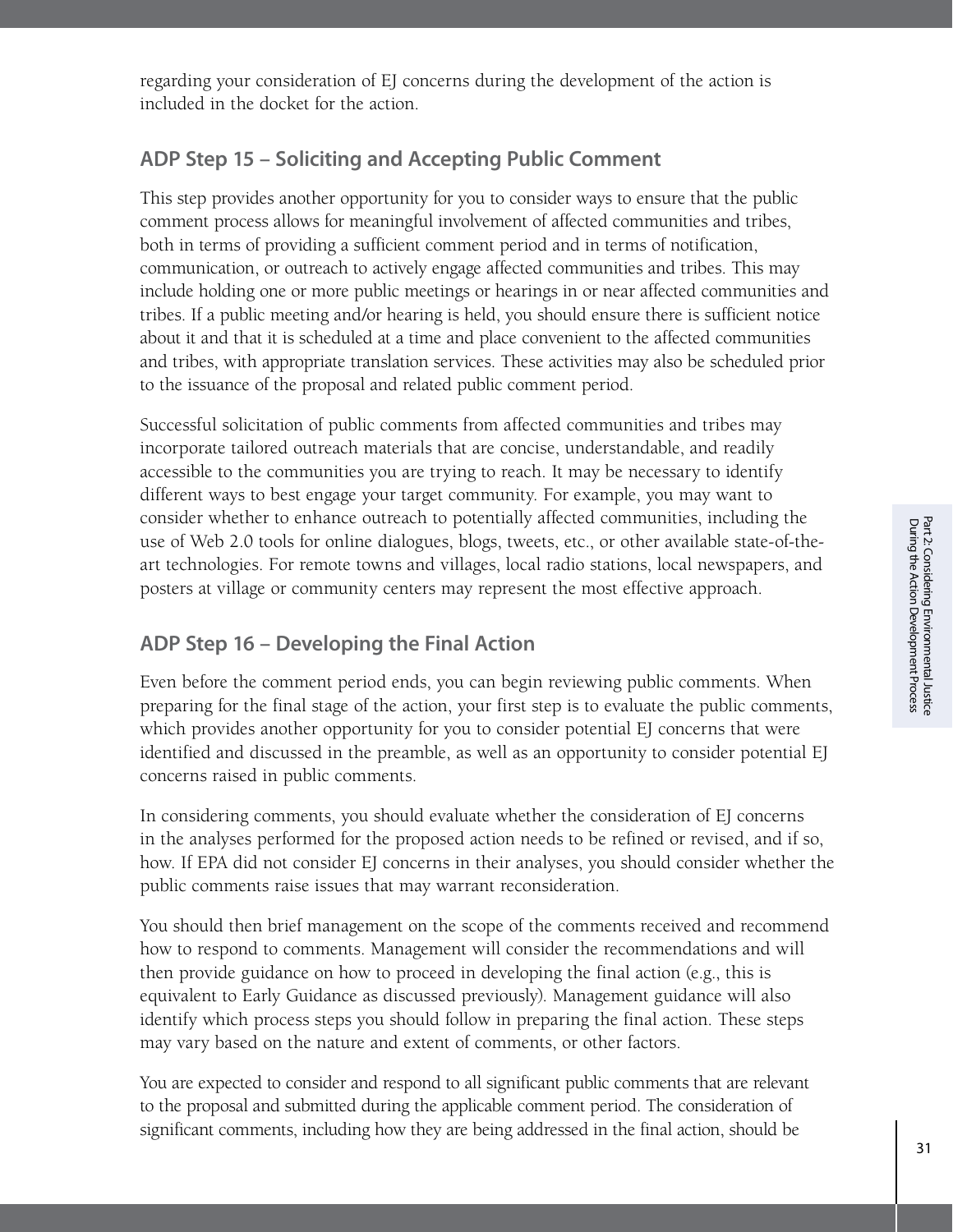documented consistent with legal requirements and applicable docket policies. Generally, all significant public comments received by the Agency should be responded to either in the preamble of the action itself or in an accompanying Response to Comments document.

In general, you will be expected to follow the same basic process steps to finalize the action, thereby having additional opportunities to ensure that you satisfy the Agency's commitments to both identify and address EJ concerns, and to provide meaningful involvement in the ADP.

The Action Memorandum for the final action should address the management questions identified previously, as well as related public comments, and how the action changed as a result of those comments. These answers will accompany the action when it goes to the Administrator or other Agency official for signature.

#### **Rulemaking Gateway**

When considering public comments and consulting with management, your office may alter its belief that an action might be of particular interest to or have particular impacts upon minority, low-income, or indigenous populations, or tribes. Should such a change occur, you should alter the answer you provide to the EJ Question in RAPIDS (illustrated in the section titled "ADP Steps 1 and 2"). The EJ Question is on the Maintenance Form for every action in RAPIDS and can be altered at any time. Changes to Tier 1 and Tier 2 actions are updated once a month on the Rulemaking Gateway so the public can access EPA's latest thinking about an action.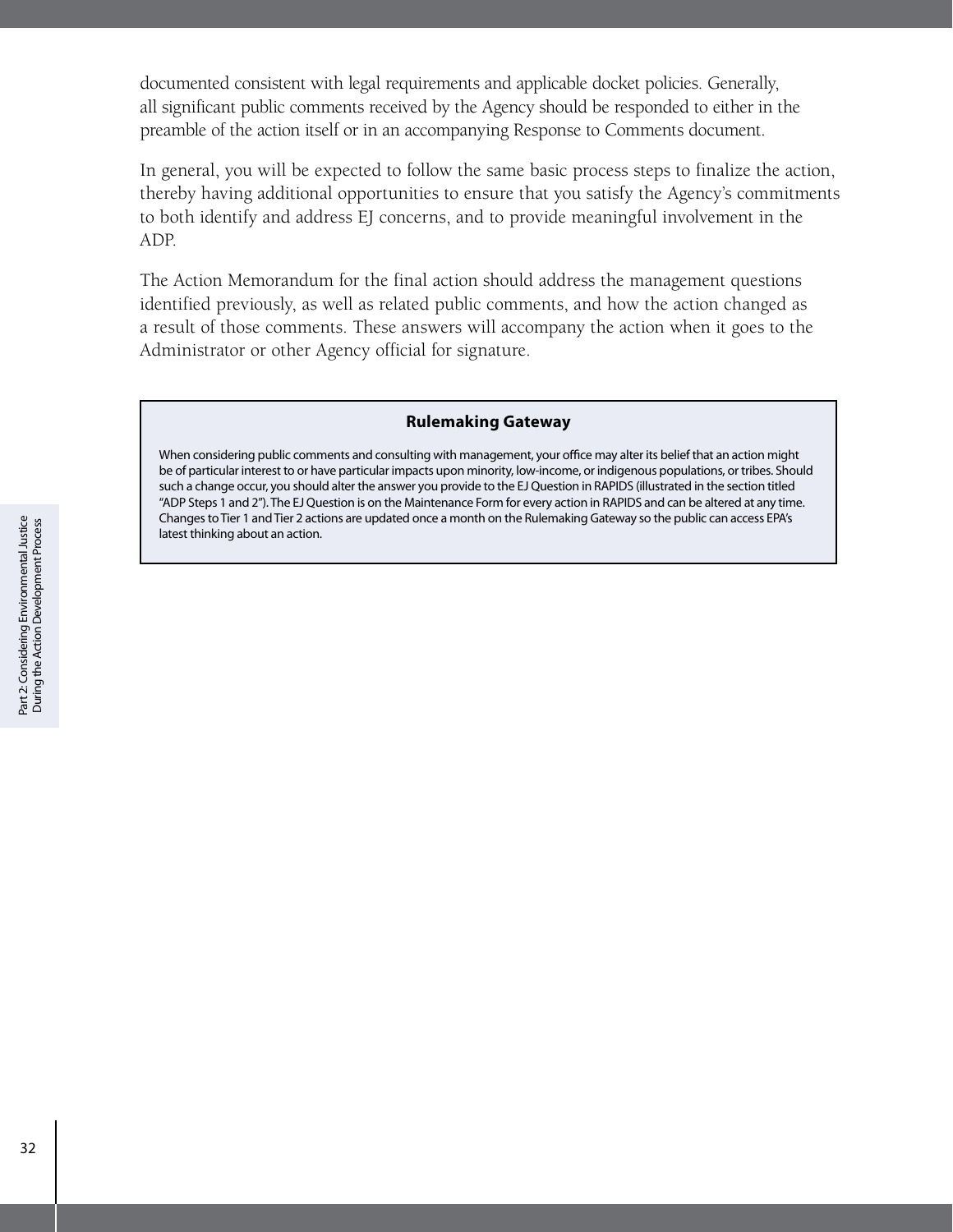### <span id="page-38-0"></span>Appendix A

### Executive Order 12898: Federal Actions to Address Environmental Justice in Minority Populations and Low-Income Populations<sup>1</sup>

#### **Title 3—The President**

"By the authority invested in me as President by the Constitution and the laws of the United States of America, it is hereby ordered as follows:"

#### **Section 1-1.** *Implementation.*

**1-101.** *Agency Responsibilities.* To the greatest extent practicable and permitted by law, and consistent with the principles set forth in the report on the National Performance Review, each Federal agency shall make achieving environmental justice part of its mission by identifying and addressing, as appropriate, disproportionately high and adverse human health or environmental effects of its programs, policies, and activities on minority populations and low-income populations in the United States and its territories and possessions, the District of Columbia, the Commonwealth of Puerto Rico, and the Commonwealth of the Mariana Islands.

 **1-102.** *Creation of an Interagency Working Group on Environmental Justice.* (a) Within 3 months of the date of this order, the Administrator of the Environmental Protection Agency ("Administrator") or the Administrator's designee shall convene an interagency Federal Working Group on Environmental Justice ("Working Group"). The Working Group shall comprise the heads of the following executive agencies and offices, or their designees: (a) Department of Defense; (b) Department of Health and Human Services; (c) Department of Housing and Urban Development; (d) Department of Labor; (e) Department of Agriculture; (f) Department of Transportation; (g) Department of Justice; (h) Department of the Interior; (i) Department of Commerce; (j) Department of Energy; (k) Environmental Protection Agency; (1) Office of Management and Budget; (m) Office of Science and Technology Policy; (n) Office of the Deputy Assistant to the President for Environmental Policy; (o) Office of the Assistant to the President for Domestic Policy; (p) National Economic Council; (q) Council of Economic Advisers; and (r) such other Government officials as the President may designate. The Working Group shall report to the President through the Deputy Assistant to the President for Environmental Policy and the Assistant to the President for Domestic Policy.

(b) The Working Group shall: (1) provide guidance to Federal agencies on criteria for identifying disproportionately high and adverse human health or environmental effects on minority populations and low-income populations;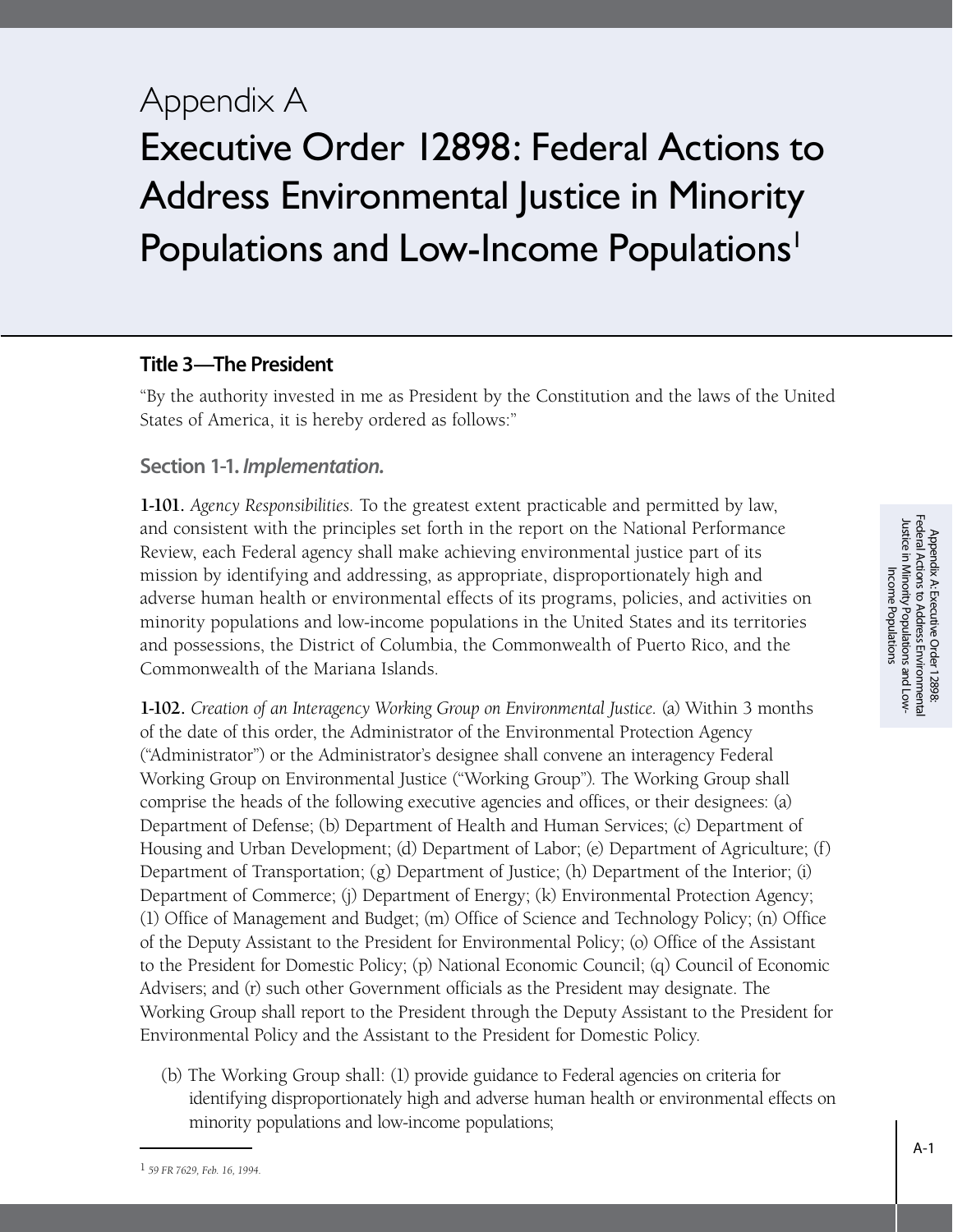- (2) coordinate with, provide guidance to, and serve as a clearinghouse for, each Federal agency as it develops an environmental justice strategy as required by section 1-103 of this order, in order to ensure that the administration, interpretation and enforcement of programs, activities and policies are undertaken in a consistent manner;
- (3) assist in coordinating research by, and stimulating cooperation among, the Environmental Protection Agency, the Department of Health and Human Services, the Department of Housing and Urban Development, and other agencies conducting research or other activities in accordance with section 3-3 of this order;
- (4) assist in coordinating data collection, required by this order;
- (5) examine existing data and studies on environmental justice;
- (6) hold public meetings as required in section 5-502(d) of this order; and
- (7) develop interagency model projects on environmental justice that evidence cooperation among Federal agencies.

**1-103.** *Development of Agency Strategies.* (a) Except as provided in section 6-605 of this order, each Federal agency shall develop an agency-wide environmental justice strategy, as set forth in subsections (b)-(e) of this section that identifies and addresses disproportionately high and adverse human health or environmental effects of its programs, policies, and activities on minority populations and low-income populations. The environmental justice strategy shall list programs, policies, planning and public participation processes, enforcement, and/ or rulemakings related to human health or the environment that should be revised to, at a minimum: (1) promote enforcement of all health and environmental statutes in areas with minority populations and low-income populations: (2) ensure greater public participation; (3) improve research and data collection relating to the health of and environment of minority populations and low-income populations; and (4) identify differential patterns of consumption of natural resources among minority populations and low-income populations. In addition, the environmental justice strategy shall include, where appropriate, a timetable for undertaking identified revisions and consideration of economic and social implications of the revisions.

- (b) Within 4 months of the date of this order, each Federal agency shall identify an internal administrative process for developing its environmental justice strategy, and shall inform the Working Group of the process.
- (c) Within 6 months of the date of this order, each Federal agency shall provide the Working Group with an outline of its proposed environmental justice strategy.
- (d) Within 10 months of the date of this order, each Federal agency shall provide the Working Group with its proposed environmental justice strategy.
- (e) Within 12 months of the date of this order, each Federal agency shall finalize its environmental justice strategy and provide a copy and written description of its strategy to the Working Group. During the 12 month period from the date of this order, each Federal agency, as part of its environmental justice strategy, shall identify several specific projects that can be promptly undertaken to address particular concerns identified during the development of the proposed environmental justice A-2 Strategy, and a schedule for implementing those projects.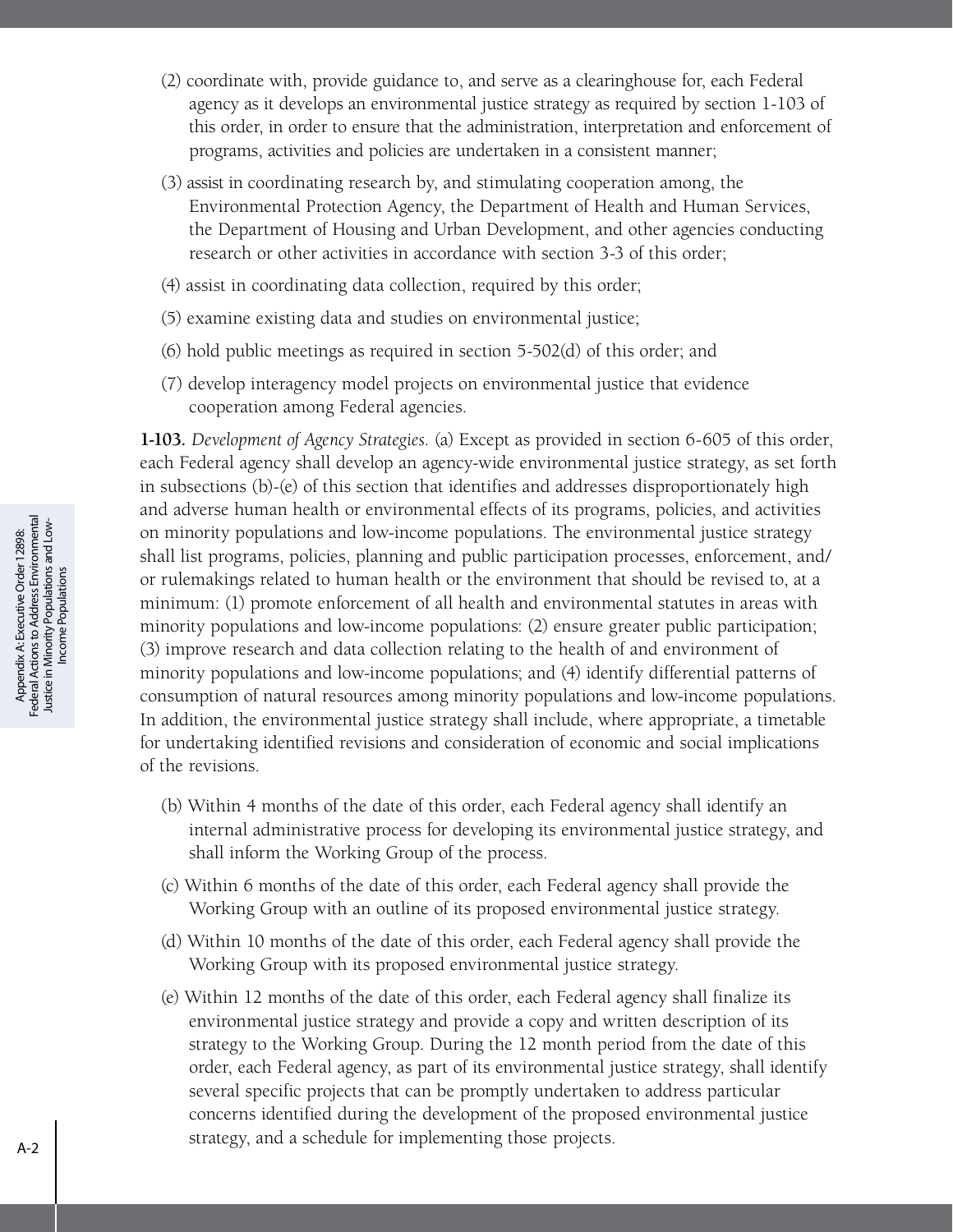- (f) Within 24 months of the date of this order, each Federal agency shall report to the Working Group on its progress in implementing its agency-wide environmental justice strategy.
- (g) Federal agencies shall provide additional periodic reports to the Working Group as requested by the Working Group.

**1-104.** *Reports to the President.* Within 14 months of the date of this order, the Working Group shall submit to the President, through the Office of the Deputy Assistant to the President for Environmental Policy and the Office of the Assistant to the President for Domestic Policy, a report that describes the implementation of this order, and includes the final environmental justice strategies described in section 1-103(e) of this order.

#### **Sec. 2-2.** *Federal Agency Responsibilities for Federal Programs.*

Each Federal agency shall conduct its programs, policies, and activities that substantially affect human health or the environment, in a manner that ensures that such programs, policies, and activities do not have the effect of excluding persons (including populations) from participation in, denying persons (including populations) the benefits of, or subjecting persons (including populations) to discrimination under, such programs, policies, and activities, because of their race, color, or national origin.

#### **Sec. 3-3.** *Research, Data Collection, and Analysis.*

3-301. *Human Health and Environmental Research and Analysis.* (a) Environmental human health research, whenever practicable and appropriate, shall include diverse segments of the population in epidemiological and clinical studies, including segments at high risk from environmental hazards, such as minority populations, low-income populations and workers who may be exposed to substantial environmental hazards.

- (b) Environmental human health analyses, whenever practicable and appropriate, shall identify multiple and cumulative exposures.
- (c) Federal agencies shall provide minority populations and low-income populations the opportunity to comment on the development and design of research strategies undertaken pursuant to this order.

**3-302.** *Human Health and Environmental Data Collection and Analysis.* To the extent permitted by existing law, including the Privacy Act, as amended (5 U.S.C. section 552a): (a) each Federal agency, whenever practicable and appropriate, shall collect, maintain, and analyze information assessing and comparing environmental and human health risks borne by populations identified by race, national origin, or income. To the extent practical and appropriate, Federal agencies shall use this information to determine whether their programs, policies, and activities have disproportionately high and adverse human health or environmental effects on minority populations and low-income populations;

(b) In connection with the development and implementation of agency strategies in section 1-103 of this order, each Federal agency, whenever practicable and appropriate, shall collect, maintain and analyze information on the race, national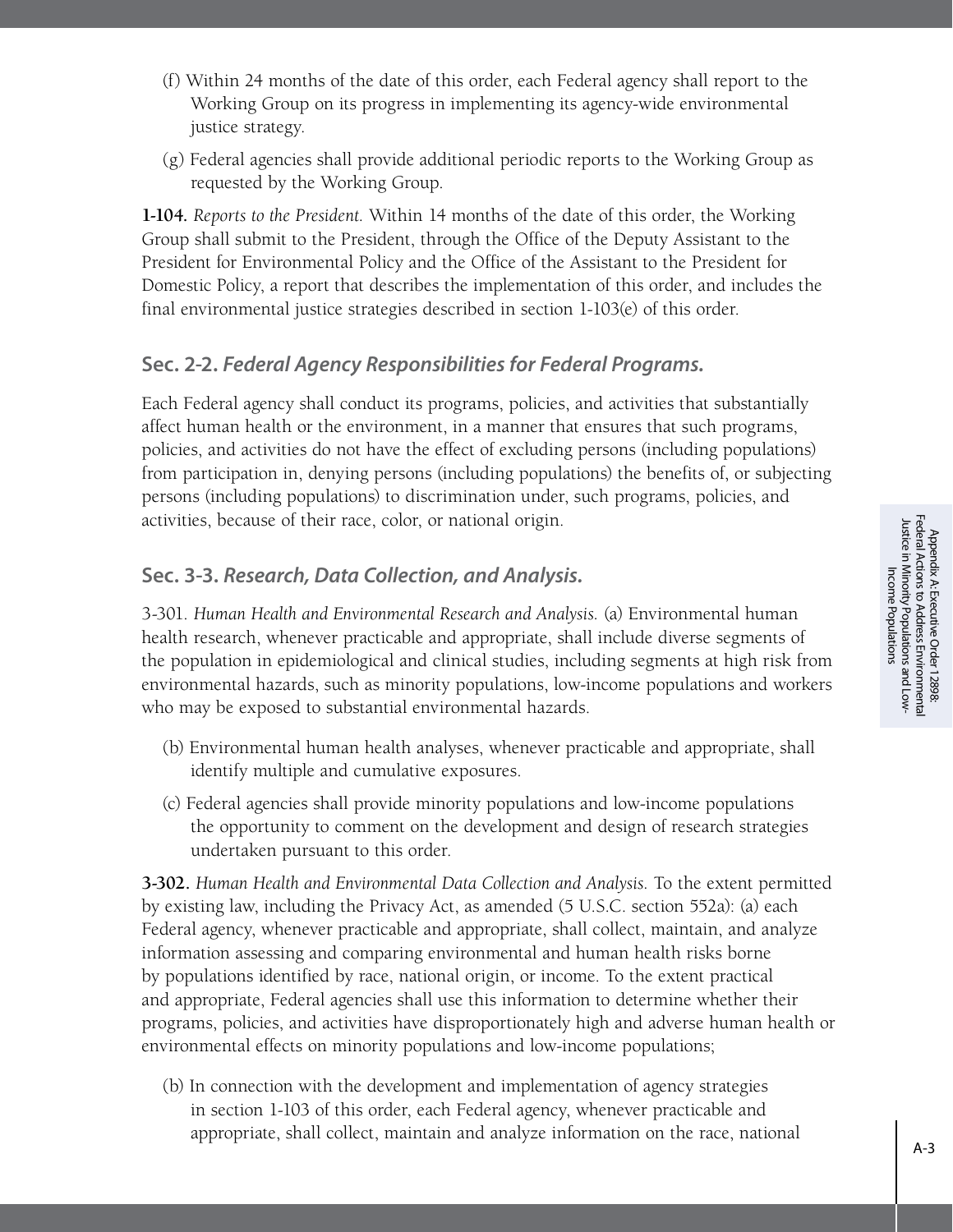origin, income level, and other readily accessible and appropriate information for areas surrounding facilities or sites expected to have a substantial environmental, human health, or economic effect on the surrounding populations, when such facilities or sites become the subject of a substantial Federal environmental administrative or judicial action. Such information shall be made available to the public, unless prohibited by law; and

- (c) Each Federal agency, whenever practicable and appropriate, shall collect, maintain, and analyze information on the race, national origin, income level, and other readily accessible and appropriate information for areas surrounding Federal facilities that are: (1) subject to the reporting requirements under the Emergency Planning and Community Right-to-Know Act, 42 U.S.C. section 11001-11050 as mandated in Executive Order No. 12856; and (2) expected to have a substantial environmental, human health, or economic effect on surrounding populations. Such information shall be made available to the public unless prohibited by law.
- (d) In carrying out the responsibilities in this section, each Federal agency, whenever practicable and appropriate, shall share information and eliminate unnecessary duplication of efforts through the use of existing data systems and cooperative agreements among Federal agencies and with State, local, and tribal governments.

#### **Sec. 4-4.** *Subsistence Consumption Of Fish And Wildlife.*

**4-401.** *Consumption Patterns.* In order to assist in identifying the need for ensuring protection of populations with differential patterns of subsistence consumption of fish and wildlife, Federal agencies, whenever practicable and appropriate, shall collect, maintain, and analyze information on the consumption patterns of populations who principally rely on fish and/or wildlife for subsistence. Federal agencies shall communicate to the public the risks of those consumption patterns.

**4-402.** *Guidance.* Federal agencies, whenever practicable and appropriate, shall work in a coordinated manner to publish guidance reflecting the latest scientific information available concerning methods for evaluating the human health risks associated with the consumption of pollutant-bearing fish or wildlife. Agencies shall consider such guidance in developing their policies and rules.

#### **Sec. 5-5.** *Public Participation and Access to Information.*

- (a) The public may submit recommendations to Federal agencies relating to the incorporation of environmental justice principles into Federal agency programs or policies. Each Federal agency shall convey such recommendations to the Working Group.
- (b) Each Federal agency may, whenever practicable and appropriate, translate crucial public documents, notices, and hearings relating to human health or the environment for limited English speaking populations.
- (c) Each Federal agency shall work to ensure that public documents, notices, and hearings relating to human health or the environment are concise, understandable, and readily accessible to the public.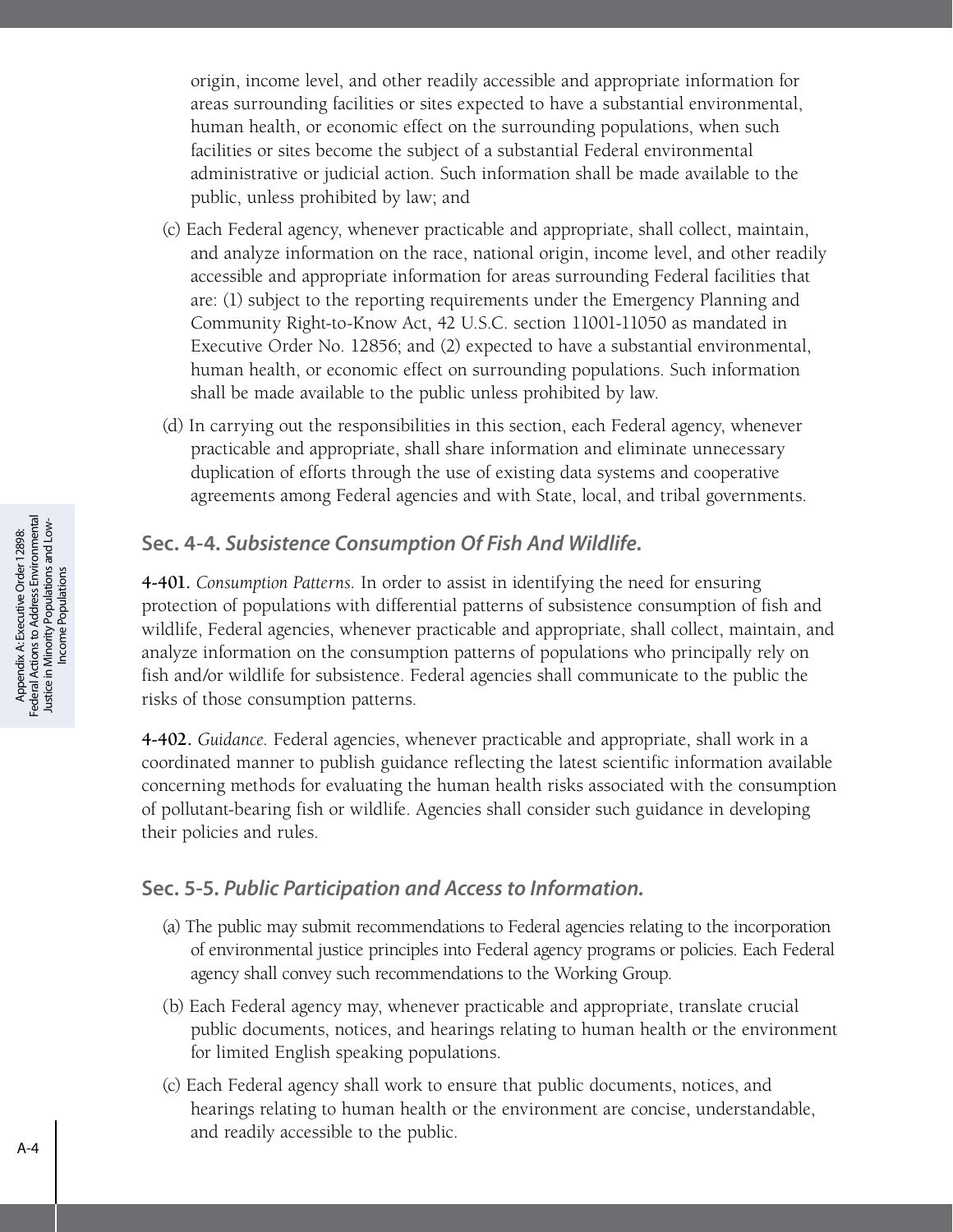(d) The Working Group shall hold public meetings, as appropriate, for the purpose of fact-finding, receiving public comments, and conducting inquiries concerning environmental justice. The Working Group shall prepare for public review a summary of the comments and recommendations discussed at the public meetings.

#### **Sec. 6-6.** *General Provisions.*

 **6-601.** *Responsibility for Agency Implementation.* The head of each Federal agency shall be responsible for ensuring compliance with this order. Each Federal agency shall conduct internal reviews and take such other steps as may be necessary to monitor compliance with this order.

 **6-602.** *Executive Order No. 12250.* This Executive order is intended to supplement but not supersede Executive Order No. 12250, which requires consistent and effective implementation of various laws prohibiting discriminatory practices in programs receiving Federal financial assistance. Nothing herein shall limit the effect or mandate of Executive Order No. 12250.

**6-603.** *Executive Order No. 12875.* This Executive order is not intended to limit the effect or mandate of Executive Order No. 12875.

 **6-604.** *Scope.* For purposes of this order, Federal agency means any agency on the Working Group, and such other agencies as may be designated by the President, that conducts any Federal program or activity that substantially affects human health or the environment. Independent agencies are requested to comply with the provisions of this order.

 **6-605.** *Petitions for Exemptions.* The head of a Federal agency may petition the President for an exemption from the requirements of this order on the grounds that all or some of the petitioning agency's programs or activities should not be subject to the requirements of this order.

**6-606.** *Native American Programs.* Each Federal agency responsibility set forth under this order shall apply equally to Native American programs. In addition, the Department of the Interior, in coordination with the Working Group, and, after consultation with tribal leaders, shall coordinate steps to be taken pursuant to this order that address Federallyrecognized Indian Tribes.

**6-607.** *Costs.* Unless otherwise provided by law, Federal agencies shall assume the financial costs of complying with this order.

 **6-608.** *General.* Federal agencies shall implement this order consistent with, and to the extent permitted by, existing law.

**6-609.** *Judicial Review.* This order is intended only to improve the internal management of the executive branch and is not intended to, nor does it create any right, benefit, or trust responsibility, substantive or procedural, enforceable at law or equity by a party against the United States, its agencies, its officers, or any person. This order shall not be construed to create any right to judicial review involving the compliance or non-compliance of the United States, its agencies, its officers, or any other person with this order.

William J. Clinton THE WHITE HOUSE *February 11, 1994*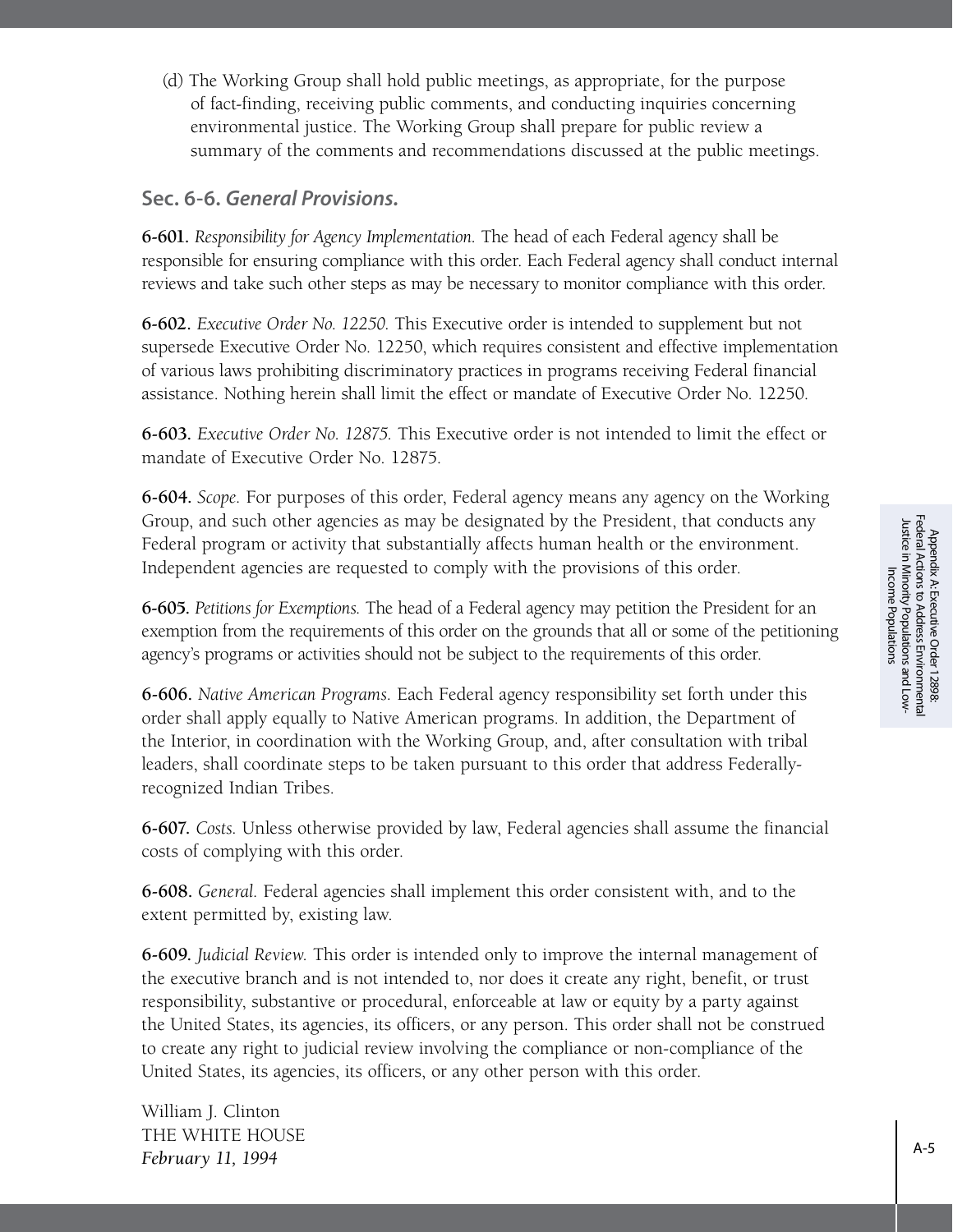<span id="page-43-0"></span>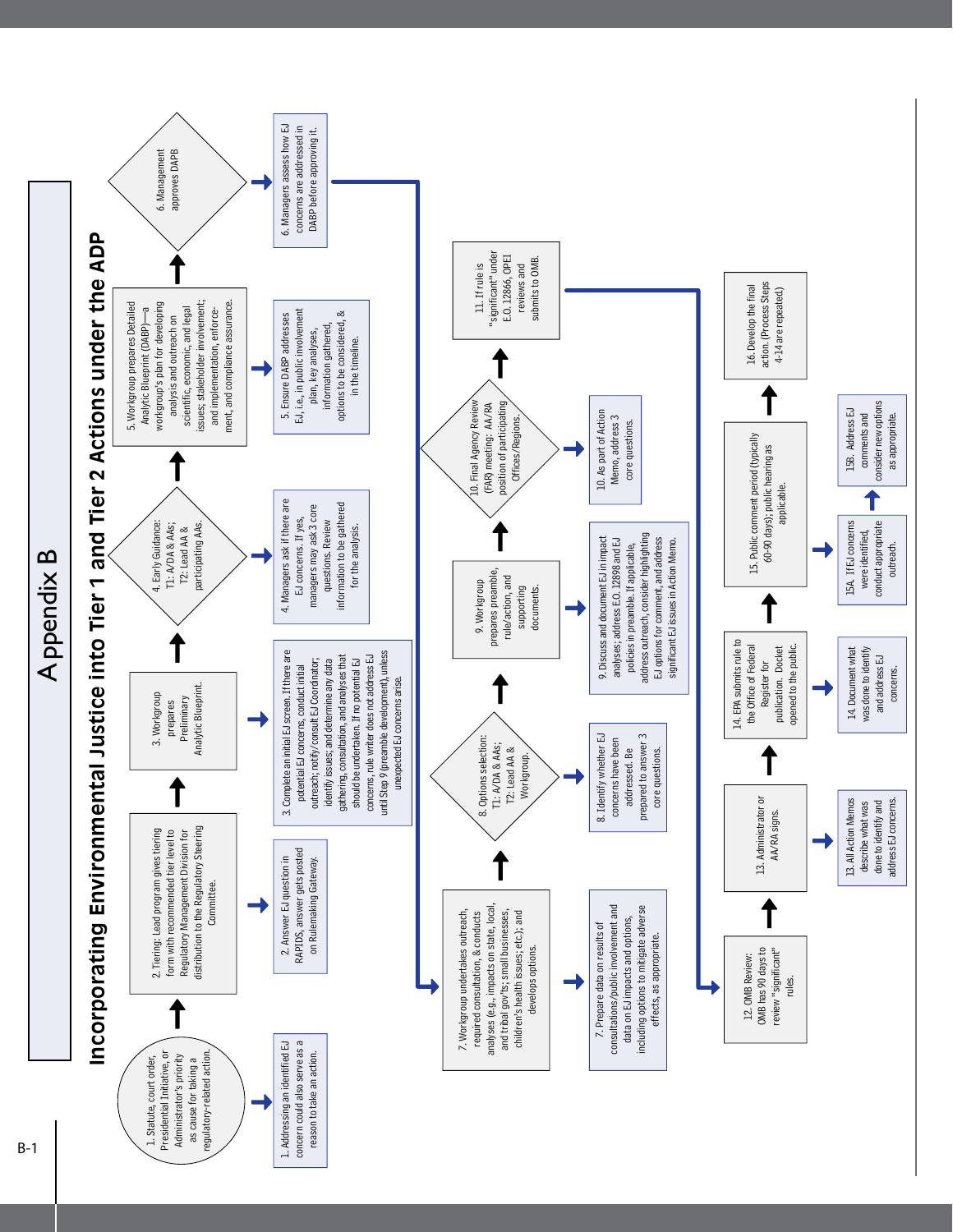

#### B-2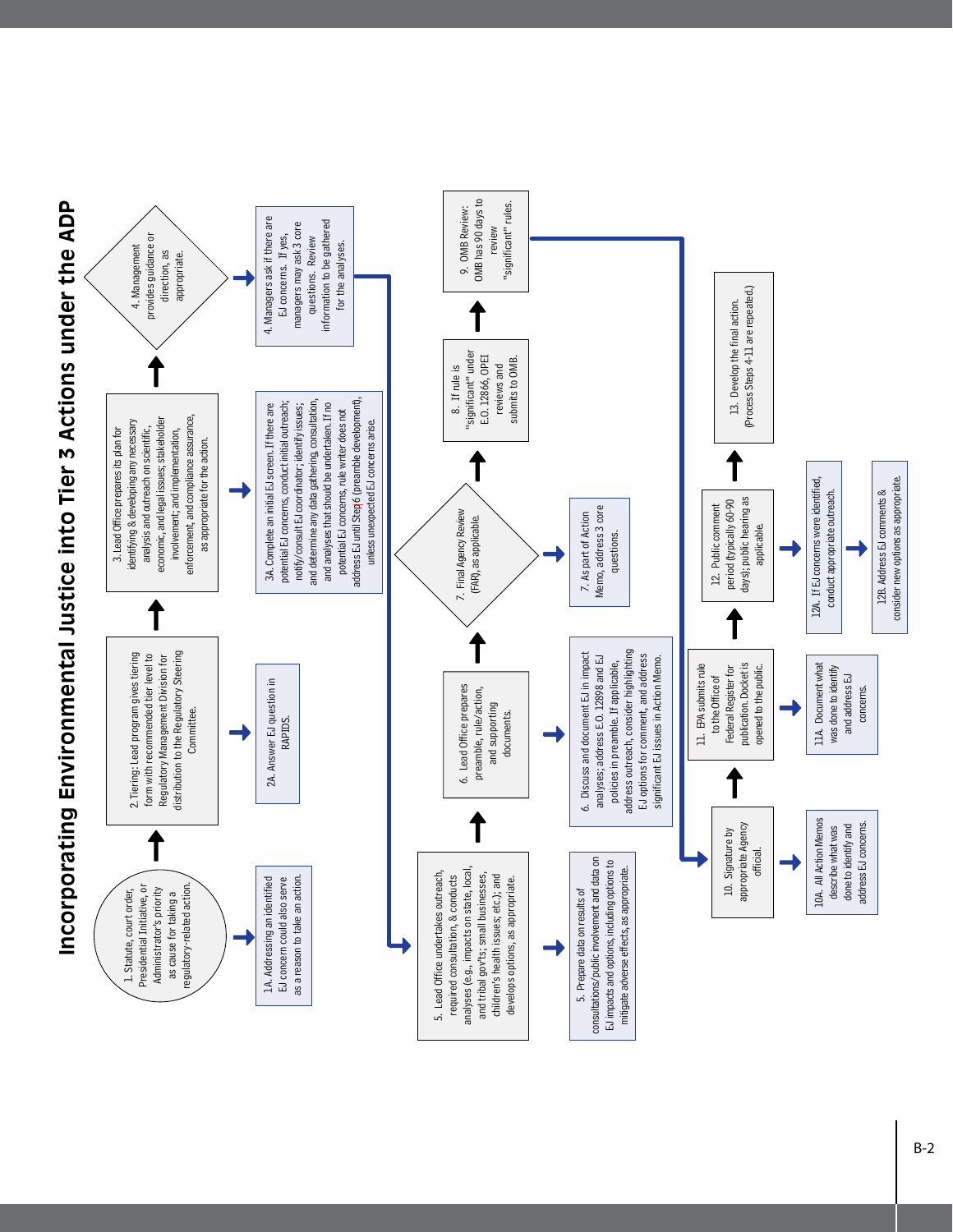### <span id="page-45-0"></span> A Quick Reference Guide for EPA Managers: Integrating EJ Into the ADP Appendix C

This Quick Reference Guide is intended to serve as a reference tool for EPA Managers by providing a brief overview of the guidance provided in this new Interim Guide. It is not intended to replace the Guide and does not, therefore, repeat the details provided in it or elsewhere. Instead, this quick reference hits the highlights to point you to the Guide and/or other sources.

#### **What is Meant by "Environmental Justice?"**

 EPA defines "environmental justice" as the *fair treatment and meaningful involvement* of all people, particularly minority, low-income, and indigenous populations, and tribes, in the development, implementation, and enforcement of environmental laws, regulations, and policies.

#### **What is the Manager's Overall Role?**

EPA Managers decide what needs to be done related to EJ concerns for Agency actions under development. This decision may be made in the context of a particular action or can also be made for a category of actions that are similar and have the same general impacts.<sup>1</sup> Managers communicate expectations to the Workgroup, establish policy priorities, identify issues of significant concern, and guide the process of developing the action. As a result, Managers play a key role in ensuring that the potential EJ implications of an action are considered during the development of that action, and that populations affected by the action have an opportunity to participate.

#### **What Are the Management Questions for the Workgroup?**

 The Guide suggests that Managers ask Workgroups about their efforts to address the following questions at key points during the development of the action under the ADP (such as at Early Guidance, Options Selection, or Final Agency Review):

 1. How will your (or how did your) public participation process provide transparency and meaningful participation for minority, low-income, and indigenous populations, and tribes?

 $\overline{\phantom{a}}$   $\overline{\phantom{a}}$   $\overline{\phantom{a}}$   $\overline{\phantom{a}}$   $\overline{\phantom{a}}$   $\overline{\phantom{a}}$   $\overline{\phantom{a}}$   $\overline{\phantom{a}}$   $\overline{\phantom{a}}$   $\overline{\phantom{a}}$   $\overline{\phantom{a}}$   $\overline{\phantom{a}}$   $\overline{\phantom{a}}$   $\overline{\phantom{a}}$   $\overline{\phantom{a}}$   $\overline{\phantom{a}}$   $\overline{\phantom{a}}$   $\overline{\phantom{a}}$   $\overline{\$ 

<sup>&</sup>lt;sup>1</sup> In the Guide, this is referred to as "screening." See page 19 of *Interim Guidance on Considering Environmental Justice During the Development of an Action.*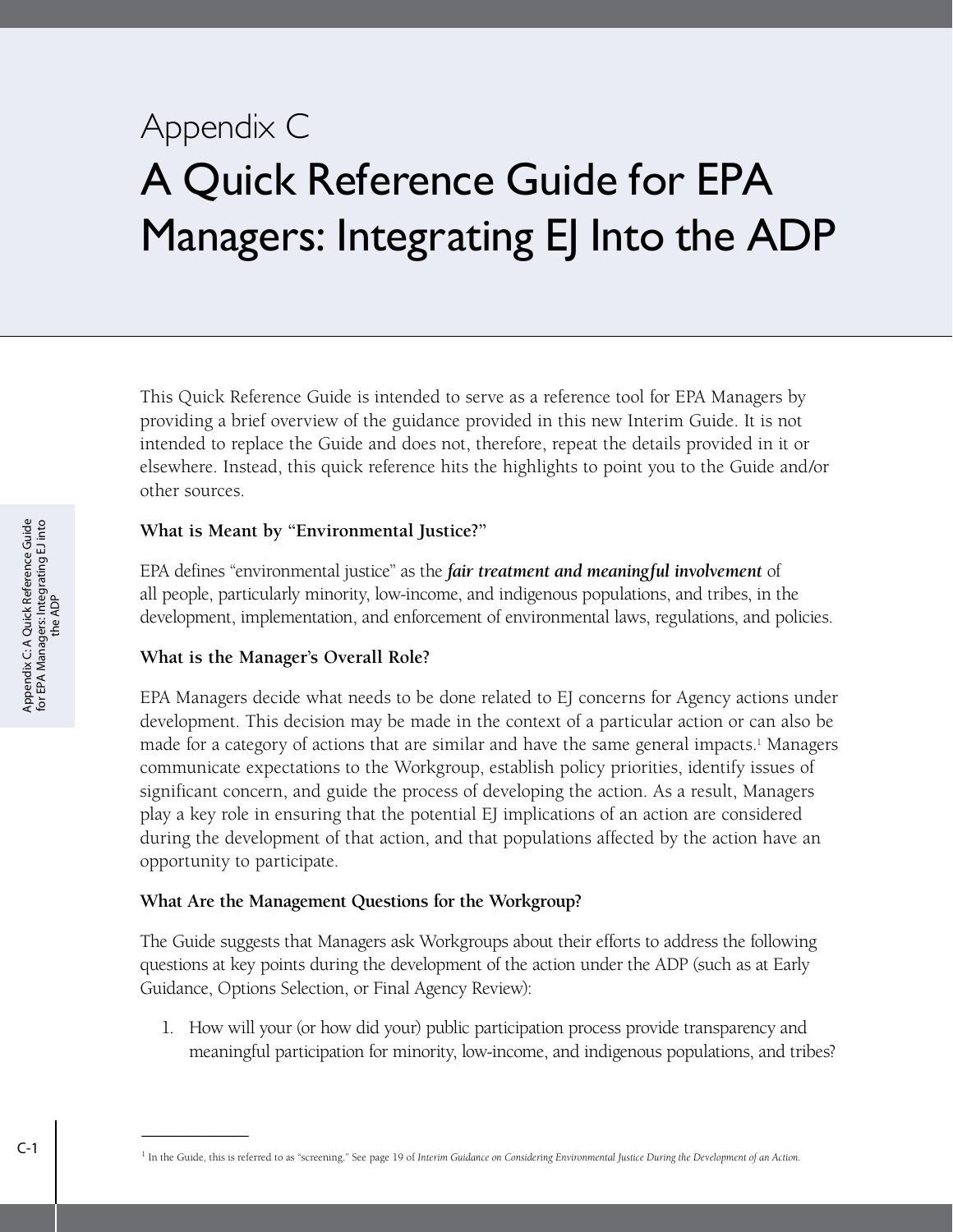- 2. How do you plan to (or how did you) identify and address existing and new disproportionate environmental and public health impacts on minority, low-income, and indigenous populations during the rulemaking process?
- 3. How did the actions taken under #1 and #2 impact the outcome or final decision?

#### **When and How Can Managers Participate?**

| <b>Activities for Managers</b>                                                                                                                                                                                                                                                                                                                                                                                                                                                                                                                                                                                                                                                                                                                                                                                                                                                              | See page: |
|---------------------------------------------------------------------------------------------------------------------------------------------------------------------------------------------------------------------------------------------------------------------------------------------------------------------------------------------------------------------------------------------------------------------------------------------------------------------------------------------------------------------------------------------------------------------------------------------------------------------------------------------------------------------------------------------------------------------------------------------------------------------------------------------------------------------------------------------------------------------------------------------|-----------|
| Consider EJ when you decide which actions to pursue. The decision to initiate an action is an opportunity for you<br>to consider whether the actions under consideration involve-or have the potential to involve-EJ concerns.                                                                                                                                                                                                                                                                                                                                                                                                                                                                                                                                                                                                                                                              | 19        |
| Identify the potential for EJ concerns at the beginning. EJ concerns may arise when a proposed action would:<br>a) create disproportionate impacts, b) exacerbate existing disproportionate impacts, or c) not address existing<br>disproportionate impacts.                                                                                                                                                                                                                                                                                                                                                                                                                                                                                                                                                                                                                                | 6, 19     |
| Set clear expectations about EJ concerns in the Early Guidance you provide to the Workgroup. This is likely to be<br>the first opportunity for you to meet with the Workgroup to discuss the action and provide your expectations<br>on that effort—including those associated with identifying and addressing EJ concerns. To start, you can<br>provide the management questions that the Workgroup will be expected to answer at the end of their effort.<br>Consider also providing your guidance on the level of analysis you might like to see when making decisions<br>later, as well as the level of outreach to and involvement of populations affected by the action. Consider asking<br>for an assessment of resource needs to perform different levels of analyses and/or outreach.                                                                                              | 24        |
| Review the Analytic Blueprint to ensure the Workgroup addresses EJ concerns. Your review and approval of the<br>Analytic Blueprint may be the final opportunity for you to provide direction before resources are committed. In this<br>review, you may want to consider whether the Analytic Blueprint includes the following information:<br>• The identification of potentially affected populations and related stakeholders, along with a plan for how the<br>Workgroup will ensure outreach and meaningful involvement of these populations.<br>• The identification of analytical needs (scientific and economic) and a plan for ensuring the consideration of<br>EJ in those analyses.<br>• An identification of related resources needed to address both the outreach activities and analytical needs,<br>along with whether additional resources are needed to meet expectations. | 27        |
| Consider EJ concerns related to the options presented to you. Different options may involve different EJ<br>concerns or provide different opportunities to address existing disproportionate impacts. The Workgroup<br>should highlight this information for your consideration in making decisions about the options.                                                                                                                                                                                                                                                                                                                                                                                                                                                                                                                                                                      | 28        |
| Document the Workgroup's efforts and activities to identify and address EJ concerns. The Action Memorandum on<br>which you concur or sign should describe the efforts undertaken by providing answers to the management questions.                                                                                                                                                                                                                                                                                                                                                                                                                                                                                                                                                                                                                                                          | 29        |

#### **Where Can I Get More Information About EJ Considerations or the ADP?**

Internal EPA guidance and information about the ADP can be found at [http://intranet.](http://intranet) [epa.gov/adplibrary/](https://epa.gov/adplibrary). Tools and guidance for assessing potential EJ concerns are available at [http://www.epa.gov/Compliance/resources/policies/ej/#tools.](http://www.epa.gov/Compliance/resources/policies/ej/#tools)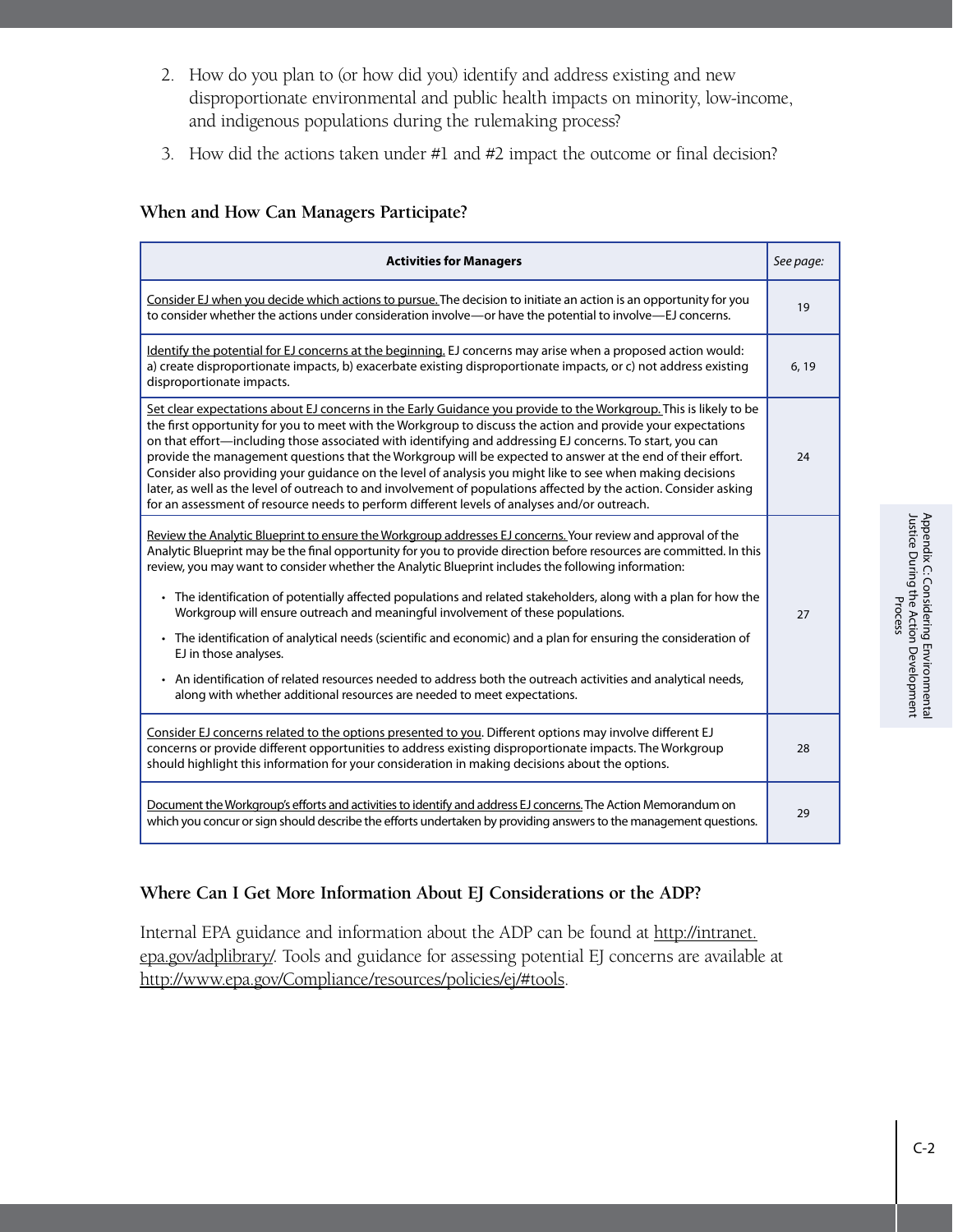### <span id="page-47-0"></span> A Checklist for EPA Workgroup Chairs: Integrating EJ Into the ADP Appendix D

EPA Workgroup Chairs can use this checklist to identify what they may need to know and/ or do to integrate EJ into the development of their action. The checklist is based on available guidance, including that provided in the Agency's new *Interim Guidance on Considering Environmental Justice During the Development of an Action (Interim Guide).* It is not intended to replace the Guide and does not, therefore, repeat the details provided there or elsewhere. Instead, the checklist identifies ADP-related activities and provides relevant highlights and references to the Guide and/or other resources.

|    | <b>Activity</b>                                                                                                                                                                                                                                          |
|----|----------------------------------------------------------------------------------------------------------------------------------------------------------------------------------------------------------------------------------------------------------|
| 1. | BEFORE you start - LEARN the basics about the ADP and EJ   Pages 1-32, B1-B2                                                                                                                                                                             |
| Π  | Are you familiar with the process steps under the ADP? <sup>1</sup>                                                                                                                                                                                      |
| Π  | Have you read the new Agency Interim Guide? <sup>2</sup>                                                                                                                                                                                                 |
| O  | Do you know what the Executive Order on EJ requires?                                                                                                                                                                                                     |
| O  | What is meant by "environmental justice?"                                                                                                                                                                                                                |
| Π  | What is meant by an "EJ concern?"                                                                                                                                                                                                                        |
|    | How can a workgroup identify, assess, and address potential EJ concerns during the development of the action?                                                                                                                                            |
| O  | -If you need a refresher on the process steps involved in the ADP, please see the flowcharts provided in Appendix<br>B of the Interim Guide.                                                                                                             |
| O  | Do you know the roles of different workgroup members?                                                                                                                                                                                                    |
| Π  | Do you know the core management questions? (See item #6 on this Checklist).                                                                                                                                                                              |
| 2. | Getting Started - SCREEN your action   Pages 19-25                                                                                                                                                                                                       |
|    | Does your Program Office have guidance specifically applicable to your action?                                                                                                                                                                           |
| ⊓  | - Such guidance might include specific instructions about the consideration of EJ in the context of a category of<br>similar actions, or otherwise facilitate the identification of actions for which further evaluation of EJ concerns is<br>warranted. |
|    | What do you know about the issue you've been asked to address?                                                                                                                                                                                           |
| ⊓  | - Understand what you are doing in this action and why it is necessary. This will help you gather preliminary<br>information to set the context for your action.                                                                                         |
|    | - This will facilitate the workgroup's initial assessment (necessary for planning the development of the action) along<br>with the identification of initial issues to raise to management for guidance or direction.                                    |

 $\overline{\phantom{a}}$   $\overline{\phantom{a}}$   $\overline{\phantom{a}}$   $\overline{\phantom{a}}$   $\overline{\phantom{a}}$   $\overline{\phantom{a}}$   $\overline{\phantom{a}}$   $\overline{\phantom{a}}$   $\overline{\phantom{a}}$   $\overline{\phantom{a}}$   $\overline{\phantom{a}}$   $\overline{\phantom{a}}$   $\overline{\phantom{a}}$   $\overline{\phantom{a}}$   $\overline{\phantom{a}}$   $\overline{\phantom{a}}$   $\overline{\phantom{a}}$   $\overline{\phantom{a}}$   $\overline{\$ 

<sup>&</sup>lt;sup>2</sup> The new Agency Interim Guide is available at [http://intranet.epa.gov/adplibrary.](http://intranet.epa.gov/adplibrary)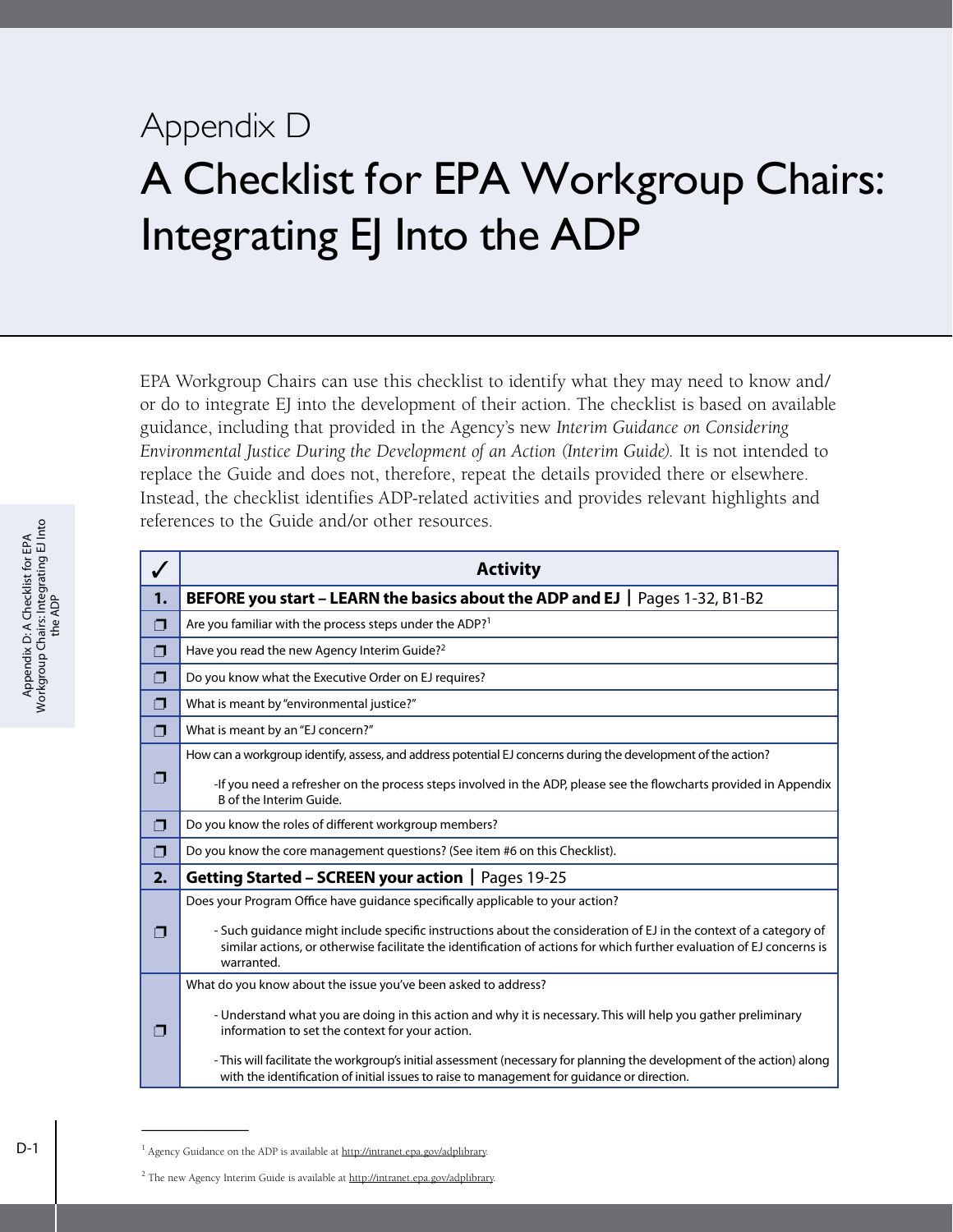| $\checkmark$ | <b>Activity</b>                                                                                                                                                                                                                                                                                                                                                                                                                            |
|--------------|--------------------------------------------------------------------------------------------------------------------------------------------------------------------------------------------------------------------------------------------------------------------------------------------------------------------------------------------------------------------------------------------------------------------------------------------|
|              | Does your action have the potential to raise or address EJ concerns?                                                                                                                                                                                                                                                                                                                                                                       |
| $\Box$       | - If not, you should document your determination and rationale, and then proceed with the development of<br>your action under the ADP. Remember to revisit your determination if new information becomes available.                                                                                                                                                                                                                        |
|              | Did you receive guidance or direction from management as part of the Early Guidance step of the ADP?                                                                                                                                                                                                                                                                                                                                       |
| ⊓            | - Under the ADP, Early Guidance provides an opportunity for senior management to communicate expectations,<br>identify policy and procedural issues worthy of examination, and highlight policy issues of significant concern<br>for the workgroup to consider in developing the action.                                                                                                                                                   |
| Π            | Are there any limitations in terms of time or resources that need to be considered in your planning efforts?                                                                                                                                                                                                                                                                                                                               |
| 3.           | PLANNING - Complete an Analytic Blueprint (ABP) for your action.   Pages 25-26                                                                                                                                                                                                                                                                                                                                                             |
|              | - Your ABP should identify the key activities, analyses, consultation activities (including those called for by relevant<br>statutes and Executive Orders), contributors, and timeline.                                                                                                                                                                                                                                                    |
|              | Who are the potential stakeholders and what are their interests?                                                                                                                                                                                                                                                                                                                                                                           |
|              | - This will help you choose appropriate consultation methods and schedules.                                                                                                                                                                                                                                                                                                                                                                |
| ⊓            | - Specifically address the identity and size of potentially affected communities, including minority, low-income,<br>and indigenous populations, and tribes.                                                                                                                                                                                                                                                                               |
|              | - Involving affected communities or areas can help you obtain information or data that could inform decisions<br>on the scope of EJ concerns and their impacts, and even help identify appropriate preliminary options to<br>consider.                                                                                                                                                                                                     |
|              | Does your ABP address your plans for achieving meaningful involvement?                                                                                                                                                                                                                                                                                                                                                                     |
|              | - Meaningful involvement is more than simply providing the minimum notice and comment opportunity.                                                                                                                                                                                                                                                                                                                                         |
| ⊓            | - Identify the most effective ways to engage the minority, low-income, and indigenous populations, and<br>tribes who will be affected by your action. Have any potentially affected groups historically been unable to<br>participate in Agency processes due to circumstances unique to them (e.g., low-income community may not<br>have been able to participate in previous public meetings because of the location of those meetings)? |
| α            | What do you know about potentially impacted communities (i.e., what is likely to cause impacts, what is the nature of<br>those impacts, what are the sources of exposure)?                                                                                                                                                                                                                                                                 |
|              | - Identify the minority, low-income, and indigenous populations.                                                                                                                                                                                                                                                                                                                                                                           |
|              | Do you need to collect data or other information about the impacted communities or the nature of the impacts?                                                                                                                                                                                                                                                                                                                              |
| ⊓            | - You may need a statistician or someone with Geographical Information System (GIS) expertise (e.g., to apply a<br>GIS platform to demographic data and geographic data).                                                                                                                                                                                                                                                                  |
|              | - Consider potential cumulative impacts and, where appropriate, factors that may enhance the susceptibility of<br>communities to environmental stressors (e.g., linguistically isolated, low socioeconomic status, reduced access to<br>health care). Use reference communities to compare impacts.                                                                                                                                        |
| σ            | Do you plan to identify alternative approaches for addressing EJ concerns (regulatory, voluntary, and/or innovative<br>approaches)?                                                                                                                                                                                                                                                                                                        |
| $\Box$       | What resources will you need to achieve meaningful involvement, gather needed data, and conduct identified<br>analyses?                                                                                                                                                                                                                                                                                                                    |
| 4.           | Identify and Analyze OPTIONS   Pages 27-28                                                                                                                                                                                                                                                                                                                                                                                                 |
| σ            | Consider what you learned from affected communities, in terms of both potential impacts and options to consider.                                                                                                                                                                                                                                                                                                                           |
| σ            | Integrate the consideration of EJ concerns into the analyses you perform, including economic and scientific.                                                                                                                                                                                                                                                                                                                               |
| σ            | Did you identify an existing disproportionate impact?                                                                                                                                                                                                                                                                                                                                                                                      |
| σ            | Can you describe that existing condition in a quantifiable way?                                                                                                                                                                                                                                                                                                                                                                            |
| ⊓            | In what ways can your action address the existing disproportionate impact?                                                                                                                                                                                                                                                                                                                                                                 |
| ⊓            | Does your action have the potential to create a new disproportionate impact?                                                                                                                                                                                                                                                                                                                                                               |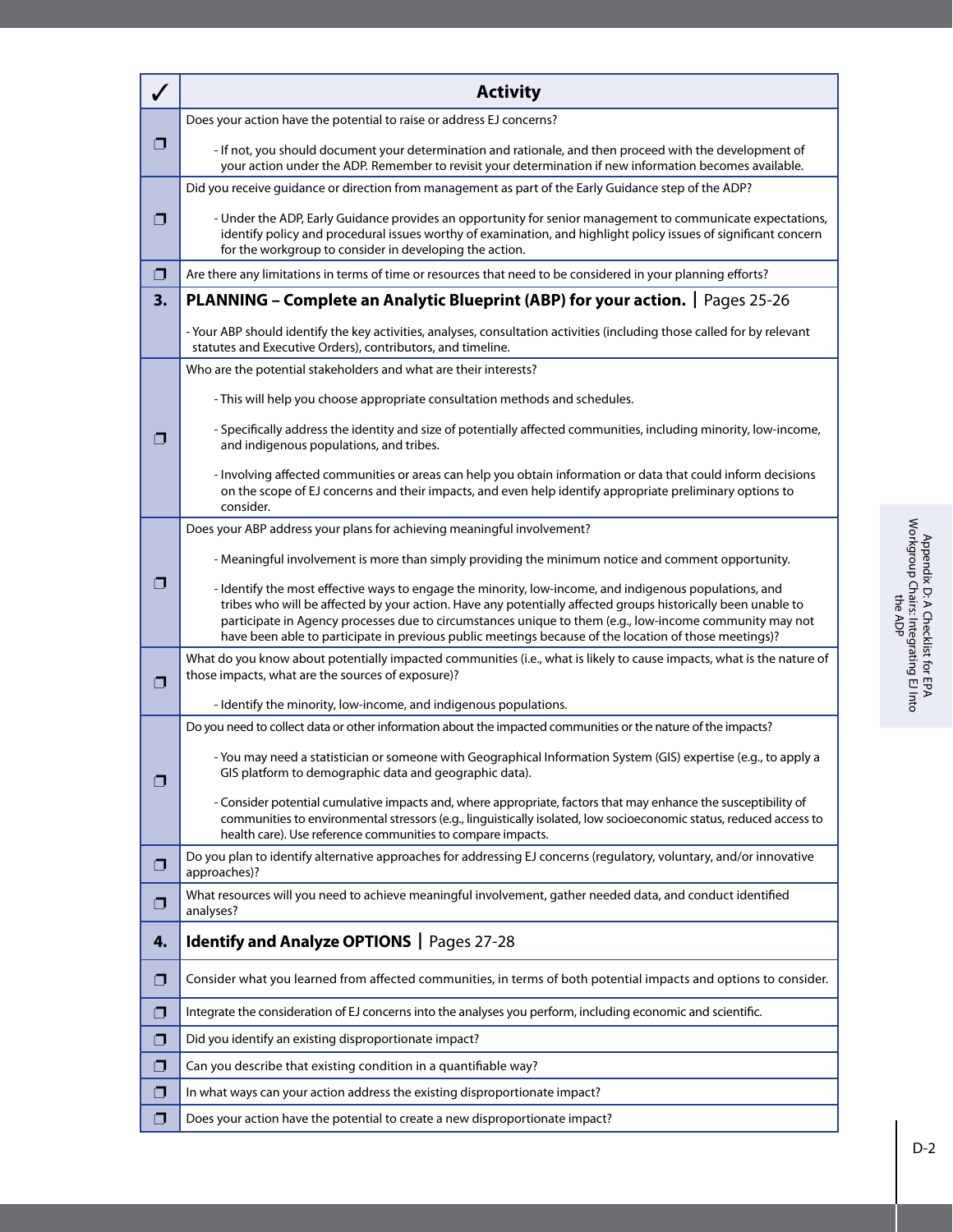|        | <b>Activity</b>                                                                                                                                                                                                                                                                                                                                                                                                                                                                                                                            |
|--------|--------------------------------------------------------------------------------------------------------------------------------------------------------------------------------------------------------------------------------------------------------------------------------------------------------------------------------------------------------------------------------------------------------------------------------------------------------------------------------------------------------------------------------------------|
| $\Box$ | Did you identify options that will avoid or mitigate that creation?                                                                                                                                                                                                                                                                                                                                                                                                                                                                        |
| ⊓      | For all options identified, did you assess the potential for EJ concerns and related impacts?                                                                                                                                                                                                                                                                                                                                                                                                                                              |
| Π      | Is the workgroup ready to present options to management for decisions?<br>- At this point, the workgroup has completed its research; provided opportunities for meaningful involvement;<br>completed requirements for consultation; conducted analyses and completed peer review; and identified<br>issues and scoped out the costs and benefits, pros and cons, and feasibility of the options available.                                                                                                                                 |
| 5.     | Select Options - Presentation to Management   Pages 28-29                                                                                                                                                                                                                                                                                                                                                                                                                                                                                  |
| $\Box$ | Has the workgroup identified several possible options for each issue and recommended the one(s) that would<br>achieve a quality action?                                                                                                                                                                                                                                                                                                                                                                                                    |
| $\Box$ | Are you presenting the identified options to management along with the pros and cons, feasibility of the options,<br>estimated costs and benefits, etc.?                                                                                                                                                                                                                                                                                                                                                                                   |
| $\Box$ | Are you prepared to present to your management EJ concerns, impacts, and considerations related to your action and<br>each option?                                                                                                                                                                                                                                                                                                                                                                                                         |
| 6.     | <b>Documentation - Prepare your action and final documents</b>   Pages 29-32                                                                                                                                                                                                                                                                                                                                                                                                                                                               |
| ⊓      | Document your outreach and consultation efforts, as well as the results of those efforts.                                                                                                                                                                                                                                                                                                                                                                                                                                                  |
| $\Box$ | Ensure that your final economic and scientific analyses clearly present the EJ considerations.                                                                                                                                                                                                                                                                                                                                                                                                                                             |
| ⊓      | Describe in your preamble any identified potential disproportionate EJ impacts and explain how they are addressed<br>by your action.                                                                                                                                                                                                                                                                                                                                                                                                       |
| ⊓      | Answer these core management questions in your Action Memo:<br>1. How did your public participation process provide transparency and meaningful participation for minority,<br>low-income, and indigenous populations, and tribes?<br>2. How did you identify and address existing and/or new disproportionate environmental and public health<br>impacts on minority, low-income, and indigenous populations during the action development process?<br>3. How did the actions taken under #1 and #2 impact the outcome or final decision? |

#### **Where Can I Get More Information About EJ Considerations or the ADP?**

Internal EPA guidance and information about the ADP can be found at [http://intranet.epa.gov/](http://intranet.epa.gov) adplibrary/.

Tools and guidance for assessing potential EJ concerns are available at [http://www.epa.gov/](http://www.epa.gov) Compliance/resources/policies/ej/#tools.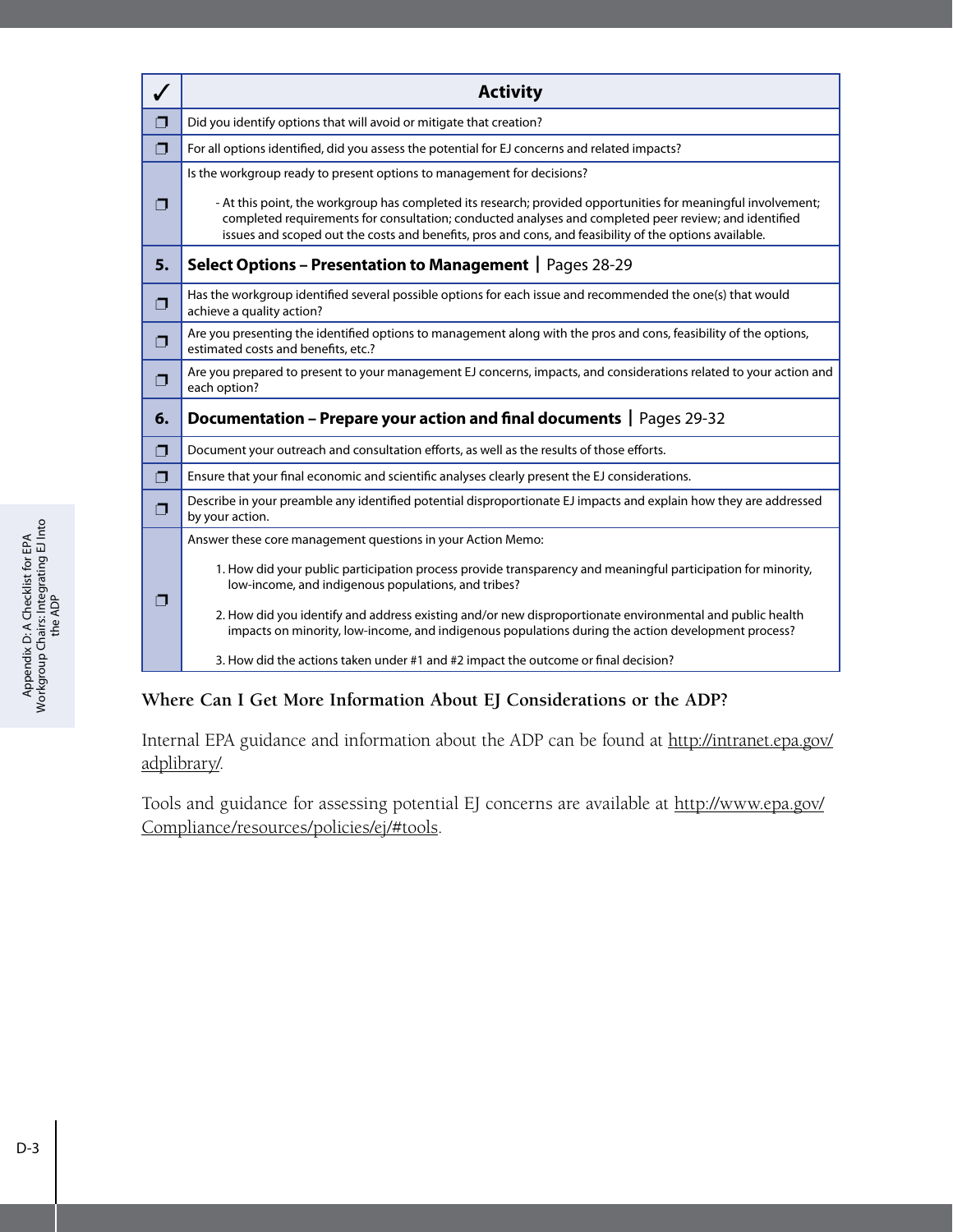### Appendix E **Resources**

| <b>Executive Order 12898: Environmental Justice</b><br>http://www.epa.gov/Compliance/resources/policies/ej/#tools                                                                                                                                                                  | Text of E.O. directing agencies to<br>address EJ in minority and low-<br>income populations.                                                                                                |
|------------------------------------------------------------------------------------------------------------------------------------------------------------------------------------------------------------------------------------------------------------------------------------|---------------------------------------------------------------------------------------------------------------------------------------------------------------------------------------------|
| <b>EPA's Definition of Environmental Justice</b><br>http://www.epa.gov/environmentaljustice/basics/index.html                                                                                                                                                                      | EJ and related terms defined for<br>use at EPA.                                                                                                                                             |
| Memorandum for the Heads of All Departments and Agencies: Executive Order<br>on Federal Actions to Address Environmental Justice in Minority Populations and<br><b>Low-Income Populations (1994)</b><br>http://www.epa.gov/Compliance/resources/policies/ej/clinton_memo_12898.pdf | <b>President Clinton's cover</b><br>memorandum for E.O. 12898.                                                                                                                              |
| EPA's Environmental Justice Program: Background<br>http://www.epa.gov/environmentaljustice/index.html                                                                                                                                                                              | Background information,<br>definitions, and resources related<br>to EJ.                                                                                                                     |
| <b>EPA's Environmental Justice Strategy (1995)</b><br>http://www.epa.gov/Compliance/resources/policies/ej/ej_strategy_1995.pdf                                                                                                                                                     | Strategy developed in response<br>to E.O. 12898.                                                                                                                                            |
| <b>Environmental Justice Implementation Plan</b><br>http://www.epa.gov/Compliance/resources/policies/ej/implementation_plan_ej_1996.pdf                                                                                                                                            | Plan to integrate EJ into<br>the Agency's work under<br><b>Administrator Carol Browner</b><br>(1996).                                                                                       |
| Final Guidance for Incorporating Environmental Justice Concerns in EPA's NEPA<br><b>Compliance Analysis (1998)</b><br>http://www.epa.gov/compliance/resources/policies/ej/ej_guidance_nepa_epa0498.pdf                                                                             | Guidance for incorporating EJ<br>goals into EPA's preparation of<br>environmental impact statements<br>and environmental assessments<br>under NEPA.                                         |
| Environmental Justice: Guidance under the National Environmental Policy Act<br>(1997)<br>http://www.epa.gov/compliance/environmentaljustice/resources/policy/ej_guidance_<br>nepa_ceq1297.pdf                                                                                      | Original guidance provided by<br>CEO.                                                                                                                                                       |
| Toolkit for Assessing Potential Allegations of Environmental Justice (2004)<br>http://www.epa.gov/compliance/environmentaljustice/resources/policy/ej-toolkit.pdf                                                                                                                  | Reference guide to assist Agency<br>personnel in assessing potential<br>allegations of environmental<br>injustice and to provide a<br>framework for understanding<br>national policy on EJ. |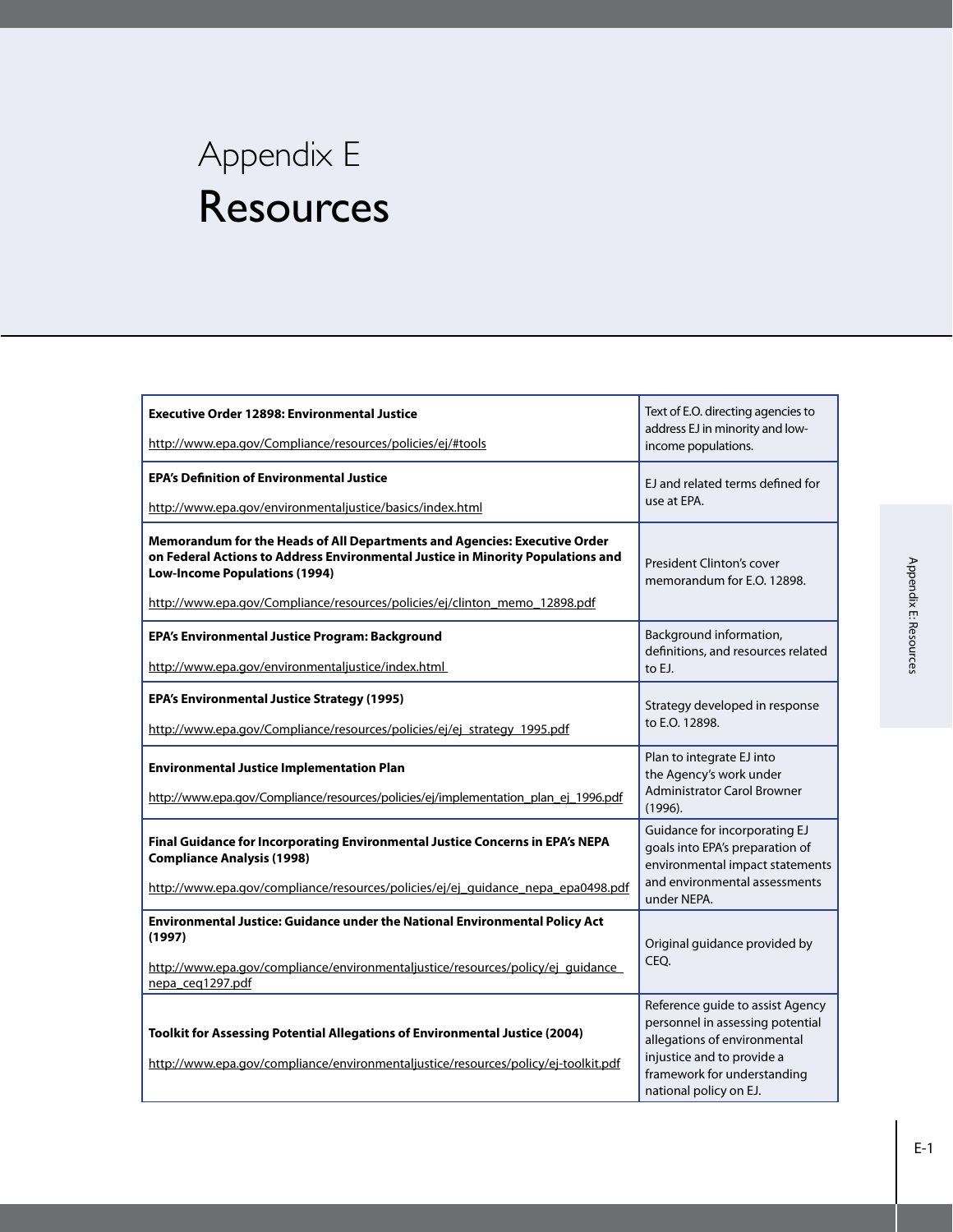| <b>Strengthening EPA's Environmental Justice Program (June 9, 2008)</b><br>http://www.epa.gov/compliance/environmentaljustice/resources/policy/admin-ej-<br>strength-memo-060908.pdf                                            | Administrator Stephen Johnson<br>directs EPA to conduct EJ reviews<br>of its program, policies, and<br>activities.                                                                                            |
|---------------------------------------------------------------------------------------------------------------------------------------------------------------------------------------------------------------------------------|---------------------------------------------------------------------------------------------------------------------------------------------------------------------------------------------------------------|
| Reaffirming the U.S. EPA's Commitment to Environmental Justice- Memo from<br>Stephen L. Johnson (November 4, 2005)<br>http://www.epa.gov/compliance/environmentaljustice/resources/policy/admin-ej-<br>commit-letter-110305.pdf | Administrator Stephen<br>Johnson outlines the Agency's<br>commitment to EJ and its<br>integration into all EPA programs,                                                                                      |
| EPA's Policy of Evaluating Health Risks to Children<br>http://yosemite.epa.gov/ochp/ochpweb.nsf/content/riskpolicy.htm/\$File/riskpolicy.pdf                                                                                    | policies, and activities.<br>Policy applied to assessments<br>started or revised on or after<br>November 1, 1995.                                                                                             |
| <b>Executive Order 13175: Consultation and Coordination with Indian Tribal</b><br>Governments<br>http://www.epa.gov/fedreg/eo/eo13175.htm                                                                                       | E.O. directing Federal agencies to<br>establish regular and meaningful<br>consultation and collaboration<br>with tribal officials in the<br>development of Federal policies<br>that have tribal implications. |
| <b>EPA's Public Involvement Policy</b><br>http://www.epa.gov/publicinvolvement/pdf/policy2003.pdf                                                                                                                               | Complete Agency policy with<br>four appendices and two<br>addenda.                                                                                                                                            |
| <b>Public Involvement</b><br>http://www.epa.gov/publicinvolvement                                                                                                                                                               | Information on the full range of<br>activities that EPA uses to engage<br>the American people in the<br>Agency's decision-making.                                                                             |
| Engaging the American People: A Review of EPA's Public Participation Policy and<br>Regulations with Recommendations for Action, Appendix A (2000)<br>http://www.epa.gov/publicinvolvement/pdf/eap_appendices.pdf                | Listing of key EPA programs'<br>public participation<br>requirements.                                                                                                                                         |
| <b>International Association for Public Participation</b><br>www.IAP2.org                                                                                                                                                       | Provides discussion on the<br>spectrum of public involvement;<br>identifies useful publications and<br>training opportunities.                                                                                |
| EPA's Web 2.0<br>http://yosemite.epa.gov/oei/webguide.nsf/socialmedia                                                                                                                                                           | Provides information about EPA<br>social media use and necessary<br>steps for setting up Web 2.0<br>applications such as wikis and<br>blogs.                                                                  |
| <b>Environmental Justice Coordinators - Media Offices</b><br>http://epa.gov/environmentaljustice/contact/ej-contacts-media.html                                                                                                 | List of contacts with name,<br>phone, location, and area of<br>expertise.                                                                                                                                     |
| <b>Environmental Justice Coordinators - Regional Offices</b><br>http://epa.gov/environmentaljustice/contact/ej-contacts-regional.html                                                                                           | List of contacts with name,<br>phone, and address.                                                                                                                                                            |
| <b>Action Development Process</b><br>http://intranet.epa.gov/adplibrary/adp/index.htm                                                                                                                                           | Information about the roles and<br>responsibilities of the different<br>participants in the development<br>of an action.                                                                                      |
| <b>Action Development Checklist</b><br>See Appendix D of this Guidance on Considering Environmental Justice During the<br>Development of an Action                                                                              | Illustrative list to help workgroup<br>determine whether the action<br>being developed may involve a<br>subject of particular interest to-<br>or may have particular impacts<br>on-vulnerable populations.    |